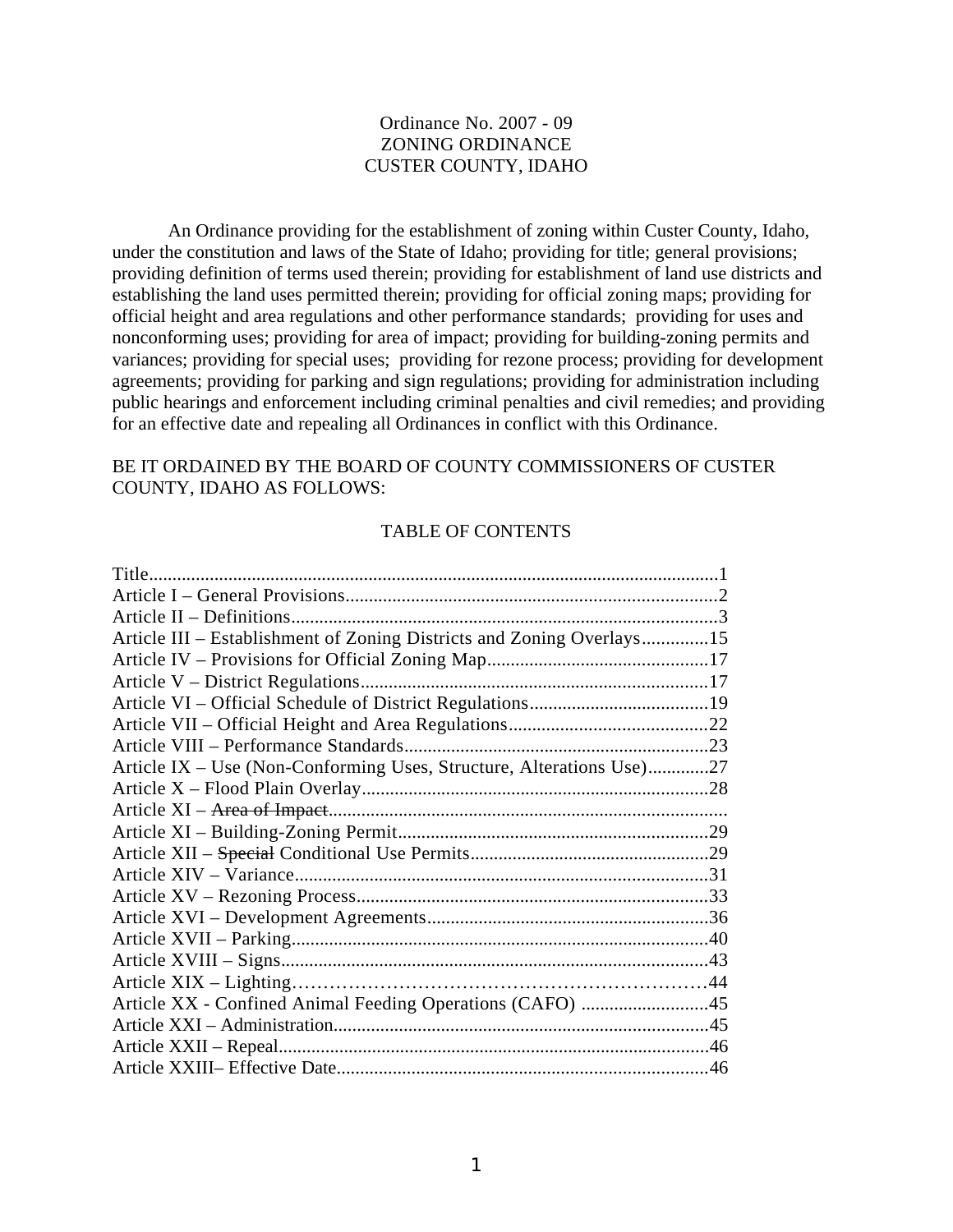#### **ARTICLE 1 GENERAL PROVISIONS**

## SECTION A: TITLE

This ordinance shall be known as the "Zoning Ordinance of Custer County".

#### SECTION B: AUTHORITY

This Zoning Ordinance is adopted pursuant to authority granted by Title 67, Chapter 65 of the Idaho Code and Article 12, section 2 of the Idaho Constitution, as amended or subsequently recodified.

## SECTION D: PROVISIONS OF ORDINANCE DECLARED TO BE MINIMUM REQUIREMENTS

In their interpretation and application, the provisions of this Ordinance shall be held to be minimum requirements, adopted for the promotion of the public health, safety and general welfare. Whenever the requirements of this Ordinance conflict with the requirements of any other lawfully adopted rules, regulations, ordinances, the most restrictive or that imposing the higher standards shall govern

## SECTION F: SEPARABILITY CLAUSE

Should any section or provision of this Ordinance be declared by the courts to be unconstitutional or invalid, such decision shall not affect the validity of the Ordinance as a whole or any part thereof other than the part so declared to be unconstitutional or invalid.

#### SECTION G: REPEAL OF CONFLICTING ORDINANCE - EFFECTIVE DATE

All ordinances or parts of ordinances in conflict with this Zoning Ordinance or inconsistent with the provisions of this Ordinance are hereby repealed to the extent necessary to give this Ordinance full force and effect. This Ordinance shall become effective from and after the date of its approval and adoption, as provided by law.

#### SECTION H: DEVELOPMENT IN AREAS OF CRITICAL CONCERN

No building application will be granted in an area of critical concern as defined in the Subdivision Code Article VI, Section E without first proceeding through the application process described in that section.

SECTION I: EXISTING USES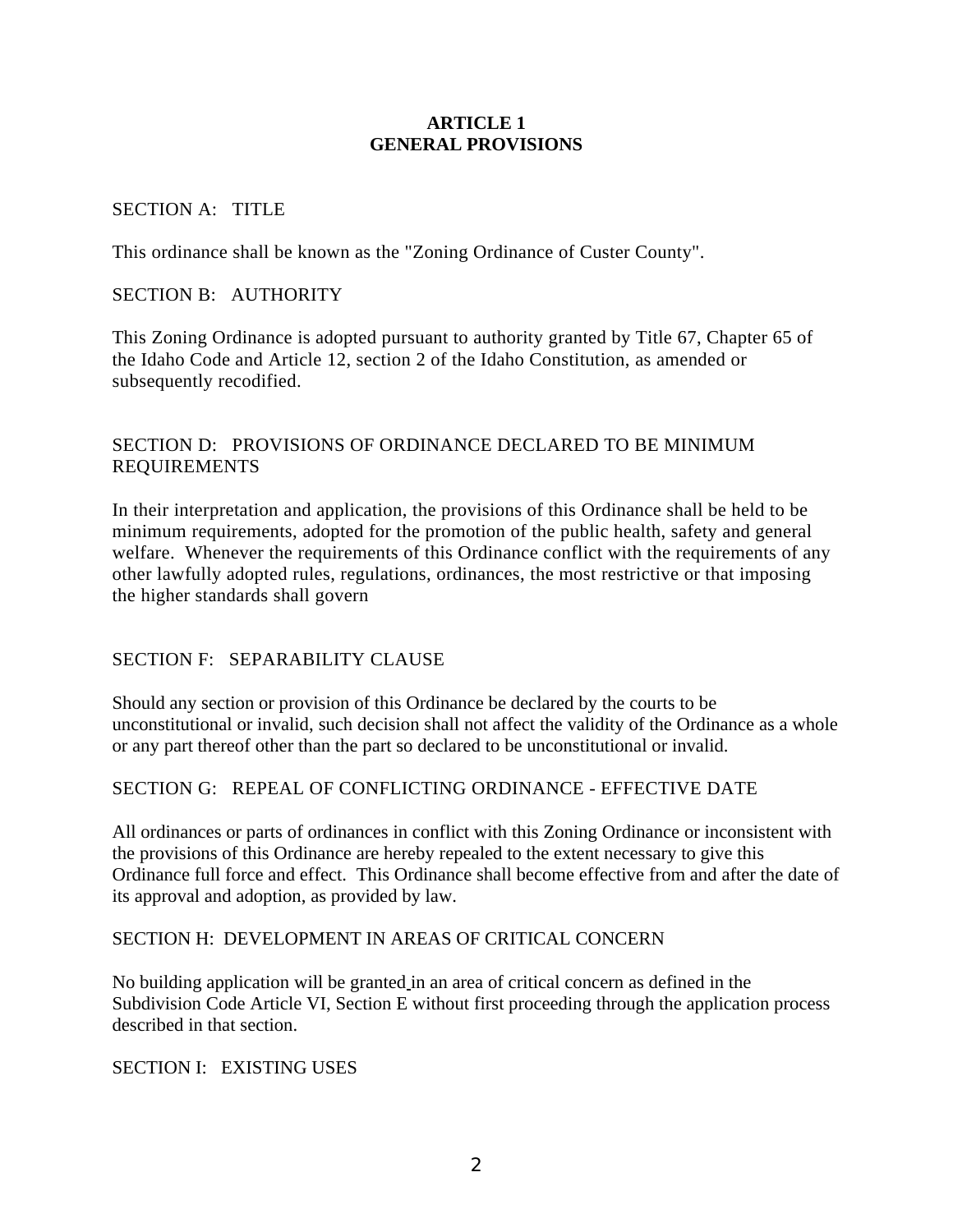Existing uses of land within an area may not conform to the requirements set forth in the plan. It is possible that existing uses of land within an area do not conform to the current requirements of the plan. (*Ordinance No 2008-04).* Such established existing uses shall have the right to continue but may not be expanded in physical size. If an existing use is incompatible with the plan and is discontinued for a period of more than one year, the county will follow the procedures delineated in Idaho Code 67-6538 (and any changes made from this point forward) to declare the use abandoned.

## **ARTICLE II DEFINITIONS**

## SECTION A: INTERPRETATION OF TERMS OR WORDS

For the purpose of this Ordinance, certain terms or words used herein shall be interpreted as follows:

- 1. The word "person" includes a firm, association, organization, partnership, trust, company, or corporation, as well as an individual;
- 2. The present tense includes the future tense, the singular number includes the plural and the plural number includes the singular;
- 3. The word "shall" is a mandatory requirement, the word "may" is a permissive requirement and the word "should" is a preferred usage;
- 4. The words "used" or "occupied" include the words "intended, designed or arranged to be used or occupied"; and
- 5. The word "lot" includes the words "plot," "parcel," and "tract".

## SECTION B: MEANING OF TERMS OR WORDS

Accessory: A use, building or other facility customarily a part of any permitted use that is clearly incidental and secondary to the permitted use and which does not change the character of the permitted use, or affect other properties in the vicinity.

Accessory Building: A building which; is subordinate to and serves a principle building or principle use served, and is located on the same lot as the principle building or principle use. Accessory use examples, not limited to the following; personal uses such as garages, storage sheds, greenhouses.

## Accessory Dwelling: See Dwelling, Accessory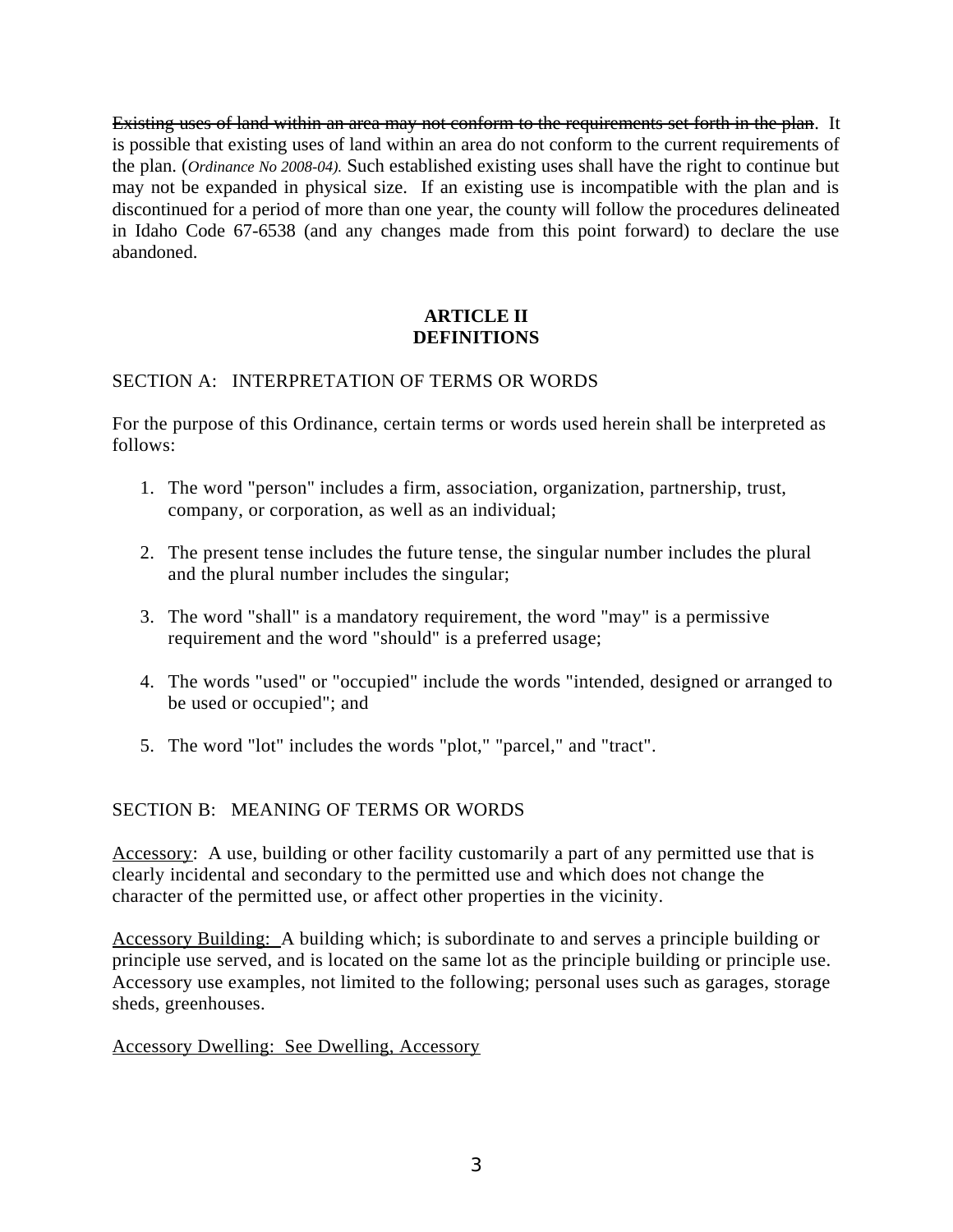Access: A legally and physically defined area available and practical for motor vehicle ingress and egress to parcels, areas or tracts of land. In determining practicality, the topography, drainage, potential for erosion, and other factors may be considered.

The following are types or forms of access:

- a. State Highway: A public road, including its entire right-of-way, under the jurisdiction of the State of Idaho. Contact: Idaho Transportation Department
- b. County Road: A public road, including its entire right-of-way, under the Jurisdiction of Custer County.
- c. City Street: A public road under the jurisdiction of an incorporated city.
- d. Private Road: A road which provides access to parcels, areas or tracts of land and has been approved by the County for use as a private road. A private road shall be considered that portion of a lot or parcel that is used for access purposes as described by an easement. A private road is not repaired, plowed or otherwise maintained by the County nor can the County contract for its maintenance.
- e. U.S. Forest Service and Bureau of Land Management Roads: A federally owned easement or right-of-way which provide access to federally owned land.

Administrator: An official having knowledge in the principles and notices of zoning who is appointed by the Board to administer this Ordinance.

Administrative Action: An action, as allowed by ordinance, that is taken by Planning and Zoning staff and does not need the approval or action of the Planning and Zoning Commission.

AFO (Animal Feeding Operation): A contiguous area or parcel of land or the use of a contiguous area or parcel of land, upon which there are confined or fed livestock, fish, birds in enclosures or ponds for forty-five (45) days or more of the year, which does not sustain crops, vegetation, forage growth, or post-harvest residues in the normal growing season and which consists of any combination of animal units which totals no more than 1,000 animal units.

For purposes of this code, areas or parcels of land are deemed contiguous when separated by county roads. Areas or parcels of land are deemed contiguous if they are not adjacent, but are owned or operated by the AFO operator.

Agriculture: As regulated by the Idaho Department of Agriculture, the use of land for farming, dairying, pasturage, range, forestry, agriculture, horticulture, floriculture, viticulture, animal and poultry husbandry and the necessary accessory uses for packing, treating or storing the produce, provided however, that:

a. The operation of any such accessory uses shall be secondary to that of normal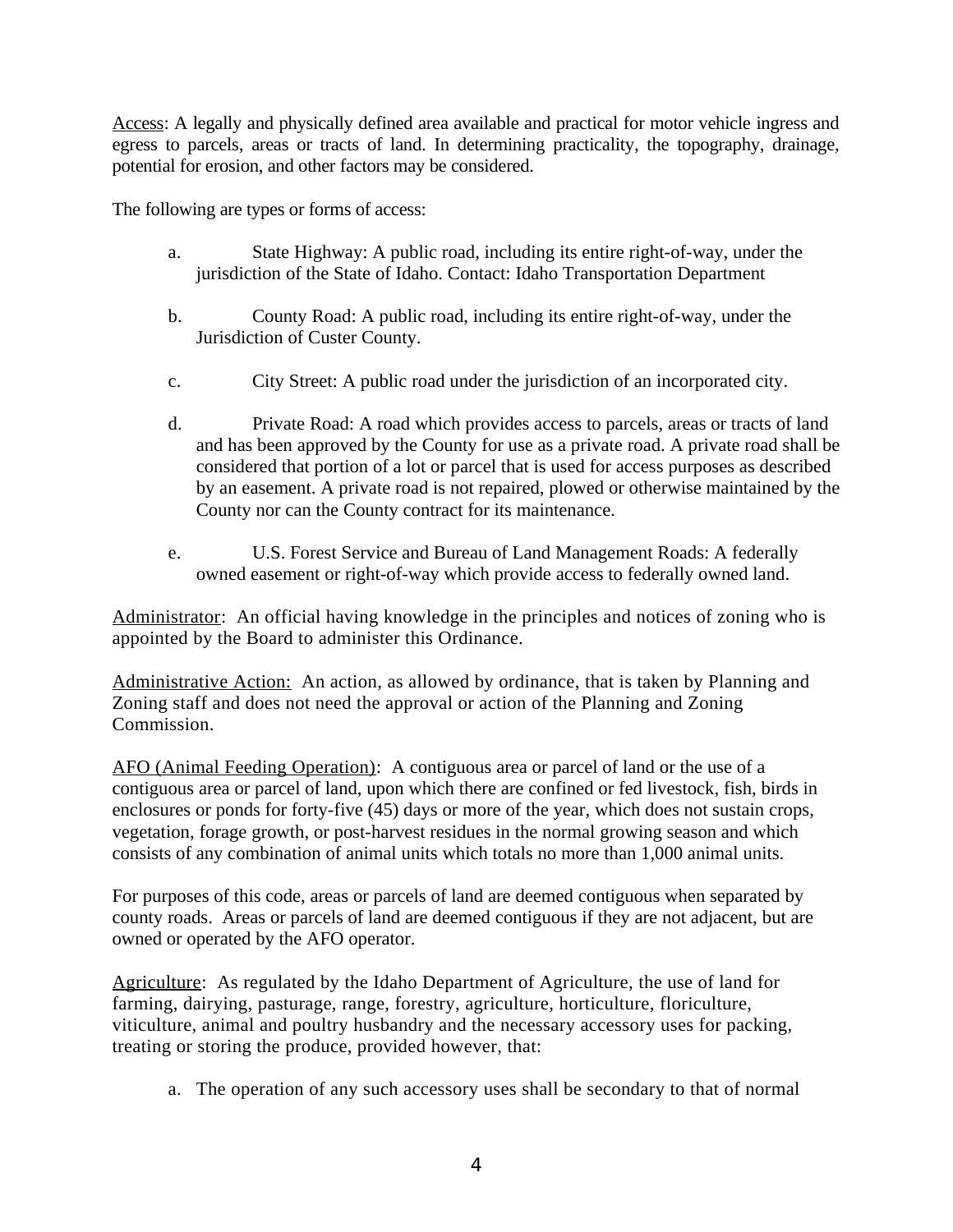agricultural activities; and

b. The definition of agriculture does not include the operation or maintenance of meatpacking, animal processing plants, and slaughterhouse facilities.

Airport: Any runway, land area or other facility designed or used either publicly or privately by any person for the landing and taking off of aircraft, including all necessary taxiways, aircraft storage and tie-down areas, hangers and other necessary buildings.

Alley: Any thoroughfare at least 10 feet wide and not more than 30 feet wide, which has been dedicated or deeded to the public for public use and which affords a secondary means of access to abutting properties.

Animal Processing Plant: A place of business that processes the carcasses or any part of carcasses of any dead, dying, disabled, or diseased animals.

Animal Units: Animal units shall be as defined by Idaho Code 67-6529C.

Batch Plant: A facility in which aggregate is combined with other materials that include cement or asphalt to produce a mixture transported to another area for use.

Bed and Breakfast: A facility providing for temporary overnight accommodations. A Bed and Breakfast provides breakfast for overnight guests, but does not provide a restaurant and/or bar. Exterior signage must conform to sign ordinances of that zone and area.

Board: The Board of County Commissioners of Custer County, Idaho.

Boarding or Rooming House: A building or portion thereof, which is used to accommodate, for compensation, three (3) or more boarders or roomers, not including members of the occupant's immediate family, who might be occupying such building. The word compensation shall include payment in money, service or other things of value.

Building: A structure designed or used as the living quarters for one or more families or a structure designed or used for occupancy by people for commercial, agricultural, or industrial uses.

Building Official/Inspector: An official of the County, if and when appointed by the Board to inspect and certify compliance with building ordinances adopted by Custer County.

Bulk Storage: Activities and uses with associated structures devoted to the storage of products and substances in bulk quantities such as oil, gasoline, building materials, fertilizer, and vehicles. Bulk storage does not include agricultural products stored on agricultural lands. Also, warehouses for consumer and other products.

Cabins, Rental: See Vacation Rentals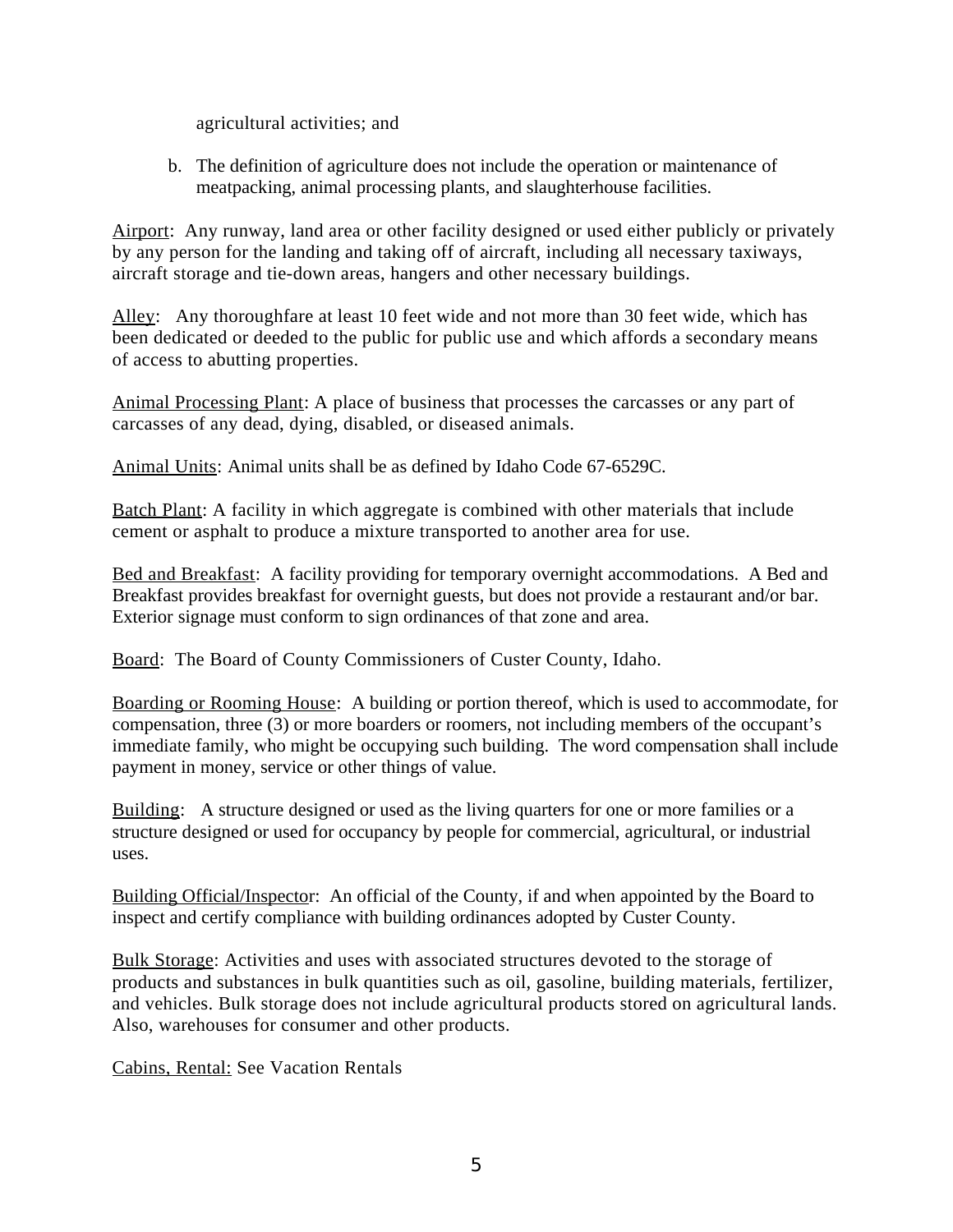CAFO (Confined Animal Feeding Operation): A contiguous area or parcel of land or the use of a contiguous area or parcel of land, upon which there are confined or fed livestock, fish, birds in enclosures or ponds for forty-five days (45) or more of the year, which does not sustain crops, vegetation, forage growth, or post-harvest residues in the normal growing season and which consists of any combination of animal units which totals more than 1,000 animal units.

For purposes of this code, areas or parcels of land are deemed contiguous when separated by county roads. Areas or parcels of land are deemed contiguous if they are not adjacent, but are owned or operated by the CAFO operator.

Campgrounds - Developed: Land or premises designed to be used, let or rented for temporary occupancy by campers traveling by automobile or otherwise, and which contain such facilities as tent sites, bathrooms, or other sanitary facilities, piped water installations, and parking areas, but not including mobile home parks. Developed campgrounds may include facilities for the temporary placement of camp trailers, recreational vehicles and camping vehicles that are utilized for non-permanent residential uses.

Commercial: The retail sale or the rental of any consumer article, substance, or commodity; including businesses providing personal commercial services such as restaurants, motels, barber shops, beauty shops, photography studios, dry cleaners, laundries, and other such businesses and as delineated in Article VI.

Commission: The Planning and Zoning Commission of Custer County, Idaho, as appointed by the Board.

Communication Tower: A tower used as a base for any communications antenna, including, but not necessarily limited to, antennas for the following: VHF and UHF television, PCS or other wireless telephones, fixed point microwave, low power television, or other wireless communications and common carries. A communication tower shall not be considered a utility substation for the purposes of this code and must be approved by a special use permit.

Comprehensive Plan: A Comprehensive Plan or parts thereof, providing for the future growth and improvement of the County and for the general location and coordination of streets and highways, schools and recreation areas, public building sites, and other physical development, which shall have been duly adopted by the Board.

Contiguous Parcel or Lot: Any unplatted or platted parcels of land under the same ownership that touch each other. If parcels are separated or divided by platted roads or county and state highways, or by rivers, they shall still be not be considered contiguous.

County Engineer: An engineer employed by the County either as a contracted position or as a County employee.

Development Agreement: A written agreement or a written commitment that affects the use or development of a parcel of property that is the subject of a rezone or development request. A written commitment shall also be known as a development agreement.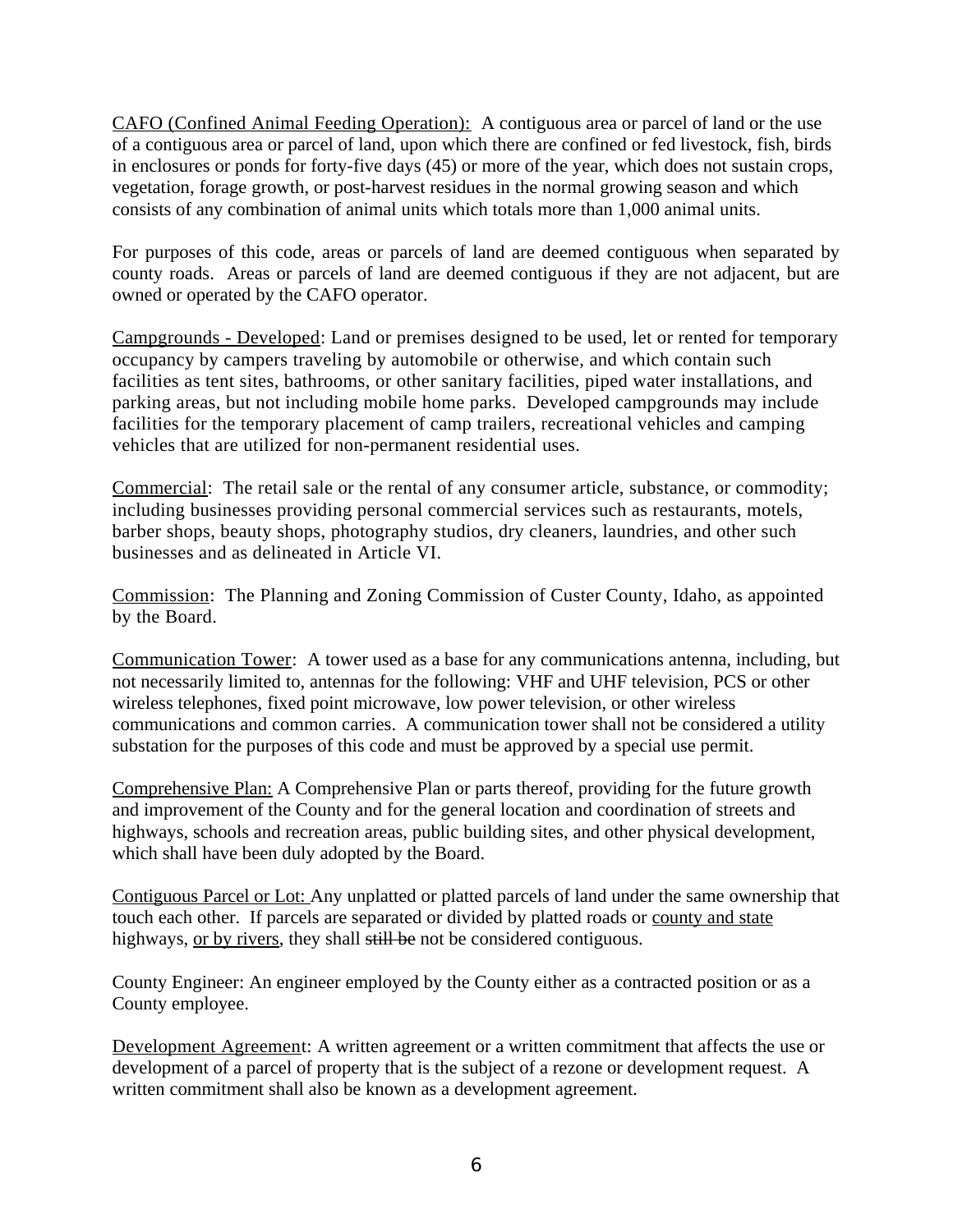District: A portion of the unincorporated territory of the county within which certain uses of land, premises and buildings are permitted and certain other uses of land, premises and buildings are not permitted.

Drive-In Establishment: An establishment, other than an automobile service station, which is designed to accommodate the motor vehicles of patrons in such manner as to permit the occupants of such vehicles, while remaining therein, to make purchase or receive services.

Dude Ranch: A working ranch that includes paying guests who stay overnight.

Dwelling: A structure to live in.

Dwelling Accessory: A dwelling located on the same lot with and of a nature customarily residential and subordinate to and owned by the owner of the principal use.

Dwelling, Multi-Family: A dwelling consisting of three (3) or more dwelling units including townhouses and condominiums with varying arrangements of entrances and party walls.

Dwelling, Rooming House: A dwelling or part thereof, other than a hotel, motel or restaurant, where three (3) or more unrelated persons are paying for meals and/or lodging where cooking or dining facilities are not provided in the individual rooms. This term shall include boarding house, lodging house and dormitory.

Dwelling, Single Family: A dwelling consisting of a one (1) family dwelling unit only, separated from other dwelling units by open space.

Dwelling, Two-Family: A dwelling consisting of two (2) family dwelling units which may be either attached side-by-side or one (1) above the other.

Dwelling Unit: Space within a dwelling comprising living, dining, sleeping room or rooms, storage closets, as well as space and equipment for cooking, bathing and toilet facilities, all used by only one (1) family and its household employees.

Easement: Authorization by a property owner for the use by another or the public and for a specified purpose of any designated part of his property.

Educational Facilities, General Education: Buildings and other structures, and land, designed to be used for providing general education, include elementary schools, secondary schools, colleges, and universities, as approved by the state.

Electrical Power Plant: Facilities used to generate electrical power.

Electrical Substation: Facilities for transforming electrical voltages from transmission voltages to lower transmission voltages or to distribution voltages.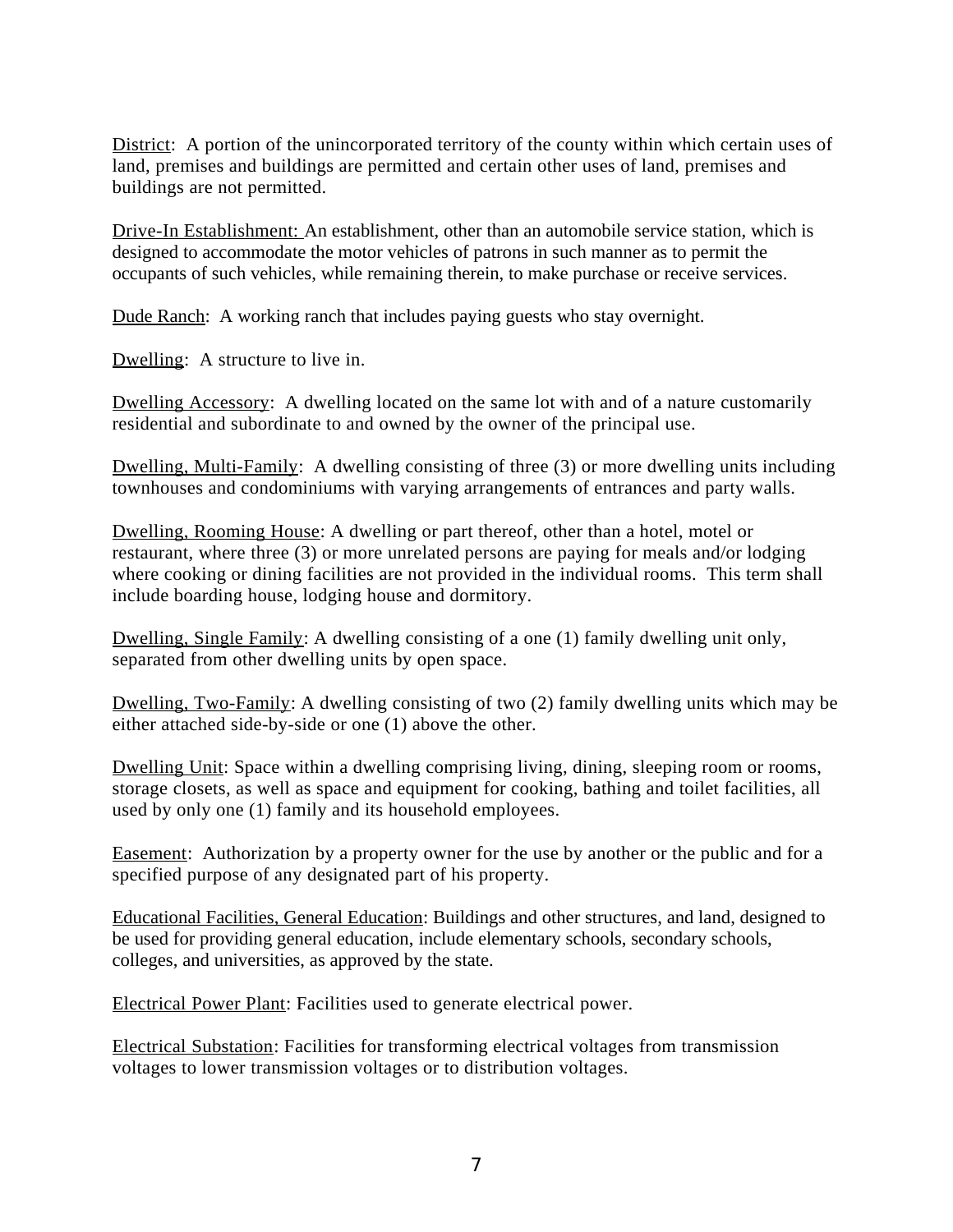Engineer: Any person who is licensed or registered in the state to practice professional engineering.

Equal Degree of Encroachment: A standard applied in determining the location of encroachment limits so that flood plain lands on both sides of a stream are capable of conveying a proportionate share of flood flows. This is determined by considering the effect of encroachment on the hydraulic efficiency of the flood plain along both sides of a stream for a significant reach.

Feedlot, Commercial: An area where livestock is contained for the purpose of resale or slaughter at an average monthly confined animal density exceeding two (2) animal units per acre and using a primary feed supply other than grazing, excluding family food production or incidental sale.

Fire Protection Facilities: Public service structures and equipment used for reducing property damage and personal injury from fires or extinguishing fires.

Flood Plain: A floodplain is defined and controlled through the "Flood Damage Prevention Ordinance" of Custer County.

Garage: Buildings and premises where those activities incidental to maintenance and repair of motorized vehicles are conducted. A service station is neither a repair garage nor a body shop.

Garage, Residential: See Accessory Building *(Ordinance 2010-4)*

Golf Course: A tract of land for playing golf, with tees, greens, fairways, hazards, etc.

Grazing: The feeding of animals on growing foliage.

Guides: As defined in Idaho Statute 36-2102

Health Authority: The Health Department that has jurisdictional authority.

Hiking Trails: An established path open to the public for the exclusive use of pedestrians.

Historic Sites: A parcel of land used to commemorate some event or events in the past.

Home Occupation: Any use conducted entirely within a dwelling by the inhabitants thereof, which is clearly incidental and secondary to the use or the character thereof and in compliance with Article VIII of this ordinance.

Hospital: See "Medical Facilities"

Hotel or Motel: A building in which lodging or boarding are provided and offered to the public for compensation. As such, it is open to the public in contradistinction to a rooming or boarding house dwelling.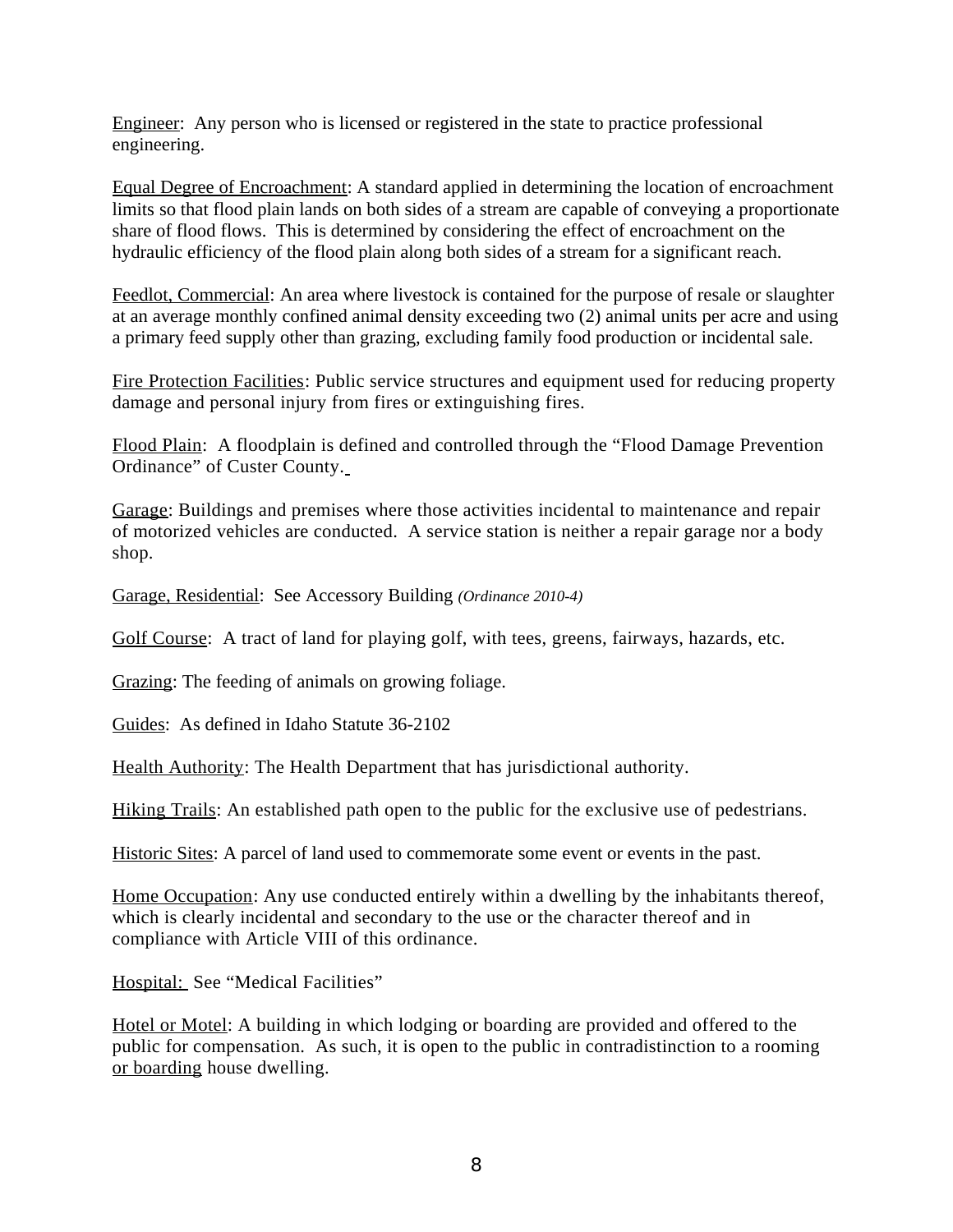Industrial, Extractive: Any mining, quarrying, excavating, processing, storing, separating, cleaning, or marketing of any mineral natural resource.

Industrial, Heavy: Manufacturing, processing, assembling, storing, testing, and similar industrial uses which are generally major operations.

Industrial, Light: Manufacturing or other industrial uses which are usually controlled operations; relatively clean, quiet and free of objectionable or hazardous elements such as smoke, noise, odor or dust; and generating little industrial traffic or nuisance.

Industrial Park: An area of not less than one acre that is developed to hold more than one industrial use served by common infrastructure.

Inn: See Hotel/Motel

Junk Yard: See Wrecking/Junk Yard

Kennel: Any lot or premises or portion thereof, on which three or more dogs, cats and other household domestic animals are maintained, harbored, possessed, boarded, bred or cared for in return for compensation or kept for sale.

Land Coverage: A man-made structure, improvement or covering that prevents normal precipitation from directly reaching the surface of the land underlying the structure, improvements or covering. Such structures, improvements and coverings include roofs, surfaces that are paved with asphalt, stone or the like such as roads, streets, sidewalks, driveways, parking lots, tennis courts, patios, and lands so used that the soil will be compacted so as to prevent substantial infiltration, such as parking of cars and heavy and repeated pedestrian traffic. A structure, improvement or covering shall not be considered as land coverage if it permits at least 75 percent of normal precipitation directly to reach thesurface of the land underlying it. *Ordinance No. 2008-04*

Lot: An area of land occupied or to be occupied by a building or other structure, or to be used in connection with an activity that is shown as a separately bounded area in a recorded subdivision plat or deed.

Marina: A commercial facility providing for needs of boaters.

Meat Packing Plant: A place of business where animals are slaughtered and/or their meat is prepared for market.

Medical Facilities: Buildings and uses related to the treatment and prevention of human disease, including hospitals, clinics, convalescent homes, and nursing homes.

Mineral Extraction: The process of obtaining specific materials from the ground (mining).

Mobile Home: A transportable structure which is at least 10 body feet in width and 40 body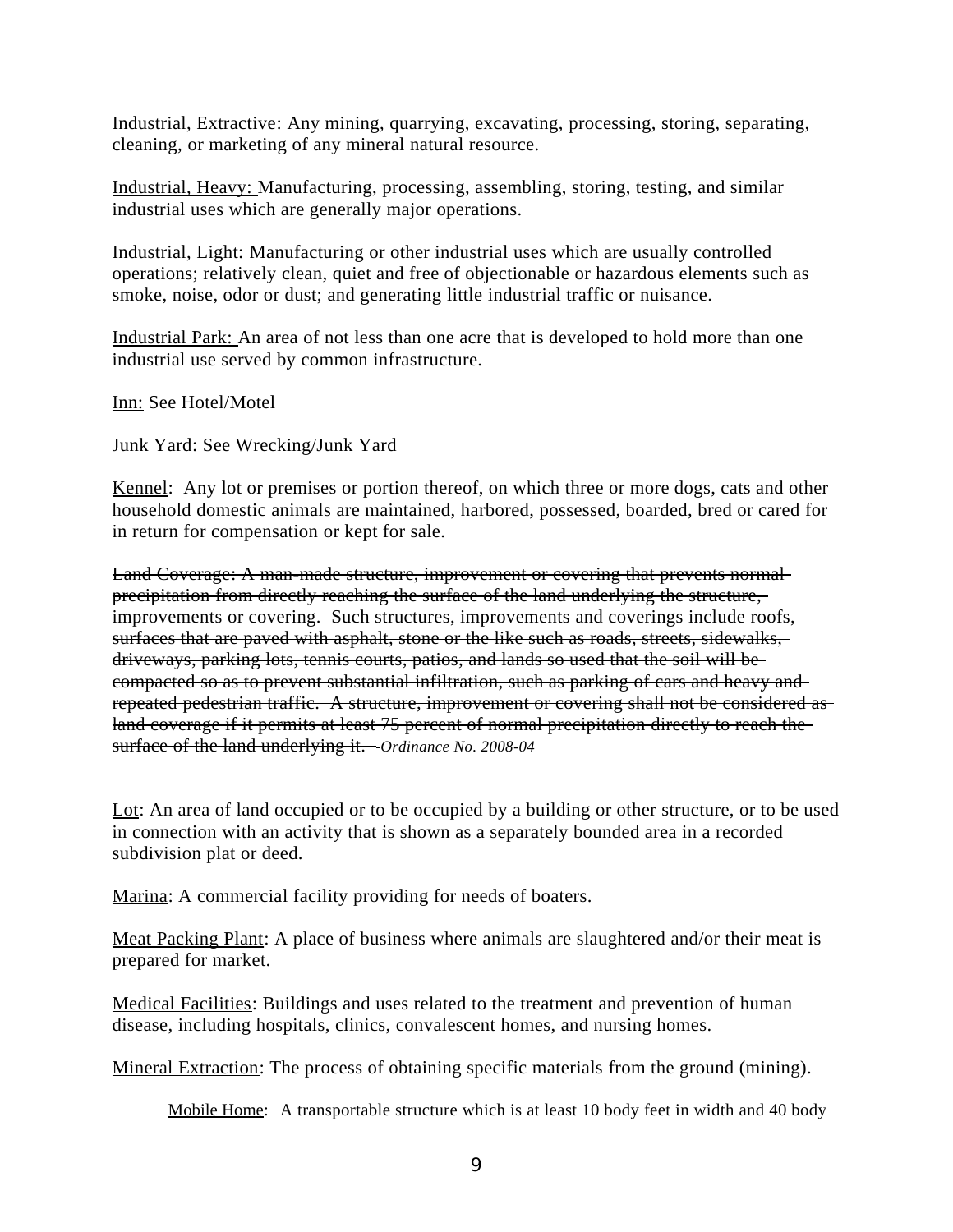feet in length, built on a permanent chassis and designed to be used as a dwelling with or without a permanent foundation when connected to the required utilities. No mobile home may be placed on a single-family lot within the County after the effective date of this ordinance unless it meets the rehabilitation standards as specified in Title 44 of the Idaho Code. Mobile homes do not include recreational vehicles.

Mobile/Manufactured Home Park: Any site or tract of land under single ownership, upon which two (2) or more mobile home habitations are parked, either free of charge or for revenue purposes; including any roadway, building, structure, vehicle or enclosure used or intended for use as a part of the facilities of such park.

Motor Speedway: A track for racing motorized vehicles.

Motorcycle Trails: Trails open to the public, for fee or not, for use by motorcyclists.

Non-Conforming Building: A building or structure or portion thereof built prior to the effective date hereof, or any amendment hereto, and conflicting with the provisions of Article IX of this ordinance applicable to the zone in which it is situated.

Occupancy: Occupancy shall mean that no residential dwelling shall be occupied by more than two adult persons per habitable room. Habitable room shall mean all rooms in the dwelling with the exception of hallways and bathrooms.

Open Space: An area substantially open to the sky that may be on the same lot with a building. The area may include, along with natural environmental features, water areas, swimming pools, tennis courts, and any other recreational facilities that the Commission deems permissive. Streets, parking areas, structures for habitation and the like shall not be included.

Organized Recreation Camps: Land or premises containing structures designed to be used for organized camping.

Original Parcel of Land: A lot or tract as recorded on any plat or record on file in the office of the County Recorder, or any unplatted contiguous parcel of land held in one ownership and of record as of November 10, 2003. The original vested owner retains original parcel date and rights.

Outdoor Recreation: Uses and facilities pertaining to recreation activities that are carried on primarily outside of structures.

Outdoor Recreation Concessions: Uses and facilities ancillary to outdoor recreation uses, such as gasoline pumps at piers and marinas, and boat rental and food and beverage facilities at public beaches.

Outfitter: As defined in Idaho Statute 36-2102.

Overlay: A concept in which a superimposed area indicated by a map defines an area in which special restrictions or requirements are deemed necessary.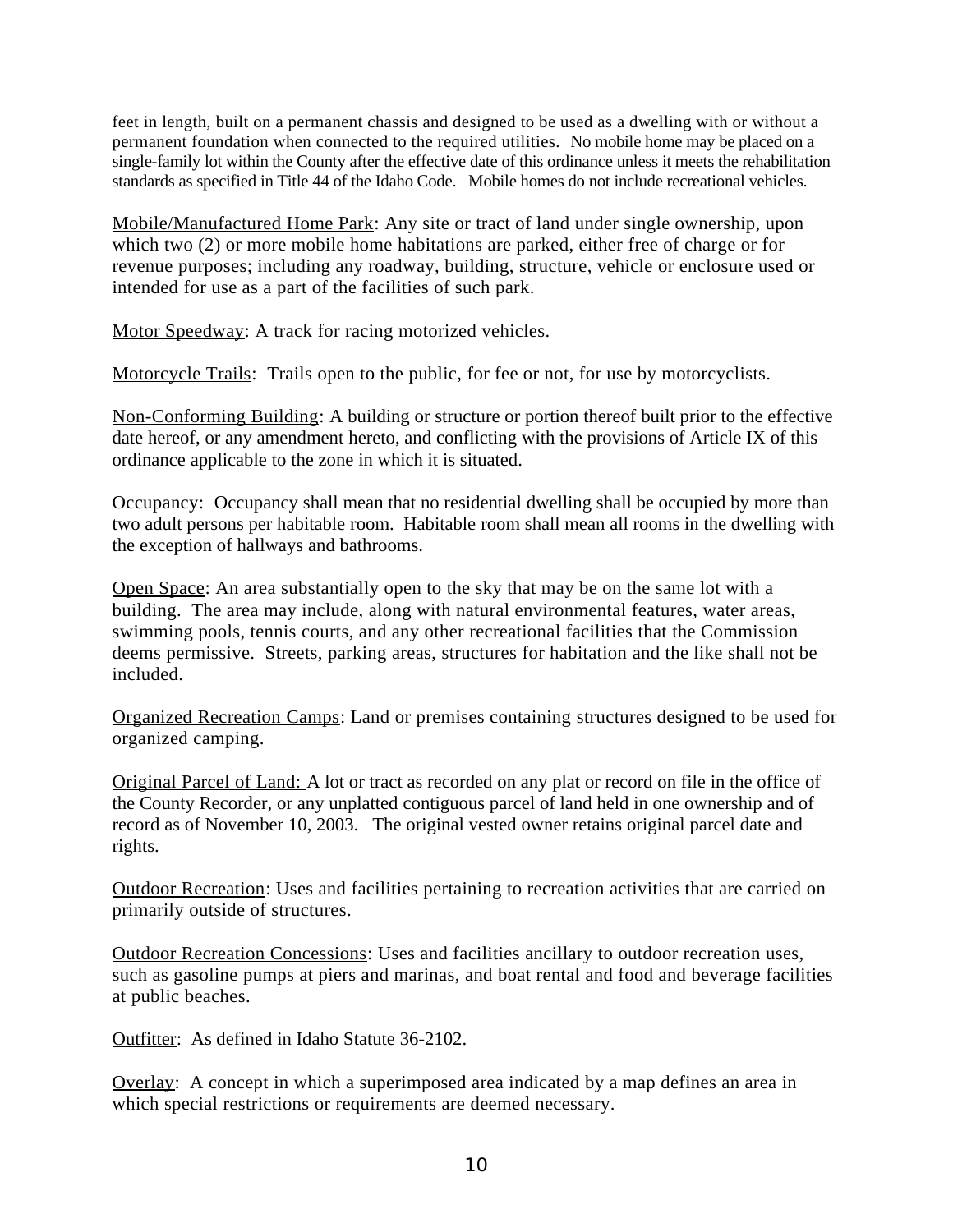Owner: The individual, firm, association, syndicate, partnership, trust, or corporation  $\theta$ thaving interest in the land.

Pack Station: A building or corral for the shelter of animals used to carry luggage or other loads.

Parcel: An area of land under one ownership. (Refer to definition of Lot)

Parking Lot: A parcel of land used for the parking of motor vehicles.

Parking Space, Off-Street: For the purpose of this Ordinance, an off-street parking space shall consist of an area adequate for parking an automobile with room for opening doors on both sides, together with properly related access to a public street or alley and maneuvering room; but, shall be located totally outside of any street or alley right-of-way in compliance with Section XVII of this ordinance.

Performance Bond or Surety Bond: A financial guarantee by a subdivider or developer with the county in the amount of 150% of the estimated construction cost guaranteeing the completion of physical improvements according to plans and specifications within the time prescribed by the agreement paid to the Custer County Clerk and Recorder.

Person: An individual, partnership, corporation, business, association, or group of individuals and any governmental entity.

Private Recreation Areas: Land or premises designed to be used exclusively by owners and renters of single family dwelling units and their guests, and occupants of tourist dwelling units or multi-person dwellings, that contain such facilities as tennis courts, playfields, swimming pools, clubhouses, bathing beaches, and piers.

Professional Offices: Offices and related spaces used for professional services such as provided by medical practitioners, lawyers, architects, engineers, and similar professions.

Public Service Facility: The erection, construction, alteration, operation, or maintenance of buildings, power plants or substations, water treatment plants or pumping stations, sewage disposal or pumping plants and other similar public service structures by a public utility, by a railroad whether publicly or privately owned, or by a municipal or other governmental agency, including the furnishing of electrical, gas rail, transport, communication, public water and sewage services.

Quarry: Buildings, structures, and land used for the removal of rock, for sale or for use in connection with development activity elsewhere. (Also see Industrial Extraction)

Recreational Use, Housing: Vacation homes occupied on a part-time, seasonal basis.

Recreational Vehicle: A vehicular type unit primarily designed as temporary living quarters,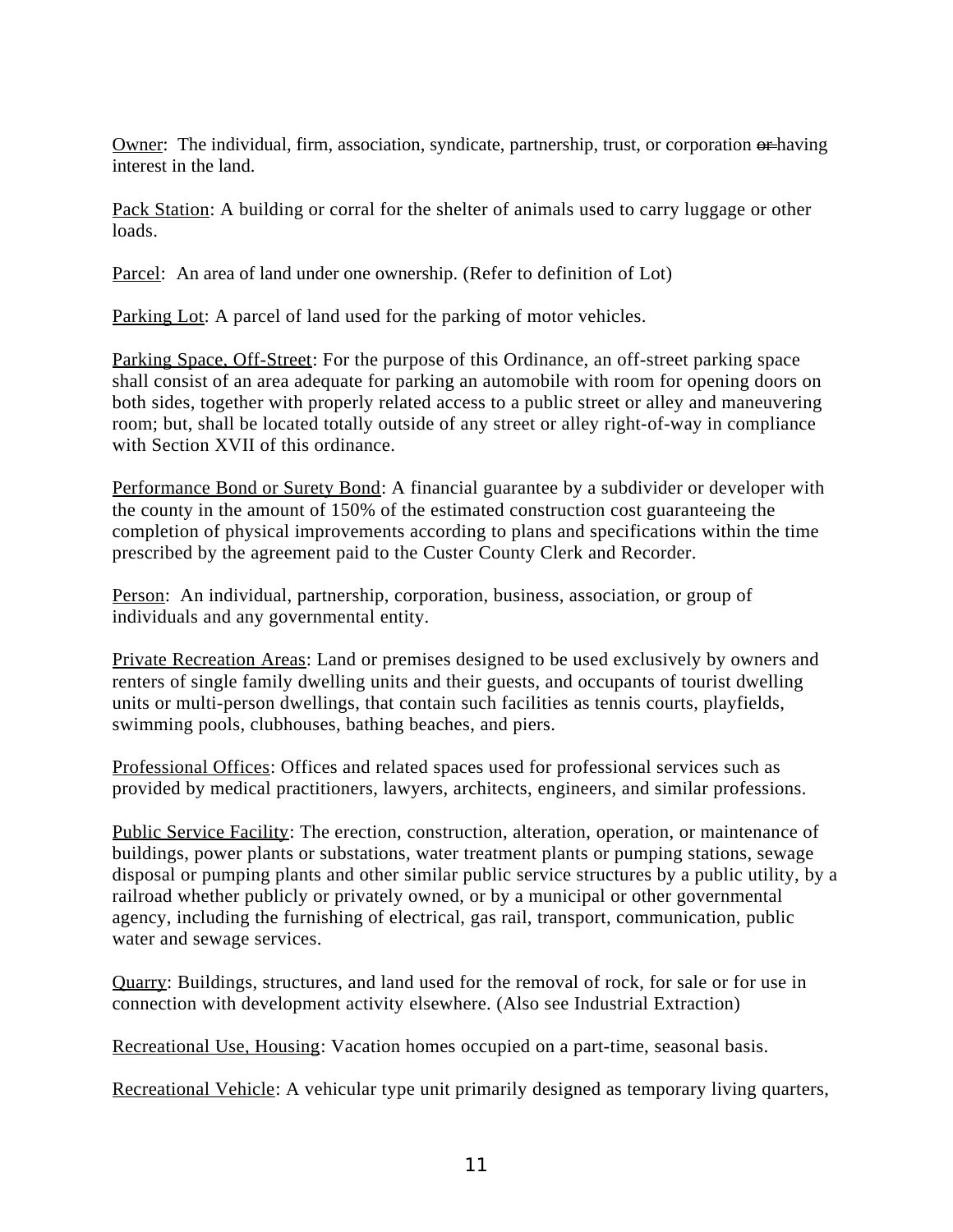which is less than 10 body feet in width and is less than 45 body feet in length, for recreational, camping, or traveling use, which either has its own motive power or is mounted on or drawn by another vehicle. The basic entities are: travel trailers, camping trailers, truck camper, fifth wheel camper and motor home.

Recreational Vehicle Lot: A parcel of ground in a recreational vehicle park intended to be rented as a place to park a recreational vehicle for temporary dwelling purposes.

Recreational Vehicle Park: A tract of ground under unified ownership developed for the purpose of providing rental space for temporary parking of recreational vehicles not to exceed six (6) months on individual spaces within its confines and may include cabins as accessory uses.

Religious Facility: A parcel of land with or without structures used for conduct and ritual to express belief in a divine or superhuman power.

Research Activities: Research, development and testing related to such fields as chemical, pharmaceutical, medical, electrical, transportation and engineering.

Resource Management Agriculture: Uses and facilities for the utilization of natural resources such as forest products removal, grazing and mineral extraction.

Riding Trails: An established path open to the public for the use of horseback riders.

Right-of-way: A strip of land for use as a public way. In addition to the roadway, it normally incorporates the curbs, lawn strips, sidewalks, lighting and drainage facilities, and may include special features (required by the topography or treatment) such as grade separation, landscaped areas, viaducts and bridges.

Road: A right-of-way that provides vehicular and pedestrian access to adjacent properties, the dedication of which has been officially accepted. The term "road" also includes the terms highway, thoroughfare, parkway, lane, avenue, boulevard, place and other such terms.

- a. Alley a minor street providing secondary access at the back or side of a property otherwise abutting a street.
- b. Local a street which has the primary purpose of providing access to abutting properties.
- c. Collector a street providing for traffic movement within neighborhoods of the County and between major streets and local streets and for direct access to abutting property.
- d. Arterial a general term including expressways and major arterial streets; and interstate, state or county highways having regional continuity.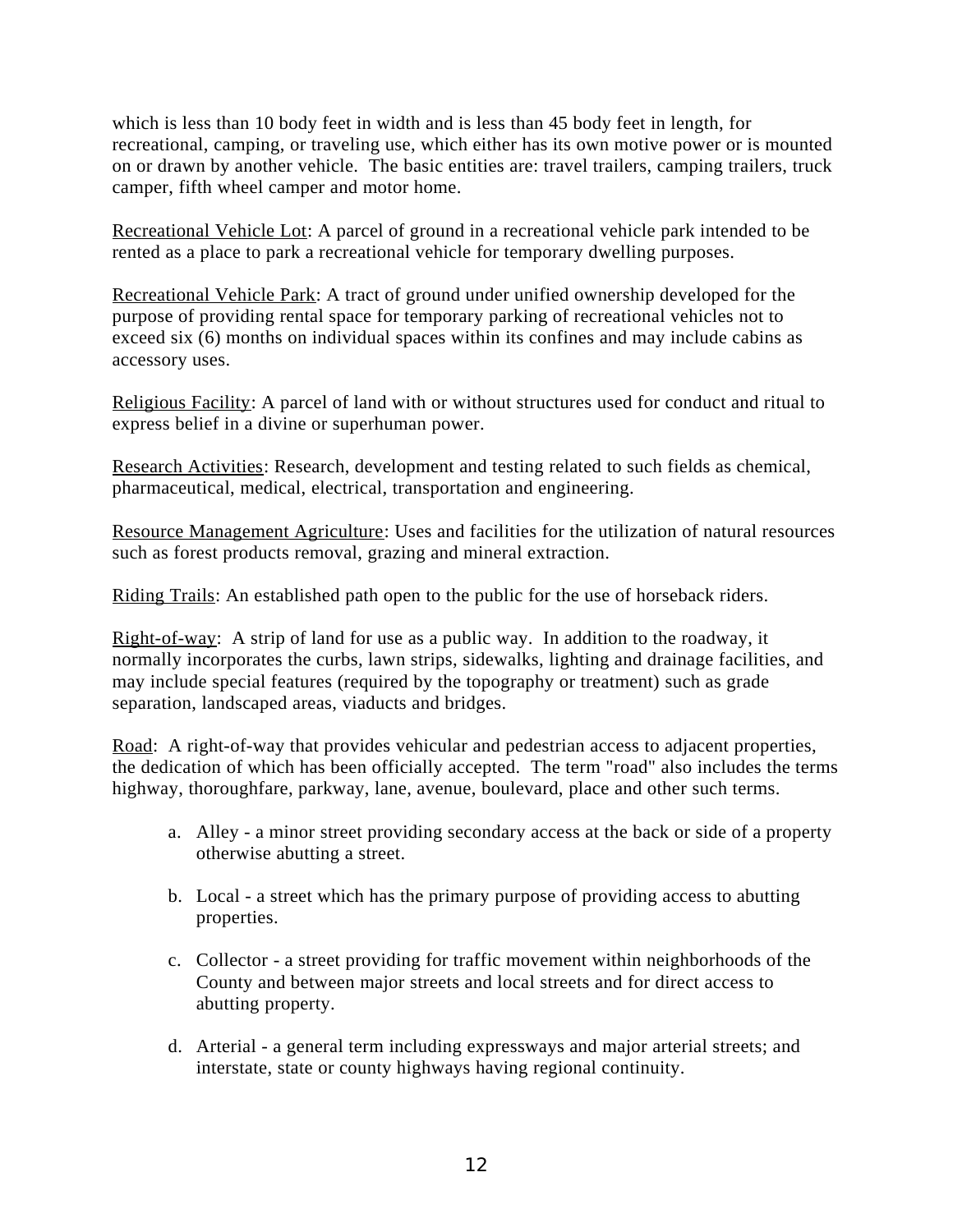e. Private - a street that is not accepted for public use or maintenance that provides vehicular and pedestrian access. All private streets shall be constructed according to the same standards and specifications as those required for dedicated streets, before accepted by the County.

Road: Any public or private way that provides ingress to or egress from property by means of a motor vehicle but may also support other modes of travel including bicycling and walking. "Roads" include but are not limited to:

- a. Ways described as avenues, boulevard, highways, lanes, roadways, roads, streets, throughways, alleys and other similar terms;
- b. Road related structures such as tunnels, culverts, or similar structures; and,
- c. Structures that provide for continuity of the roadway such as bridges.

Road Classification: As shown in the Transportation Element of the Comprehensive Plan. Roads are classified as "arterial," "collector" or "local" consistent with their principal function.

Roadside Stand: A temporary structure designed or used for the display or sale of agricultural and related products, the majority of which have been grown on adjacent land.

## Rooming House: See Boarding House

Sand, Gravel, and Road Filled Extraction: The process of obtaining sand, gravel, or other road-filled materials from the ground. The process may include rock crushing and grading rocks to size.

Sawtooth National Recreation Area (SNRA): The SNRA was created by Congress in 1972 as Public Law 92-400. The SNRA includes 756,000 acres in central Idaho of which 475,600 acres are located in the western part of Custer County. Large portions of the Stanley Basin, Sawtooth Valley and the Sawtooth Mountains Range are included. The privately owned ground consists of 20,000 acres and is federally regulated in the SNRA.

Self-Storage Facilities: Businesses composed of real estate divided into self storage spaces that are rented to tenants usually on a monthly basis. The rented spaces known as units are secured by the tenants own lock and key. Facility operators do not have causal access to the contents of the space unlike a professional warehouseman. Cargo transit containers are not allowed as self storage facilities. *Ordinance 2008-02*

Service Station: Buildings and premises where gasoline, oil, and other motor vehicle accessories may be supplied and dispensed at retail, and where other sales and minor motor vehicle maintenance may be performed.

Setback Line: A line established by the Zoning Ordinance generally parallel with and measured from the lot line, or where appropriate, from the center line of a road, defining the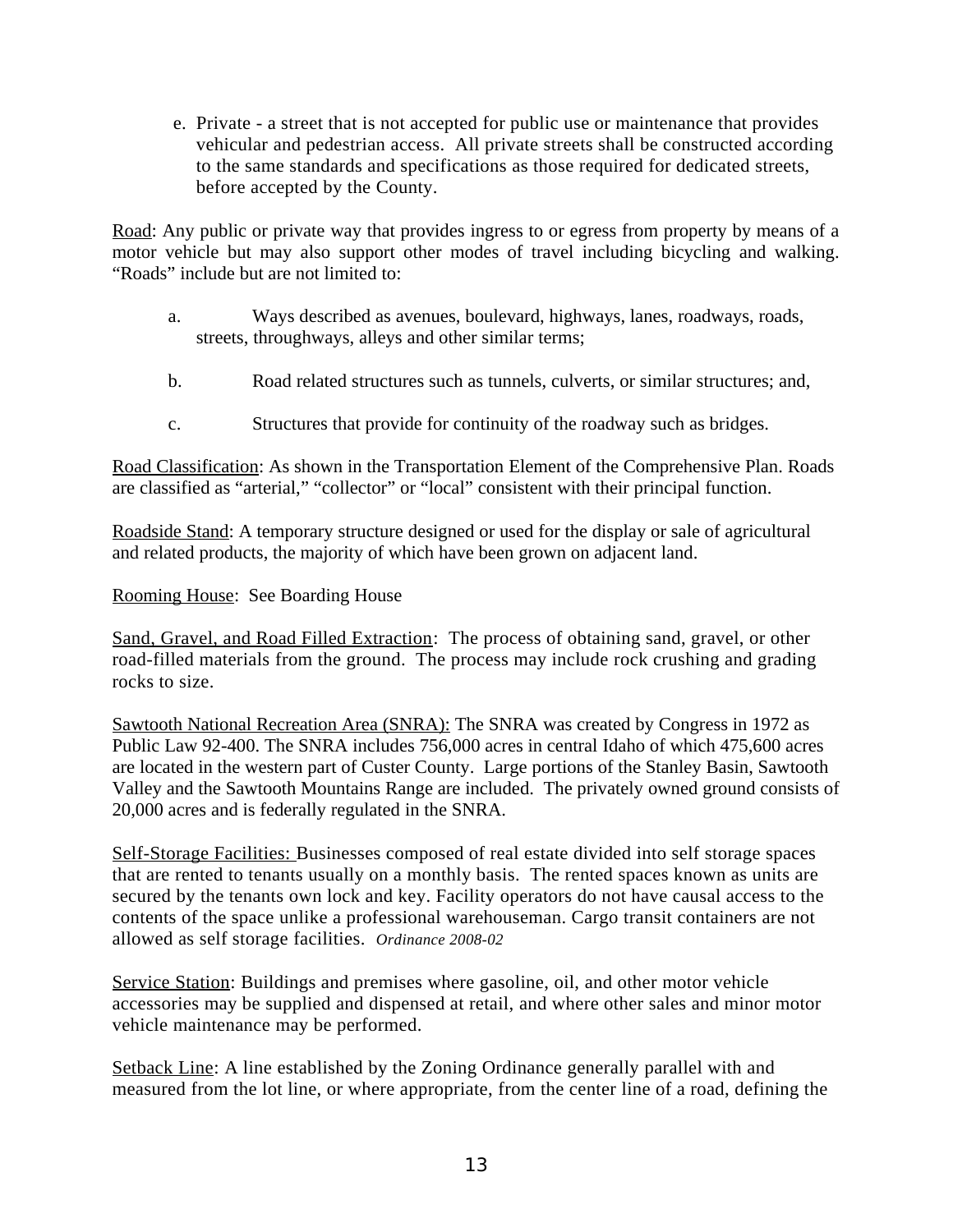limits of a yard in which no building or structure may be located above ground except as may be provided in said code.

Sewage Lift Station: A pump or other device used to lift materials from drains or sewers that may include human or animal wastes.

Sewage Treatment Facilities: Structures and/or devices used to treat material from drains arid sewers, which may include human or animal wastes.

Shooting Range: A target range for firearms practice or competition.

Sidewalk: That portion of the road right-of-way outside of the roadway that is improved for the use of pedestrian traffic.

Skiing Facilities: Uses and facilities pertaining to skiing including but not limited to: runs, towlines, cables, cars, warming huts, caretaking quarters, day lodges, shops for sale and rental of skiing equipment, ski pro shop, first aid stations, ski school assembly and instruction areas, and lounges and associated eating and drinking establishments, but not including residential or tourist residential uses and facilities.

Slaughterhouse: A place of business where animals are butchered for food purposes.

Snowmobile Trails: Trails open to the public, for fee or not, for use by people on snowmobiles.

Soil Class: A method of analyzing the value of land for agricultural purposes developed by the Soil Conservation Service. Soil is grouped into classes based on its limitations, such as soil thickness, steepness, water holding capacity, erodibility, length of growing season, and soil texture.

Solid Waste Transfer Sites: Parcels of land used for moving trash, garbage, etc., not in liquid form, from one container to another.

Stable: A building that shelters horses used for commercial purposes.

Story: That part of a building between the surface of a floor and the ceiling immediately above it.

Street: A public right-of-way that provides access to adjacent properties, the dedication of which has been officially accepted. The term street also includes the terms highway, thoroughfare, parkway, road, avenue, boulevard, lane, place and other such terms

Structure: Anything constructed or built, or any edifice or building of any kind, or any piece of work artificially built up or composed of parts jointed together in some definite manner.

Subdivision: The result of an act of dividing a lot, tract, or parcel of land into five or more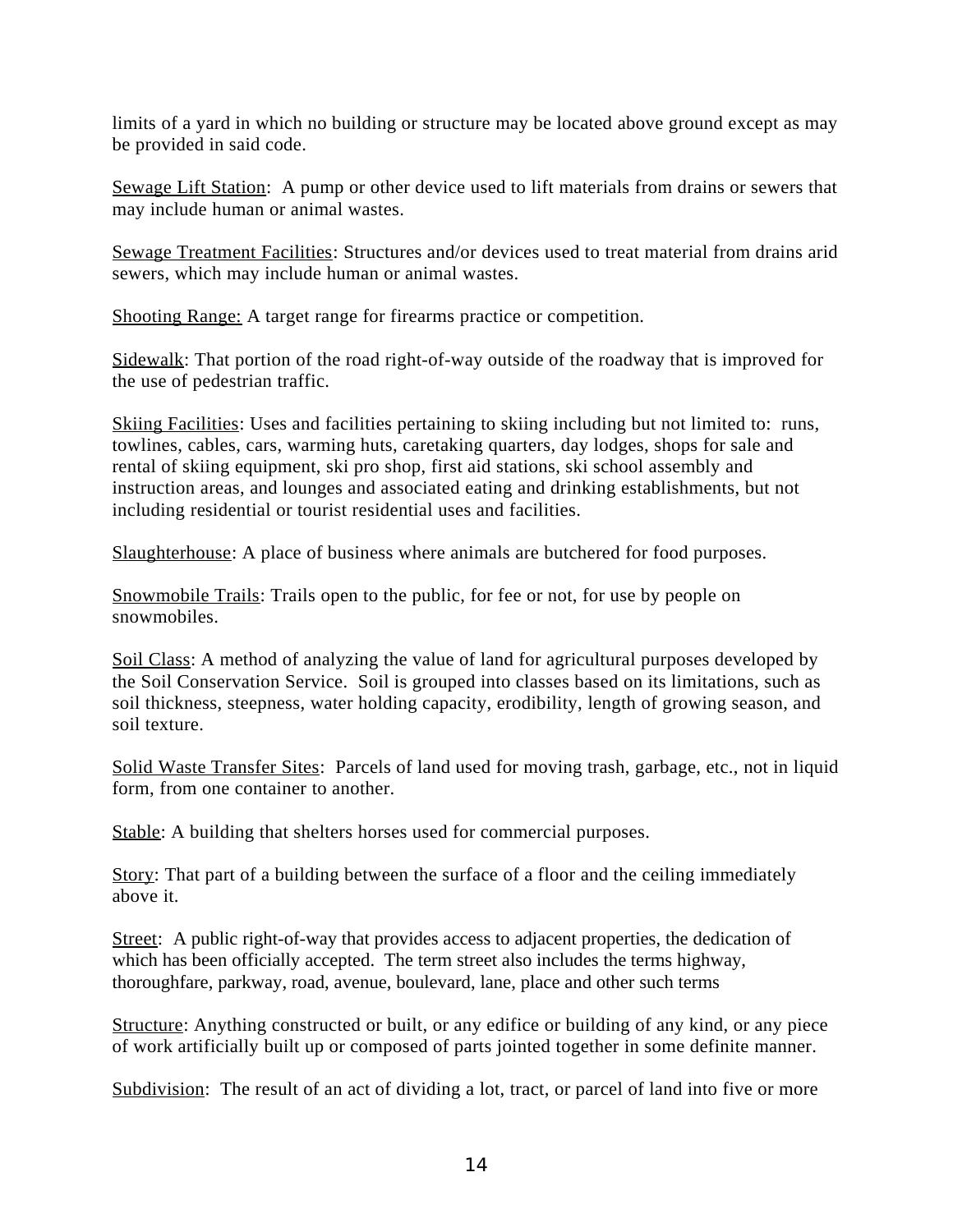parts for the purpose of transfer of ownership, use, or development. See subdivision ordinance for regulations.

Transportation Facility: Buildings, structures, and land used for such purposes as bus terminals, railroad stations, and motor vehicle freight terminals, including airports or heliports.

Use: The specific purpose for which land or a building is designated, arranged, intended, or is or may be occupied or maintained.

Utilities; Overhead, and Underground: Electric power transmission lines, telephone lines, and any other pipes or conduit and appurtenances used for the transmission of gas, water, sewage, or any other substance.

Vacation Rentals: Homes, cabins or any other structures rented out on a daily, weekly or monthly basis to temporary residents for whom it is not permanent lodging. If the number of cabins structures for rent exceeds two on a single piece of property then the use will be categorized as a Hotel/Motel. (Ordinance No. 2012-01)

Variance: A variance is a modification of the requirements of the ordinance as to lot size, lot coverage, bulk and placement, width, depth, front yard, rear yard, setbacks, parking space, height of buildings or other ordinance provision affecting the size or shape of a structure or the size of lots. A variance shall not be considered a right or special privilege, but may be granted to an applicant only upon a showing of undue hardship because of characteristics of the site, and that the variance is not in conflict with the public interest in accordance with standards set forth in Article XIV.

Veterinary Animal Hospital or Clinic: A place used for the care, grooming, diagnosis and treatment of sick, ailing, infirm, or injured animals, and those who are in need of medical or surgical attention and observation and/or recuperation. It may also include boarding that is incidental to the primary activity.

Visual Obstruction: Anything that reduces the ability of people to see clearly; particularly in relation to drivers at intersections.

Walkway: A public way, four (4) feet or more in width, for pedestrian use only, whether or not along the side of the road.

Water Crossing or Diversion Structure: Any structure designed to alter or cross any stream, river, or other body of water; excluding irrigation ditches.

Water Storage: The containment of water for all uses.

Water and Waste Water Treatment Plants: A structure used to process water so that it is fit for human consumption; or to process waste water, not including human or animal wastes, to improve its quality.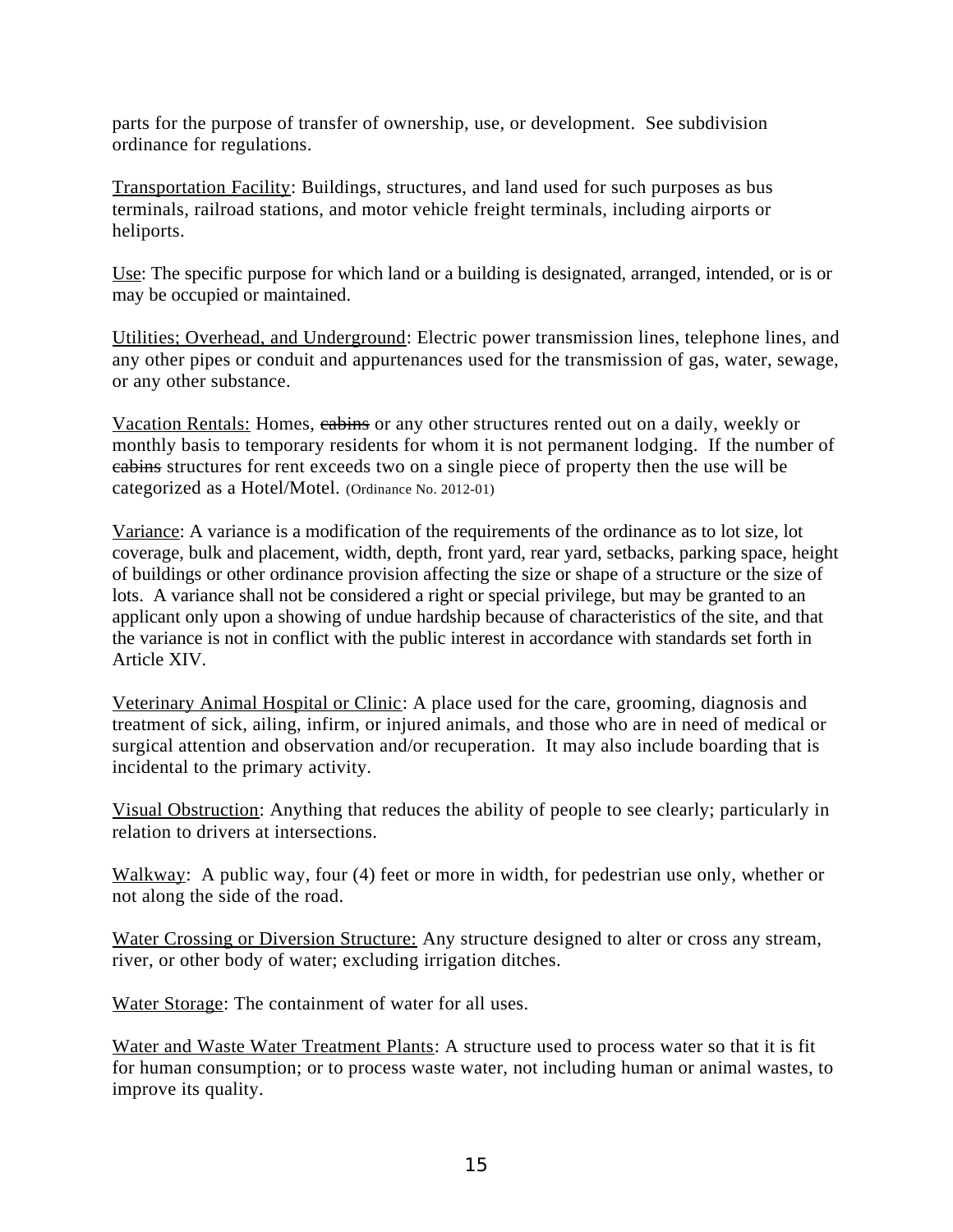Wrecking/Junk Yards: A parcel of land used for the dismantling or wrecking of motor vehicles, mobile homes, trailers; or the storage, sale, or dumping of dismantled, or partially dismantled, obsolete, or wrecked vehicles or their parts or where junk, waste, discarded or salvaged materials are stored or handled and yards for used building materials and pieces and places or yards for storage of salvaged buildings and structural steel materials and equipment for sale or profit.

## **ARTICLE III ESTABLISHMENT OF ZONING DISTRICTS AND ZONING OVERLAYS**

SECTION A: INTENT

The following zoning districts are hereby established. For the interpretation of this Ordinance, six zoning districts and overlays, have been formulated to realize the general purposes as set forth in this Ordinance. The overlays provide for additional requirements in those areas of the districts that they cover. In addition, the specific purpose of each zoning district shall be as stated.

#### SECTION B: ZONING DISTRICTS

Agricultural District (A):

Zone A– This zone shall have a minimum lot size of twenty (20) acres. Original parcels that have been in existence prior to November 10, 2003 and have not been subsequently divided since that date may be eligible for up to three lot splits depending upon the size of the original parcel and the number of previous divisions of the parcel. The following shall be considered:

- a. Such lot splits may range in size from not less than two and one-half acres (2.5) to not more than seven (7) acres.
- b. Such divisions shall be allowed on a formula of one division per twenty acres of the total area of the original parcel.
- c. Under no circumstances shall any lot split take place on an existing parcel of less than twenty acres.

Special Permitted Uses and Restrictions:

The purpose of this is to maintain irrigated land but allow a smaller minimum size to be split on parcels with un-irrigated corners (Pivot corners) or parcels of land that cannot be irrigated.

- a) Such lot splits may range in size from not less than two and one half acres  $(2.5)$  to not more than seven (7) acres. (Ordinance 2009-03)
- b) Such divisions shall be allowed on a formula of one division per twenty acres of total area of the original parcel.
- c) Such splits shall not exceed three divisions of the original parcel creating no more than four lots.
- d) If the original parcel has been divided under allowance after November 10, 2003 into more than one parcel, regardless of size, such division(s) already taken shall count as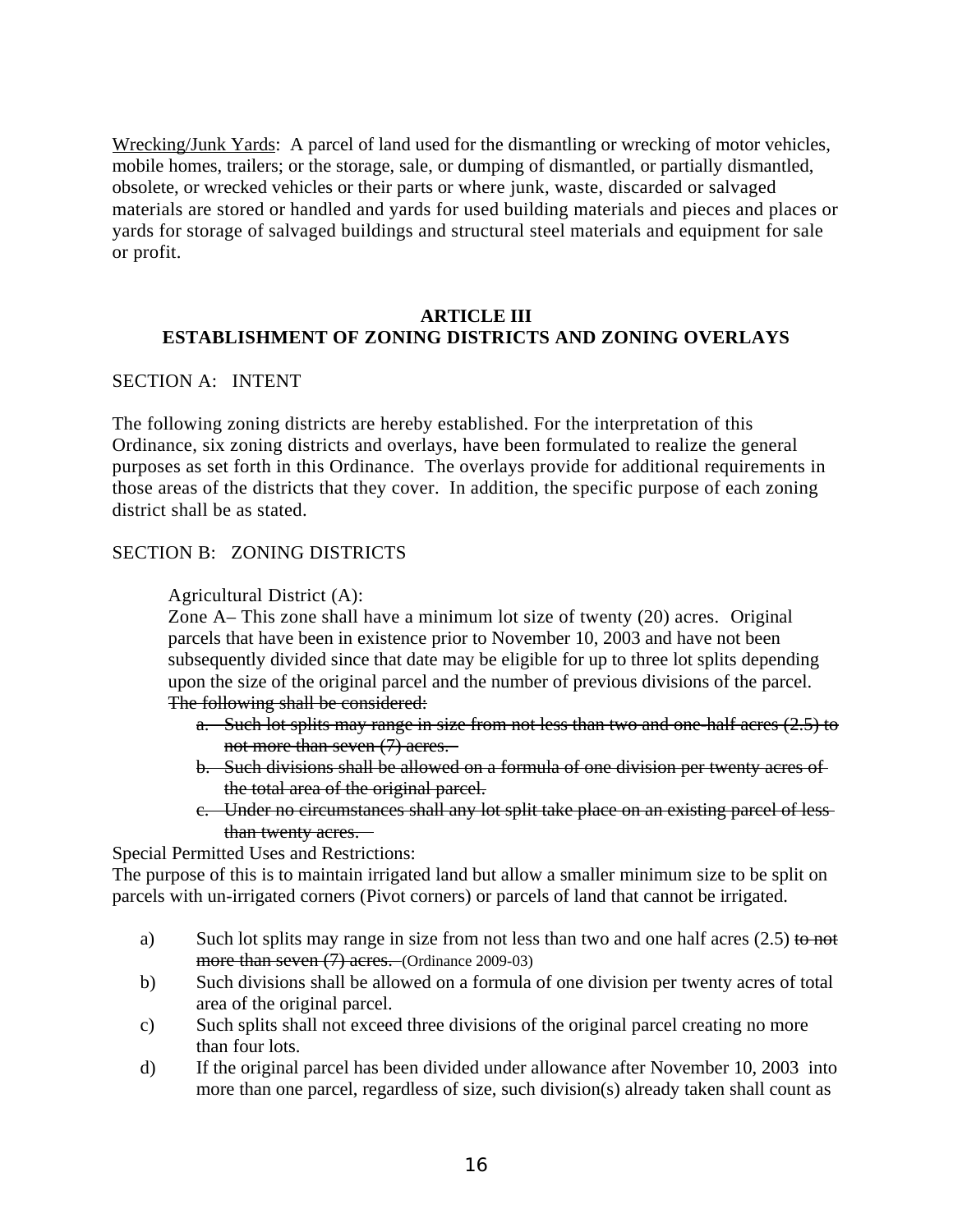part of the maximum of three splits allowed in that original parcel per twenty acres total area. *Ordinance No 2008-04.*

Item 2.

There may be certain circumstances when it is not possible to do a lot split in the Agriculture zone and have all parcels contain 20 or more acres. In that instance  $\alpha$ -one lot split of less than 20 acres may be allowed in an Agriculture zone, if approved by a Special Use Permit. To be considered for item 2 the parcel must be a mother parcel and contain less than 40 acres.

- a) Less than 20 acre parcels shall remain in the agriculture zone designation unless a zone change is approved in a separate hearing.
- b) Such divisions shall only be allowed on a mother parcel containing less than 40 acres.
- c) After the division no parcel may contain less than 5 acres.
- d) If the original parcel has been divided under allowance after November 10, 2003 into more than one parcel, regardless of size, such division(s) already taken shall count as part of the maximum of three splits allowed in that original parcel.

\* A prime consideration for allowing a sub-20 acre parcel to be split shall be if the parcel is abutting a parcel that is zoned other than Agriculture.

\* When considering a split under item 2 full consideration must be given to both the Zoning Ordinance and Comprehensive Plan. (Ordinance 2009-03)

Transitional/Agricultural District (T-A): Minimum lot size is 2.5 acres in this zone.

Residential District (R): Minimum lot size is 9,000 square feet in this zone.

Commercial District (C): Minimum lot size is 9,000 square feet in this zone.

Industrial District (I): Minimum lot size is one acre in this zone.

Special Land Use District - Land uses that are not covered in the other designated uses may be assigned the designation of a Special Land Use District.

Special Land Use Districts are defined as:

- Patented Mining Claims;

- Land held in trust for the public by the State of Idaho, the United States Government, or by other governmental entities;

- All real property not given a zoning designation in the 2007 Custer County zoning Ordinance.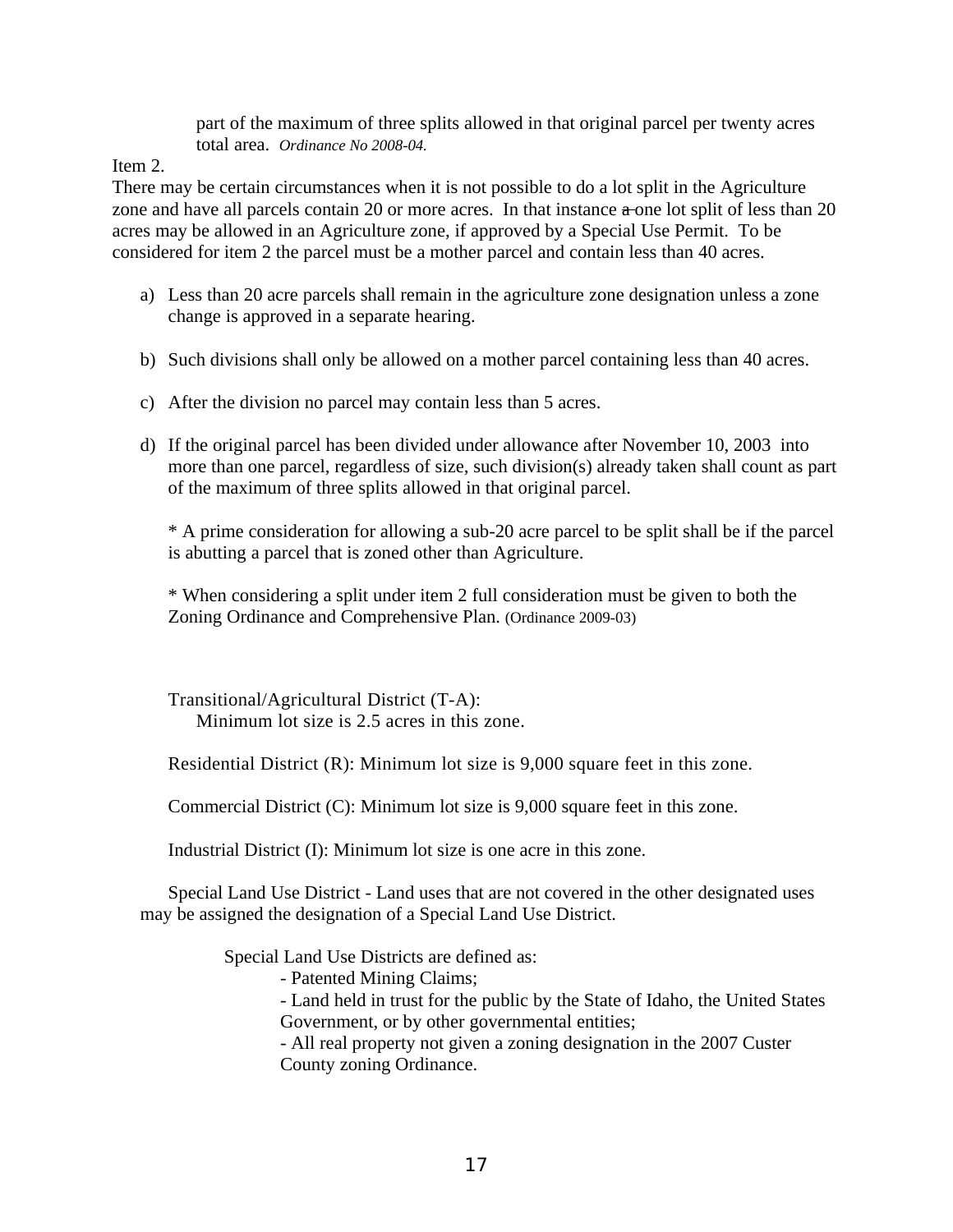Should a parcel of land within a special land use area be sold or exchanged hands, so that it is no longer a patented mining claim or held by a governmental entity, it shall be zoned as follows:

Real property parcels smaller than 5 acres will be zoned as Transitional **Agriculture** 

Real property parcels larger than 5 acres will be zoned as Agriculture Or the former special land use district shall take on the zoning designation of the majority of the surrounding parcels. (Ordinance No. 2012-01)

# SECTION C: ZONING OVERLAYS

- 1. Flood Plain Overlay (F-P): The purpose of the F-P Overlay is to guide development within the flood prone areas of any water course that are consistent with the requirements for the conveyance of flood flows and to minimize the expense and inconvenience to the individual property owners and general public through flooding. Uses permitted in this Overlay are generally associated with open spaces, recreational and agricultural land use and shall not hinder the movement of floodwaters.
- 2. Area of City Impact: Areas of city impact are areas outside of the municipal boundaries of incorporated cities in which future development may cause an impact upon the city. These agreements are negotiated between the County and the city and provide an overlay that may contain special rules or regulations.
- 3. Areas of Critical Concern:

The county may designate hazardous or unique areas as an area of critical concern. Special consideration shall be given to any proposed development within an area of critical concern to assure that the development is in the public interest in view of the existing unique conditions.

4. Sawtooth National Recreation Area: That portion of land contained within the confines of the SNRA.

## **ARTICLE IV PROVISIONS FOR OFFICIAL ZONING MAP**

#### SECTION A: OFFICIAL ZONING MAP

The official Zoning Map, together with all explanatory matter thereon, are hereby adopted as part of this Ordinance and establishes the boundaries of the zoning districts and overlays.

#### SECTION B: INTERPRETATION OF DISTRICT BOUNDARIES

Where uncertainty exists with respect to the boundaries of any of the zoning districts as shown on the Official Zoning Map, the following shall apply: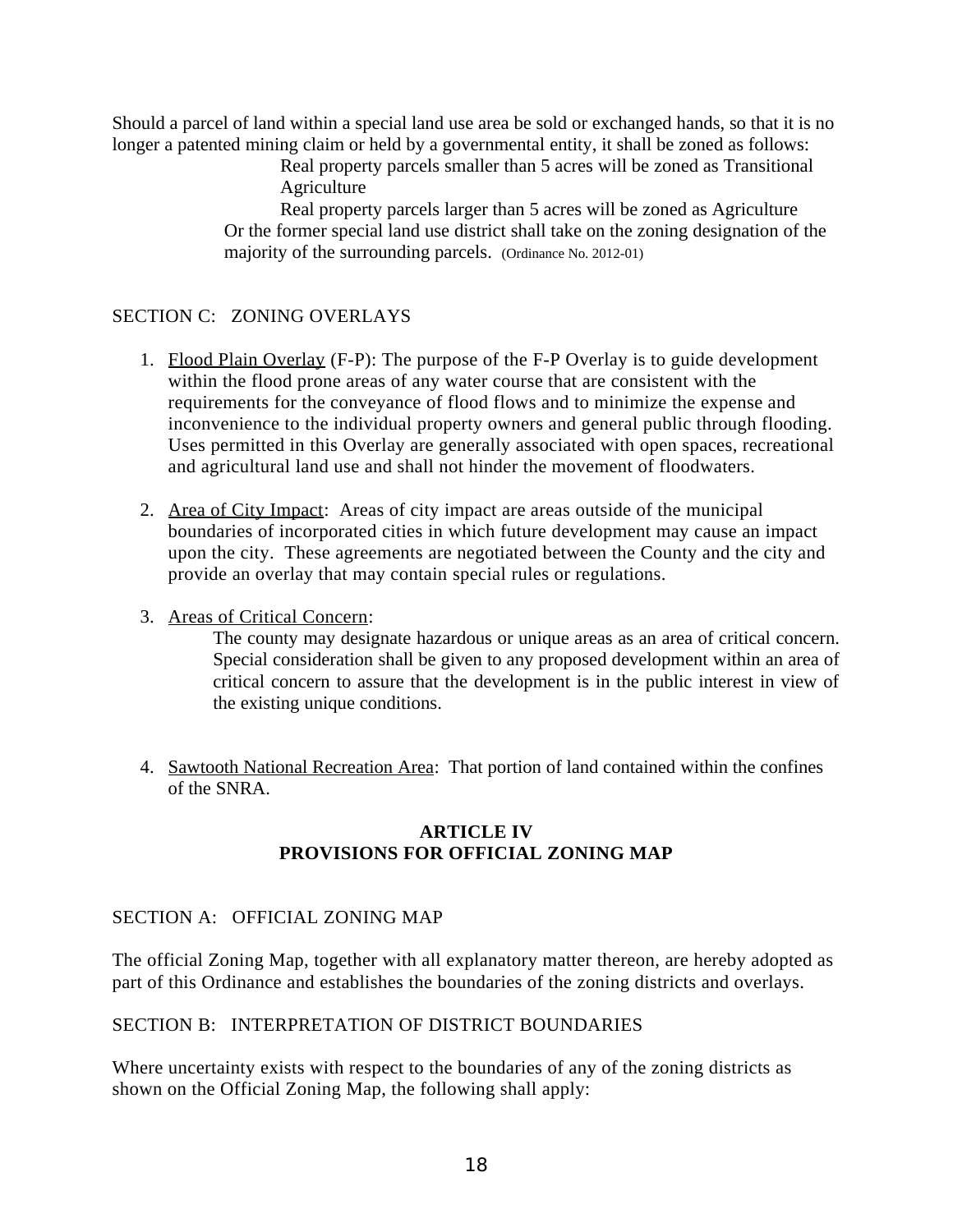- 1. Where district boundaries are indicated as approximately following the centerline of street lines, highway right-of-way lines, streams, lakes or other bodies of water, the centerline shall be construed to be such boundary.
- 2. Where district boundaries are so indicated that they approximately follow lot lines, such lot lines shall be construed to be said boundaries.
- 3. Where district boundaries are so indicated that they are approximately parallel to the centerlines or street lines of streets, or the centerlines or right-of-way lines of highways, such district boundaries shall be construed as being parallel thereto and at such distance there from as indicated on the Official Zoning Map. If no distance is given, such dimensions shall be determined by the use of the scale shown on the Official Zoning Map.
- 4. Where the boundary of a district follows a railroad line, such boundary shall be deemed to be located in the middle of the main tracks of said railroad line.

## **ARTICLE V DISTRICT REGULATIONS**

# SECTION A: COMPLIANCE WITH REGULATIONS

The regulations for each district set forth by this Ordinance shall be minimum regulations and shall apply uniformly to each class or kind of structure or land, except as hereinafter provided:

- 1. No building, structure or land shall be used or occupied and no building or structure or part thereof shall be erected, constructed, reconstructed, moved or structurally altered except in conformity with all of the regulations herein specified for the district in which it is located.
- 2. No building or other structure shall be erected or altered:
	- a. To provide for greater height or bulk.
	- b. To accommodate or house a greater number of families.
	- c. To occupy a greater percentage of lot area; or
	- d. To have narrower or smaller rear yards, front yards, side yards or other open spaces or in any other manner be than herein required contrary to the provisions of this Ordinance.
- 3. No yard or lot existing at the time of passage of this Ordinance shall be reduced in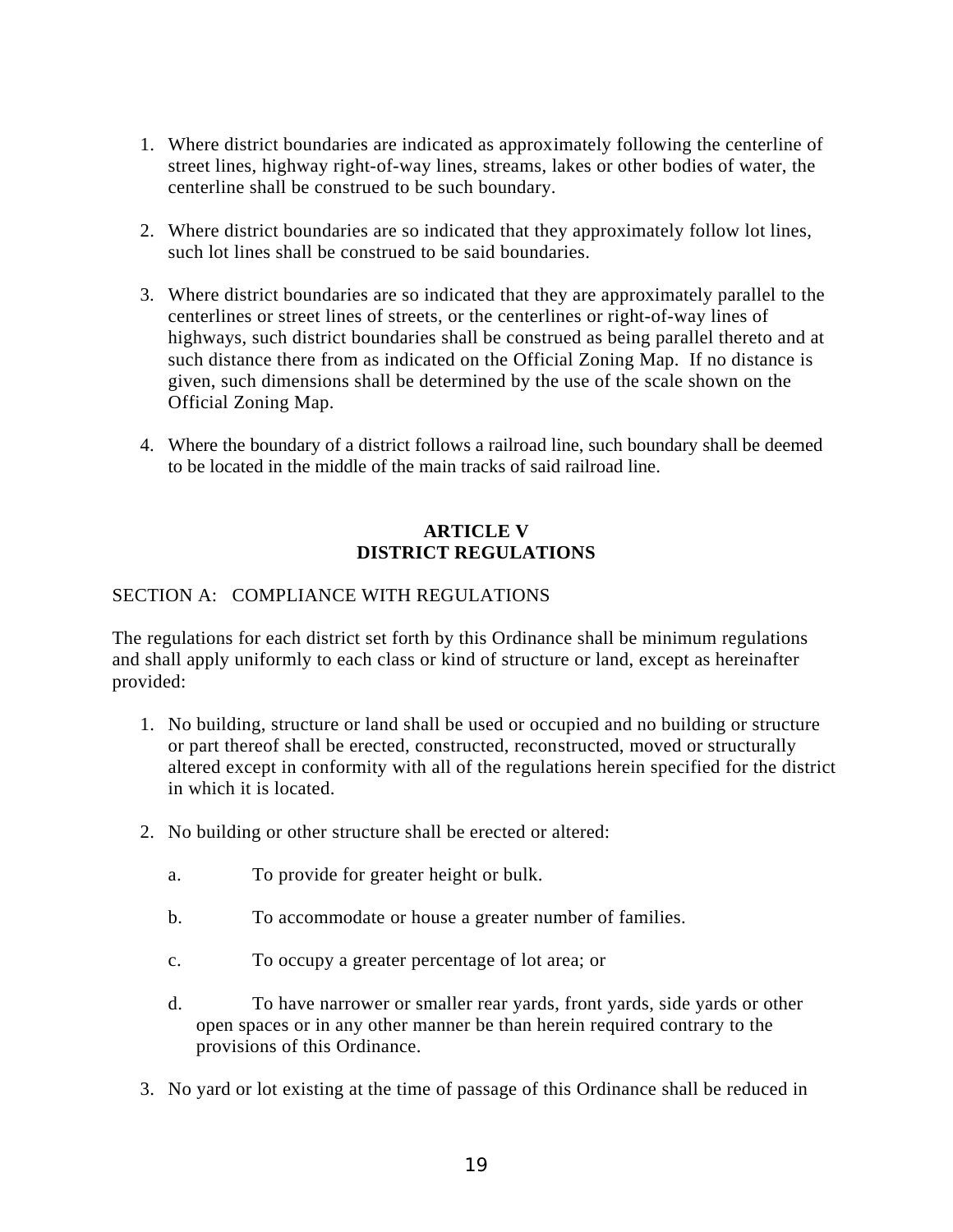dimension or area below the minimum requirements set forth herein. Yards or lots created after the effective date of this Ordinance shall meet at least the minimum requirements set forth herein.

SECTION B: OFFICIAL SCHEDULE OF DISTRICT REGULATIONS ADOPTED

District regulations shall be as set forth in the Official Schedule of District Regulations and in the Performance Standards.

The Official Schedule of District Regulations is divided into six (6) land use groups; Agriculture, Transitional-Agriculture, Residential, Commercial and Industrial and Special Use District.

To determine in which district a specific use is allowed:

- a. Find the specific use in one of the groups listed below;
- b. Read across the chart until either "P" or "C" appears in one (1) of the columns; and
- c. If "P" appears, the use is a permitted use and will be handled administratively; if "C" appears the use is allowed upon the issuance of a Special Conditional Use Permit through application to the Planning and Zoning Commission. If the box in the column is blank, the use is not allowed. (Ordinance No 2012-01)

All decisions of the administrator or Planning and Zoning Commission may be appealed to the Board of County Commissioners.

When several combined land uses exist, or are proposed, the most intensive land use shall be considered as the primary activity.

| <b>OFFICIAL SCHEDULE OF DISTRICT REGULATIONS</b>     |   |       |   |              |              |
|------------------------------------------------------|---|-------|---|--------------|--------------|
|                                                      |   |       |   |              |              |
| <b>RESOURCE MANAGEMENT AND</b><br><b>AGRICULTURE</b> | A | $T-A$ |   | $\mathbf{R}$ | $\mathsf{C}$ |
| Growing and Harvesting                               | P | P     | P | P            | P            |
| <b>Timber and Forest Products</b>                    | P | P     |   | P            | P            |
| Processing Timber and Forest Products                | P |       |   | P            | S            |
| Crop Production and Associated<br><b>Activities</b>  | P | P     | P | P            | P            |

# **ARTICLE VI**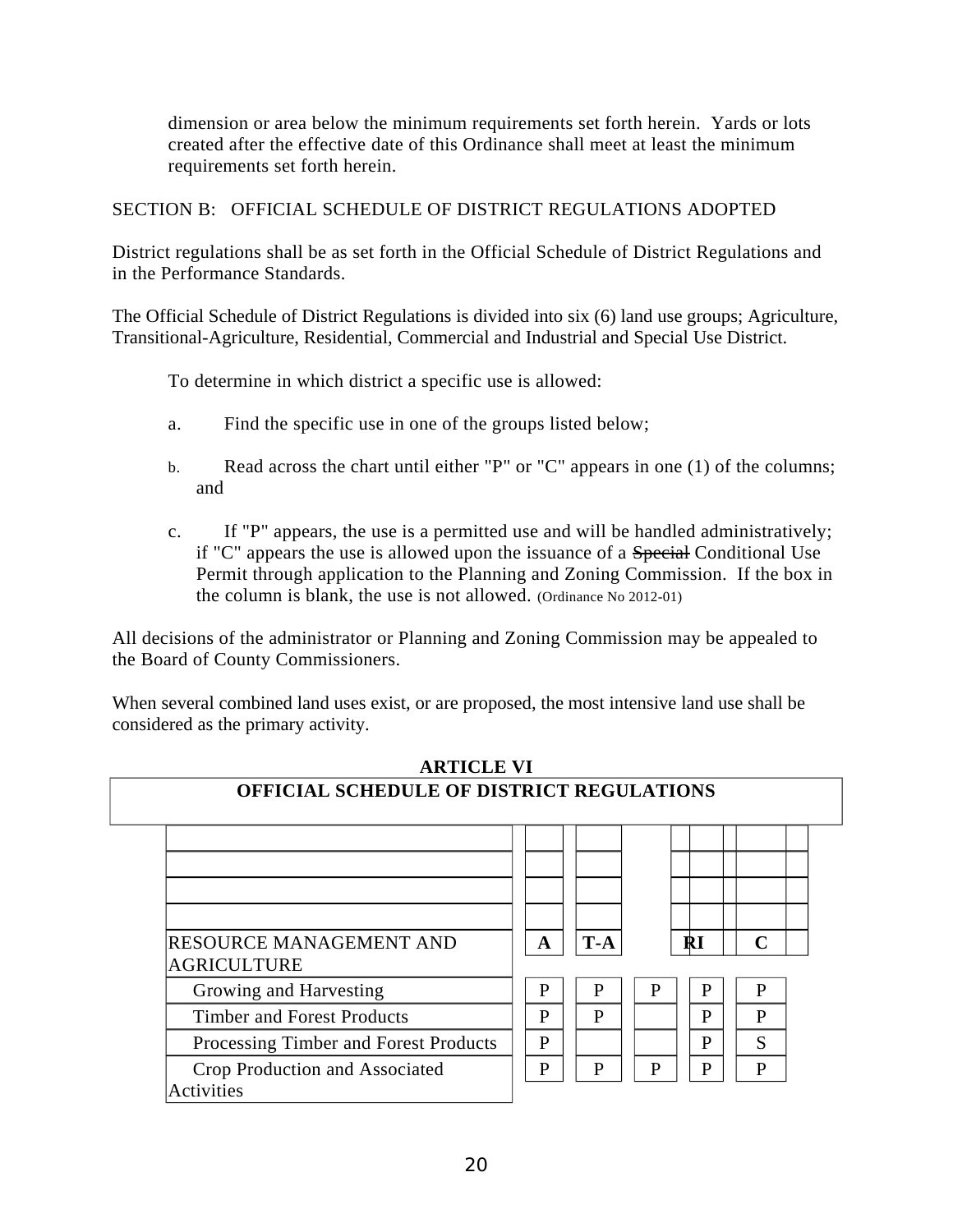| P                                     | $\mathbf{P}$                                    | P                                           | P                                                      | P                                                                                              |                                                                                    |
|---------------------------------------|-------------------------------------------------|---------------------------------------------|--------------------------------------------------------|------------------------------------------------------------------------------------------------|------------------------------------------------------------------------------------|
| P                                     | P                                               | P                                           | P                                                      | P                                                                                              |                                                                                    |
| $\mathbf{P}$                          | C                                               | $\mathsf{C}$                                | P                                                      | P                                                                                              |                                                                                    |
| $\mathsf C$                           | C                                               |                                             | C                                                      | $\mathsf C$                                                                                    |                                                                                    |
|                                       |                                                 |                                             |                                                        |                                                                                                |                                                                                    |
| ${\bf P}$                             | $\mathsf C$                                     | C                                           | $\mathbf{P}$                                           | $\mathbf{P}$                                                                                   |                                                                                    |
| C                                     | C                                               | C                                           | C                                                      | $\mathsf{C}$                                                                                   |                                                                                    |
| C                                     | C                                               |                                             | S                                                      | $\mathsf{C}$                                                                                   |                                                                                    |
| ₽                                     | $\epsilon$                                      | $\epsilon$                                  |                                                        | $\overline{\mathbf{P}}$                                                                        |                                                                                    |
| P                                     | P                                               |                                             | P                                                      | P                                                                                              |                                                                                    |
|                                       |                                                 |                                             |                                                        |                                                                                                |                                                                                    |
| A                                     | $T-A$                                           |                                             | ŔI                                                     | $\mathbf C$                                                                                    |                                                                                    |
| C                                     | C                                               | C                                           | C                                                      | C                                                                                              |                                                                                    |
| P                                     | P                                               | P                                           |                                                        | $\mathbf{P}$                                                                                   |                                                                                    |
| P                                     | P                                               | P                                           |                                                        | $\overline{C}$                                                                                 |                                                                                    |
| C                                     | C                                               | C                                           | P                                                      | $\overline{C}$                                                                                 |                                                                                    |
| C                                     | C                                               | C                                           | C                                                      | $\mathsf{C}$                                                                                   |                                                                                    |
| P                                     | P                                               | P                                           | P                                                      | P                                                                                              |                                                                                    |
| P                                     | $\mathbf{P}$                                    | P                                           | P                                                      | $\mathbf{P}$                                                                                   |                                                                                    |
|                                       | C                                               | $\mathsf{C}$                                | P                                                      | P                                                                                              |                                                                                    |
| C                                     | C                                               | C                                           | $\epsilon$                                             | P                                                                                              |                                                                                    |
|                                       | $\mathsf C$                                     | C                                           | C                                                      | $\mathbf{P}$                                                                                   |                                                                                    |
| C                                     | $\mathsf C$                                     | C                                           | $\mathbf{P}$                                           | P                                                                                              |                                                                                    |
|                                       |                                                 |                                             |                                                        |                                                                                                |                                                                                    |
| C                                     | C                                               | C                                           | C                                                      | $\overline{C}$                                                                                 |                                                                                    |
|                                       |                                                 |                                             |                                                        |                                                                                                |                                                                                    |
|                                       |                                                 |                                             |                                                        |                                                                                                |                                                                                    |
|                                       |                                                 |                                             |                                                        |                                                                                                |                                                                                    |
|                                       |                                                 |                                             |                                                        |                                                                                                |                                                                                    |
|                                       |                                                 |                                             |                                                        |                                                                                                |                                                                                    |
|                                       |                                                 |                                             |                                                        |                                                                                                |                                                                                    |
|                                       |                                                 |                                             |                                                        |                                                                                                |                                                                                    |
| P                                     | P                                               | P                                           | P                                                      | P                                                                                              |                                                                                    |
| ${\bf P}$                             | P                                               | P                                           | $\mathbf{P}$                                           | $\mathbf{P}$                                                                                   |                                                                                    |
| $\overline{C}$                        | C                                               | $\mathsf{C}$                                | $\mathsf{C}$                                           |                                                                                                |                                                                                    |
| $\overline{C}$                        | $\mathsf{C}$                                    | $\mathsf{C}$                                | $\overline{C}$                                         | $\overline{C}$                                                                                 |                                                                                    |
|                                       |                                                 |                                             |                                                        |                                                                                                |                                                                                    |
|                                       |                                                 |                                             |                                                        |                                                                                                |                                                                                    |
| $\mathbf{A}$                          | $T-A$                                           |                                             | $\mathbf{R}$ I                                         | $\mathbf C$                                                                                    |                                                                                    |
| CAFOs, Meat Packing, Processing Plant | P<br>P<br>C<br>$\overline{C}$<br>$\overline{C}$ | $\mathbf{P}$<br>P<br>C<br>C<br>$\mathsf{C}$ | $\mathbf{P}$<br>P<br>C<br>$\mathsf{C}$<br>$\mathsf{C}$ | a)<br>b)<br>$\mathbf{P}$<br>$\mathbf{P}$<br>C<br>$\mathsf{C}$<br>$\mathbf{P}$<br>$\mathbf{c})$ | ${\bf P}$<br>P<br>$\mathsf{C}$<br>$\overline{C}$<br>$\mathbf{p}$<br>$\overline{C}$ |

21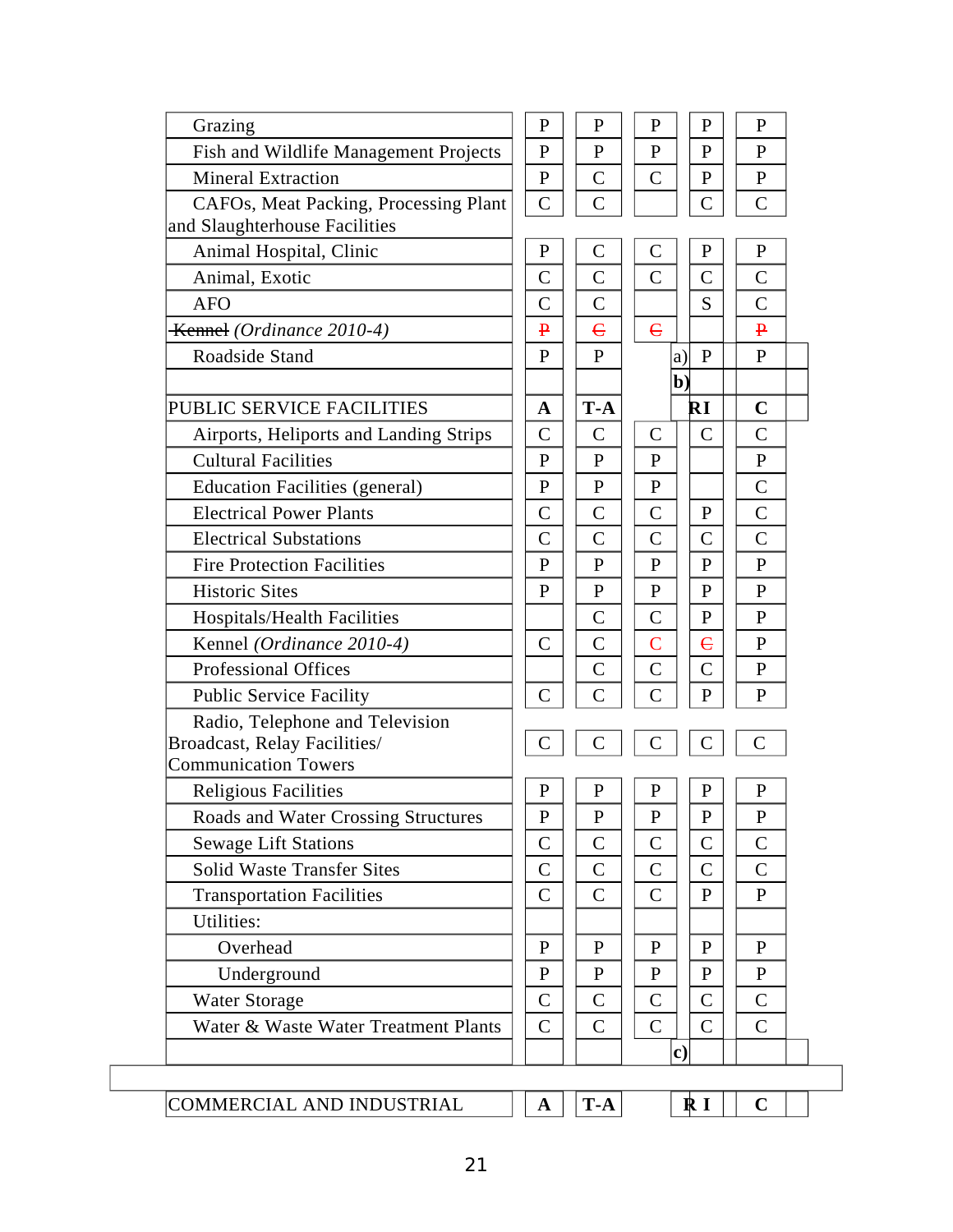| <b>Advertising Signs</b>                          | $\overline{C}$ | $\mathsf{C}$   |                | ¢с             | $\overline{C}$ |  |
|---------------------------------------------------|----------------|----------------|----------------|----------------|----------------|--|
| <b>Batch Plants</b>                               | $\overline{C}$ |                |                | $\mathbf{P}$   | $\overline{C}$ |  |
| <b>Bulk Storage</b>                               | C              | $\mathsf{C}$   |                | $\mathbf{P}$   | C              |  |
| Commercial                                        | C              | $\overline{C}$ | $\mathsf{C}$   | $\mathsf{C}$   | $\mathbf{p}$   |  |
| <b>Communications Tower</b>                       | C              | $\overline{C}$ | $\mathsf{C}$   | $\mathsf{C}$   | $\overline{C}$ |  |
| Drive-Ins                                         |                |                |                | $\overline{C}$ | P              |  |
| Garage                                            | $\mathbf{P}$   | $\mathsf{C}$   | C              | $\mathbf{P}$   | $\mathbf{P}$   |  |
| Grain Silo                                        | $\mathbf{P}$   | $\mathbf{P}$   |                | C              | $\overline{C}$ |  |
| <b>Heavy Industrial</b>                           |                |                |                | $\mathbf{P}$   |                |  |
| <b>Home Occupations</b>                           | P              | $\mathbf{P}$   | $\mathbf{P}$   | $\mathbf{P}$   | $\mathbf{P}$   |  |
| <b>Industrial Park</b>                            |                |                |                | $\mathbf{P}$   | $\overline{C}$ |  |
| Light Industrial                                  | C              | $\mathsf{C}$   |                | $\mathbf{P}$   | $\mathbf{P}$   |  |
| <b>Mineral Extraction/Mining</b>                  | $\mathbf{P}$   |                |                | $\mathbf{P}$   | $\mathbf{p}$   |  |
| Parking Lot                                       | $\overline{C}$ | $\mathsf{C}$   | $\mathsf{C}$   | $\mathbf{P}$   | $\mathbf{p}$   |  |
| Potato Cellar                                     | $\mathbf{P}$   | $\mathbf{P}$   |                | $\mathbf{P}$   | $\overline{C}$ |  |
| <b>Professional Offices</b>                       | C              | $\mathsf{C}$   | $\overline{C}$ | $\mathbf{P}$   | $\mathbf{p}$   |  |
| Quarry/Industrial Extraction                      | $\overline{C}$ |                |                | $\mathbf{P}$   | $\overline{C}$ |  |
| <b>Research Facility</b>                          | $\overline{C}$ |                |                | $\mathbf{P}$   | $\mathsf{p}$   |  |
| Sand, Gravel and Road Fill Extractions            | P              |                |                | P              | $\mathbf{p}$   |  |
| <b>Self-Storage Facilities</b>                    | C              | $\mathsf{C}$   |                | P              | $\mathbf{p}$   |  |
| <b>Service Station</b>                            | C              | $\mathsf{C}$   | C              |                | $\mathbf{P}$   |  |
| Wrecking Yards/Junk Yards                         | C              |                |                | $\overline{C}$ | $\overline{C}$ |  |
| Contractors Yard                                  | $\mathbf{P}$   | $\overline{C}$ |                | $\mathbf{P}$   | $\mathbf{P}$   |  |
|                                                   |                |                |                |                |                |  |
| <b>Chemicals Pesticide and Fertilizer Storage</b> | $\mathbf{P}$   | $\mathsf{C}$   |                | $\mathbf{P}$   | $\overline{C}$ |  |
| and Manufacture                                   |                |                |                |                | C              |  |
|                                                   |                |                |                |                |                |  |
| <b>Advertising Signs</b>                          | C              | $\mathsf C$    | $\mathsf C$    | $\mathsf{C}$   | C              |  |

# **ARTICLE VII OFFICIAL HEIGHT AND AREA REGULATIONS**

| <b>District</b>                  | <b>Maximum</b><br><b>Height</b> | <b>Lot Size</b><br><b>Minimum</b> |
|----------------------------------|---------------------------------|-----------------------------------|
| Agricultural, Zone A             | No Limitation                   | 20 acres<br>(See Footnote 1)      |
| <b>Transitional Agricultural</b> | 35 feet                         | 2.5 acres (see<br>Footnote 2)     |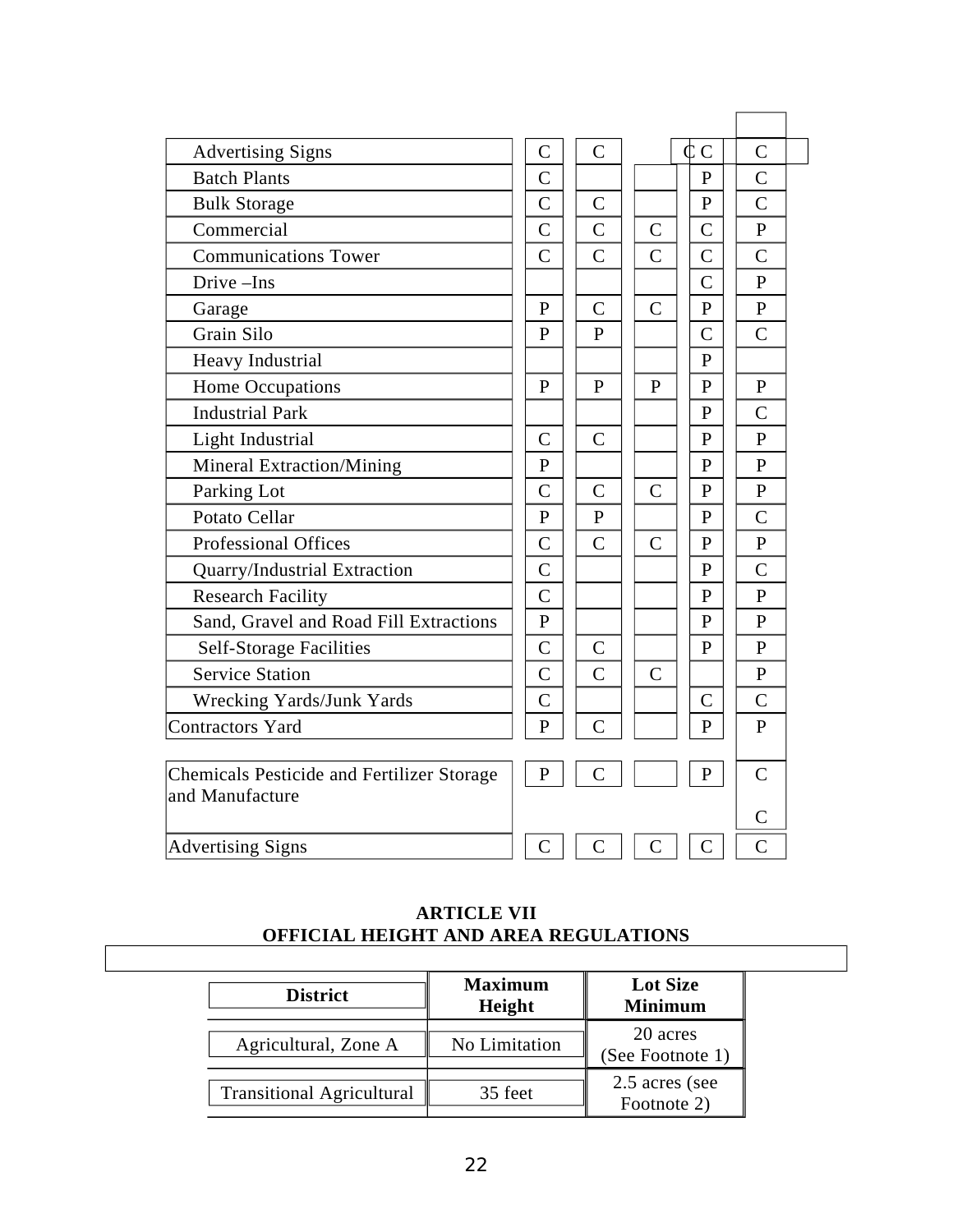| Residential | 35 Feet       | 9,000 square feet<br>if proper septic<br>systems<br>(see Footnote 2) |
|-------------|---------------|----------------------------------------------------------------------|
| Industrial  | No limitation | One acre                                                             |
| Commercial  | No limitation | 9,000 sq. feet<br>(see Footnote 2)                                   |

<sup>1</sup> Administrative lot splits will be allowed pursuant to Article III, Section B, 1.

<sup>2</sup> If central water and sewer are provided and is approved by the District 7 Health District

### **ARTICLE VIII PERFORMANCE STANDARDS**

#### SECTION A: LIMITATIONS ON HEIGHT

No building or other structure erected in any land use district shall have a height greater than that specified in Official Height and Area Regulations, Article VII, except that the Board, by Special Use Permit may authorize a greater height to the extent that the Custer County Board of Commissioners determines that (1) provisions have been made for protection from fire hazards and against aviation accidents, (2) consideration has been given to the protection of view and to the character of the neighborhood, (3) proper provision has been made for light and air, and (4) such greater height will better promote the protection of the environment in the area. The height limitations do not apply to spires, belfries, cupolas, antennas, water tanks, ventilators, chimneys or other appurtenances usually required to be placed above the roof level and not intended for human occupancy except where the height of such structures will constitute a hazard to the safe landing and take-off of aircraft at an established airport.

Building height shall be the vertical distance from the grade to the highest point of the coping of a flat roof, or to the peak line of a mansard roof, or to the average of the finished ground level at the center of all walls of a building.

The Official Height and Area Regulations may be modified with respect to residential buildings by permitting height limits of 35 feet plus one (1) foot for each two percent (2%) of cross slope measured at the building site coverage.

#### SECTION B: SETBACK REQUIREMENTS

All buildings and structures shall be setback a minimum distance in accordance with the table below. Setbacks shall be measured at right angles from the property line.

| Zone                            | <b>Front</b>          | Rear    | <b>Side</b> |
|---------------------------------|-----------------------|---------|-------------|
| Agricultural A                  | $5030$ feet (see      | 20 feet | 20 feet     |
|                                 | Footnote 1) Ord 09-01 |         |             |
| <b>Transitional Agriculture</b> | $5030$ feet (see      | 20 feet | 20 feet     |
|                                 | Footnote 1) Ord 09-01 |         |             |
| Residential                     | $50, 30$ feet (see    | 10 feet | 10 feet     |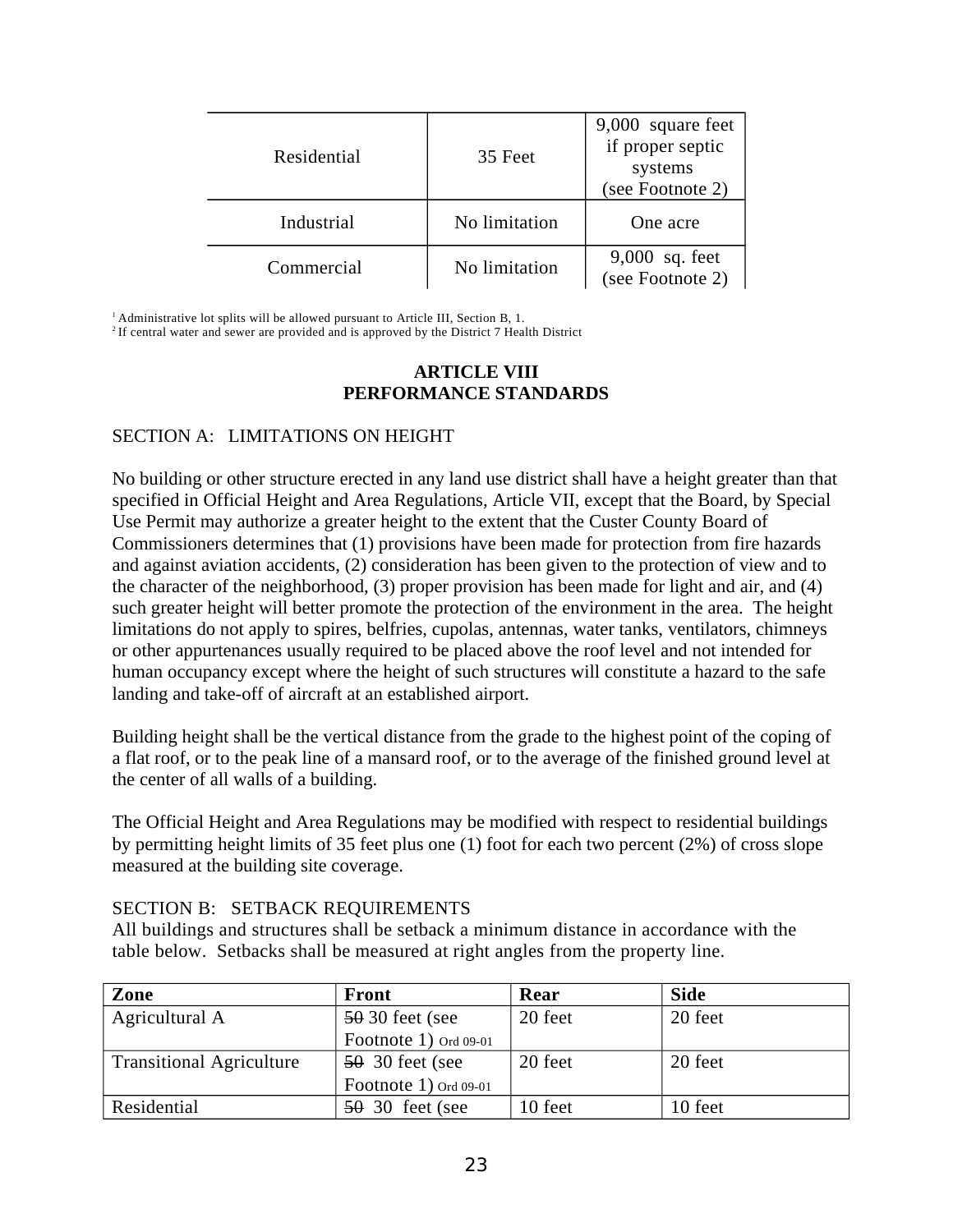|            | Footnote 1) Ord 09-01 |             |                    |
|------------|-----------------------|-------------|--------------------|
| Commercial | 14 feet (see          | None (see   | None (see Footnote |
|            | Footnote 2)           | Footnote 3) |                    |
| Industrial | None (see Footnote)   | None (see   | None (see Footnote |
|            |                       | Footnote 3) | 3                  |

Footnote 1 - All buildings and structures shall be set back a minimum distance of fifty (50) feet from the edge of a surveyed road right of way and eighty (80) feet from the center of all unsurveyed roads and private roads providing access to two or more homes measured at right angles. Any development in Custer County along state highways must meet state highway standards.

Footnote 2 - If parking spaces are required, they cannot be included with the public right of way. Setbacks shall be measured at right angles from the property line.

Footnote 3 - Industrial (I) and Commercial (C) shall meet the setback requirements of A and TA zones when said zones abut industrial property.

Development within the designated community of Lower Stanley are exempt from the setbacks set forth in the above chart. Setbacks shall be determined by measuring the setbacks of existing structures, one-hundred fifty feet (150') on both sides of the proposed construction on the same side of the street, and averaging those existing setbacks. Setback for the proposed structure willnot exceed that average. *Ordinance No. 2008-04*

### SECTION C: VISIBILITY

In order to prevent obstruction of visibility at road intersections, site setback triangles are hereby imposed upon the land at each point of each road right-of-way intersection as follows:

That area included within a triangle with two legs each being the highway right-of-way line for one hundred (100) feet back from the point of intersection of the two intersecting right-of-way lines and third leg being the line connecting the points on the highway right-of-way lines one hundred (100) feet from the point of intersection of the two intersecting right-of-way lines.

Within that site setback triangle, no visual obstruction shall be erected, placed, planted, allowed to grow, or be allowed to remain between a height of two and one-half (2 1/2) feet and ten (10) feet above the center line grades of the intersecting roads.

#### SECTION D: PROVISIONS FOR UNIQUE LAND USES

Certain unique land uses pose special problems that may have detrimental influence on surrounding land uses. The following performance standards for such unique land uses shall be adhered to in addition to all other provisions of this Ordinance:

- 1. Accessory Building
	- a. Will not be located in any required front yard area; and
	- b. Will not be located closer than the setbacks defined in Article VIII, Section B, from any side or rear property line.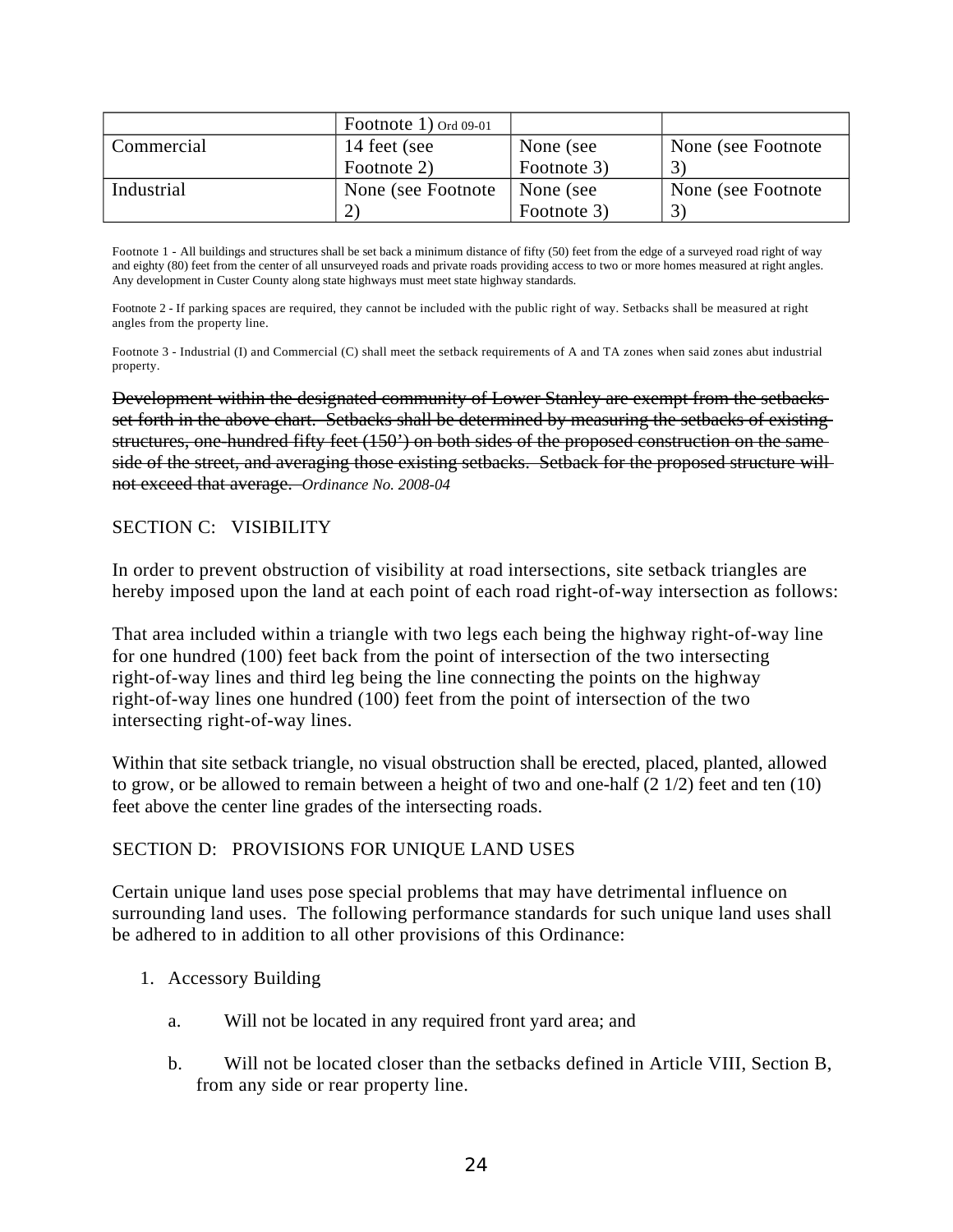- 2. Animal Clinic, Animal Hospital Veterinary Office and Kennel
	- a. Will be located at least three hundred (300) feet from any residence including motels and hotels, except for an owner's residence. The County may modify these requirements if the animals are completely housed in sound-proof structures that completely screen them from view of the abutting residential property; and
	- b. Will comply with all state and local regulation relative to such an operation and maintain adequate housekeeping practices designed to prevent the creation of a nuisance and to reduce to a minimum the factors of noise and odor.
- 3. Bulk Storage of Flammable Liquids and Gases, Above Ground and for Resale:
	- a. Will be located at least three hundred (300) feet from a residential zone, a residence, motel, hotel, except for an owner's residence or other dwellings;
	- b. Will be erected subject to the approval of the Commission and Board.
- 4. Chemicals Pesticide and Fertilizer Storage and Manufacture
	- a. Will have fire protection, storage area, handling and disposal as approved by the Commission and Board.
- 5. Contractor's Yard That portion of a lot devoted to the storage incidental to contracting work.
	- a. Will be limited to storage incidental to contracting work. There shall be no general industrial or commercial uses.
- 6. Drive-In Restaurant
	- a. Will be enclosed on the property line with landscaping and fencing, except for ingress and egress, to prevent trash from moving onto other properties;
	- b. Will have a six (6) foot high sight-obscuring fence along the property lines that adjoin a residence;
	- c. Will provide trash receptacles.
	- d. Will avert the direction of night lighting toward any residence.
- 8. Gravel Pits, Rock Quarries, Sand and Clay Pots and Other Natural Resources of Commercial Value Not Under State or Federal Supervision and Control.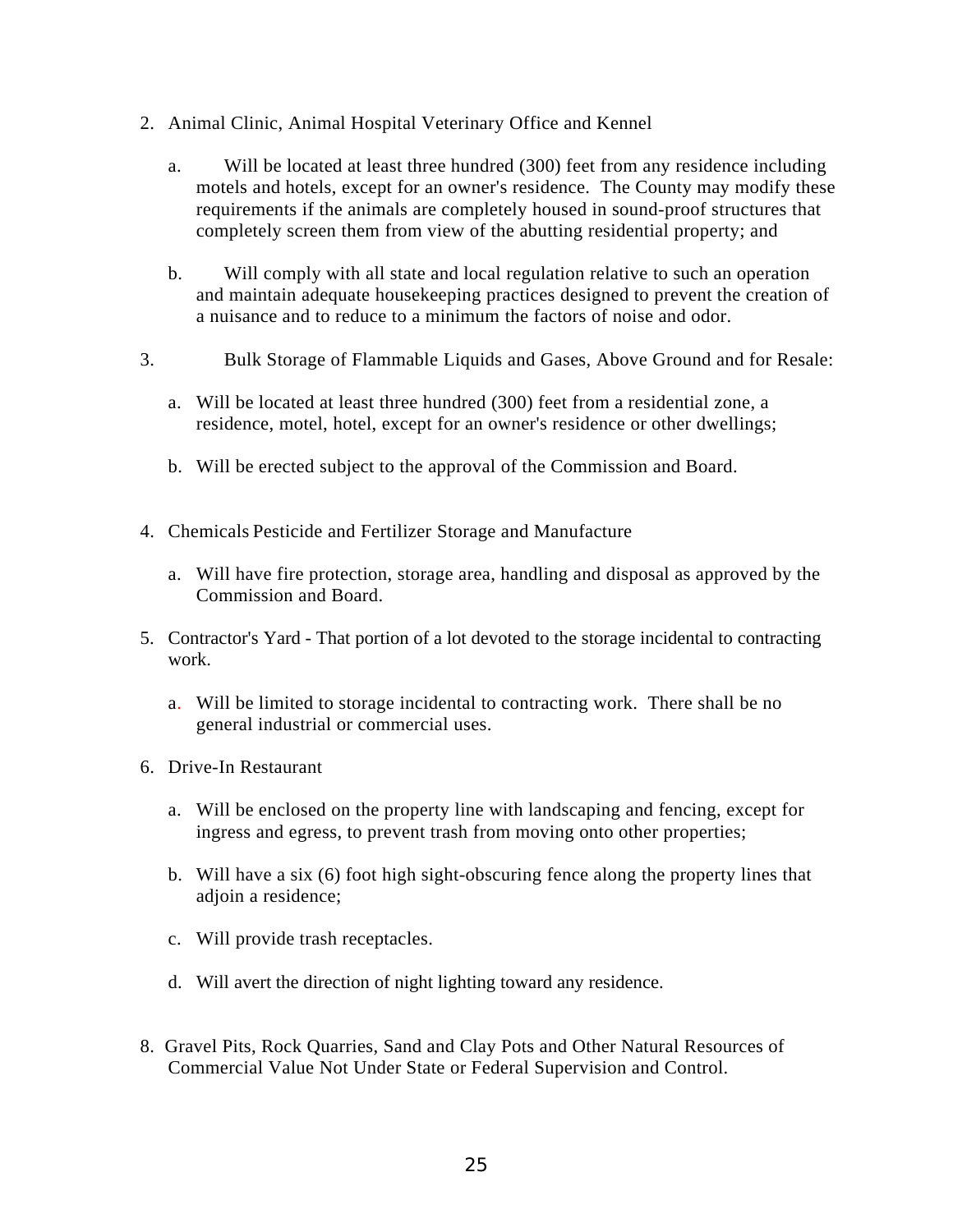- a. The extent and method of rehabilitation shall be determined in advance of issuing a zoning permit with due consideration given to what is suitable and compatible with the surrounding area;
- b. Upon depletion of the area, all temporary buildings and structures, except property line fences and structures for the loading, measuring or weighing of salable material in storage, shall be entirely removed from the property.
- 9. Home Occupation
	- b. The use of the dwelling unit for the home occupation shall be clearly incidental and subordinate to its use for residential purposes by its occupants, and not more than twenty-five percent (25%) of floor area of the dwelling unit shall be used in the conduct of the home occupation;
	- c. There shall be no change in the outside appearance of the building or premises, or other visible evidence of the conduct of such home occupation other than one (1) sign, not exceeding four (4) square feet in area, non-illuminated and mounted flat against the wall of the principal building;
	- d. Total residential and business motor vehicle travel to and from the dwelling shall not exceed an average of 15 round trips per day during any five-day period. Said occupation shall require no additional parking space.
	- e. No equipment or process shall be used in such home occupation that creates noise, vibration glare, fumes, odors or electrical interference detectable to the normal senses off the lot, if the occupation is conducted in a single-family residence. In the case of electrical interference, no equipment or process shall be used which creates visual or audible interference's in any radio or television receivers off the premises, or causes fluctuation in line voltage off the premises;
	- f. The occupation shall be conducted entirely within the dwelling.
- 10. Riding Stables, Boarding Facilities and Schools
	- a. Will locate all stables or loafing sheds not nearer than five hundred (500) feet from any residence, except for an owner's residence. All facilities shall be set back a distance of thirty (30) feet from any property line;
- 11. Rifle and Pistol Range
	- a. Will have a backstop either natural or man-made.
- 12. Solid Waste Transfer Sites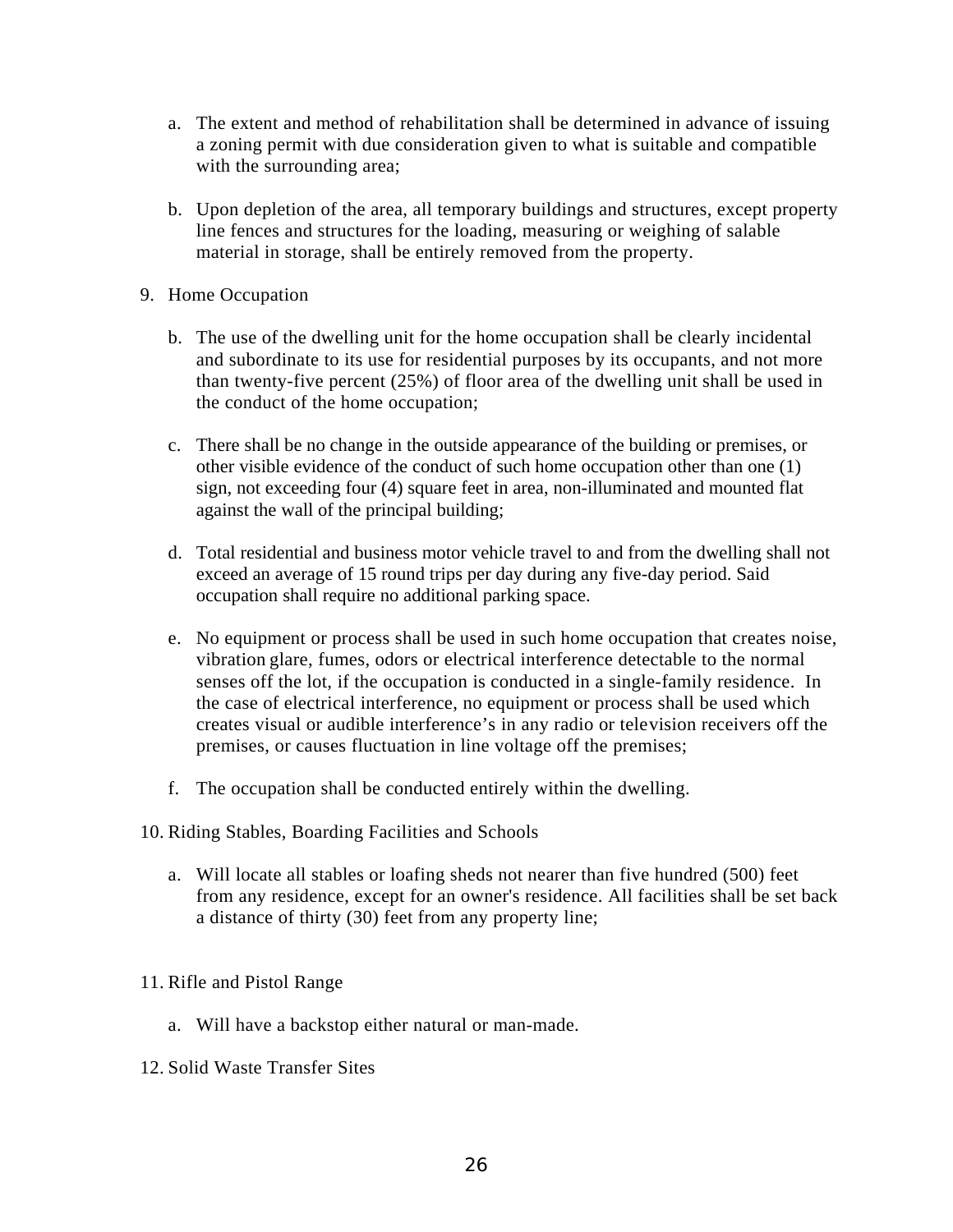- a. Will conform to time limits for daily operation as defined by the Board;
- b. Will not result in the storage of automobiles that exceed the height of the fence; and
- c. Will have such landscaping as determined by the Board.
- d. Will meet the minimum health standards as set forth by the Health Authority.
- 13. Wrecking Yards/Junk Yards –
- b. Will have a minimum six (6) foot high sight-obscuring fence along the property lines or other site obscuring properties such as earth berms or landscaping.
- c. Will avert the direction of night lighting toward any residence.
- d. Will not result in the storage of automobiles or other products that exceed the height of the fence;
- f. Will meet the minimum health standards as set forth by the East Idaho Health District.

### SECTION E: MOBILE HOME PARK AND RECREATIONAL VEHICLE PARK

All mobile home parks and recreational vehicle parks shall be constructed, operated and maintained pursuant to the standards set forth in this ordinance and other county regulations.

#### SECTION F – CONSTRUCTION NEAR AIRPORTS

Any construction within a designated airport clear zone shall follow all local, state and federal regulations as to height, bulk, placement and other requirements.

## **ARTICLE IX USE NON-CONFORMING LOTS, USES, STRUCTURES AND ALTERATIONS USE**

#### SECTION A: CONTINUATION

Any use lawfully occupying a building or land at the effective date of this ordinance, or of subsequent amendments thereto, which does not conform to the regulations for the district in which it is located shall be deemed to be a nonconforming use and may be continued.

SUBSTANDARD LOTS: Substandard lots are defined as those created without subdivision review, or the filing of record of survey. Substandard lots legally created before May 15, 2007, may be developed provided the lot owner receives a sewer permit from the District Health Department, and that all other performance standards in this Ordinance are met.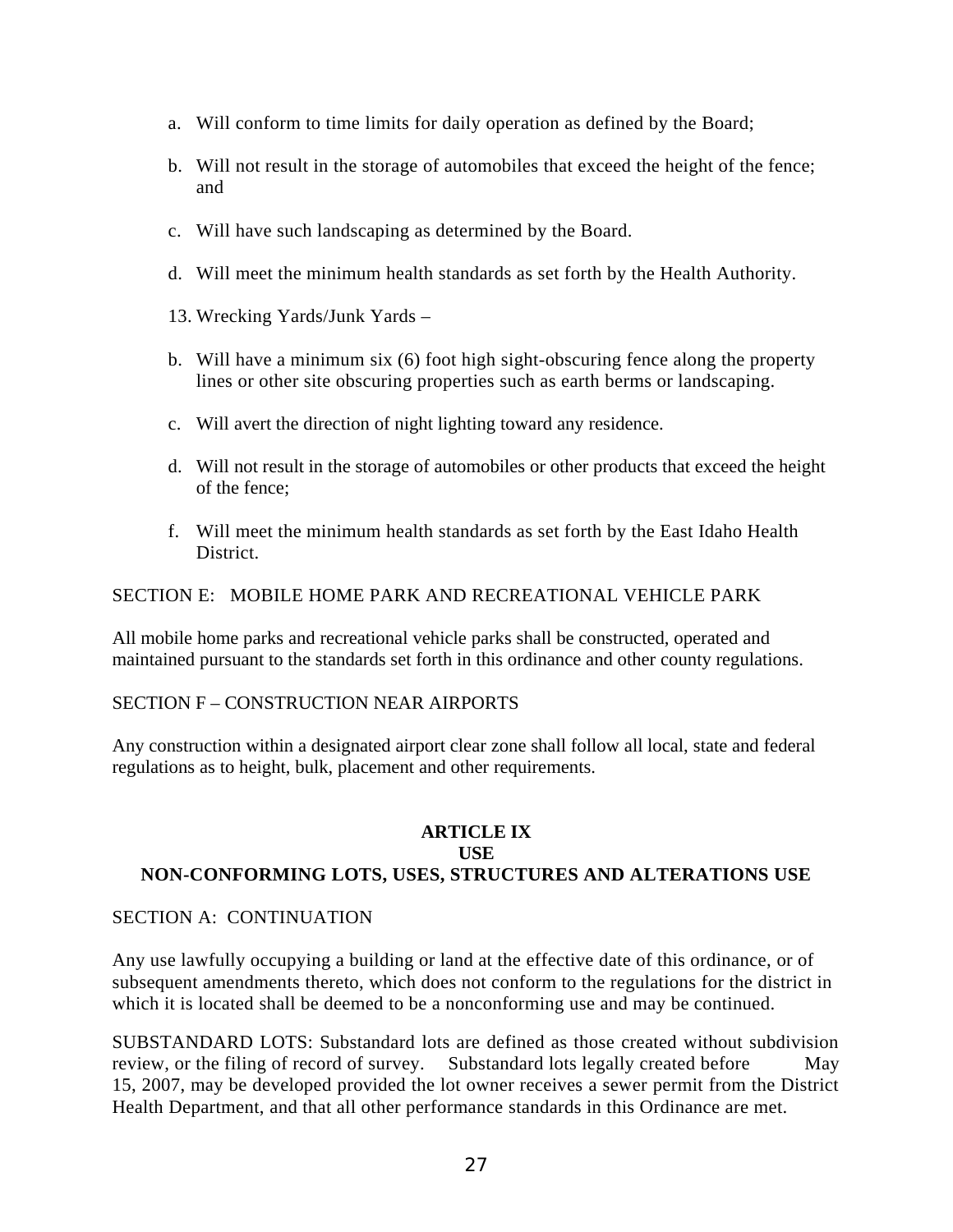### SECTION B: EXTENSION

 Normal repairs and alterations may be made to a non-conforming structure. No existing non-conforming structure designed, arranged, intended for or devoted to, a use not allowed under this Ordinance shall be enlarged, extended, reconstructed, structurally altered or moved unless such use is changed to a use allowed under the regulations specified by this Ordinance; and provided, further, that nothing in this Ordinance shall be deemed to prevent the strengthening or restoring to a safe condition of any building or part thereof.

#### SECTION F: CONTINUANCE OF NON-CONFORMING USE.

- 1. If the nonuse continues for a period of one (1) year or longer, the county shall, by written request, require that the owner declare his intention with respect to the continued nonuse of the improvements in writing within twenty-eight (28) days of receipt of the request. If the owner elects to continue the nonuse, he shall notify the county in writing of his intention and shall post the property with notice of his intent to continue the nonuse of the improvements. He shall also publish notice of his intent to continue the nonuse in a newspaper of general circulation in the county where the property is located. If the property owner complies with the requirements of this subsection, his right to use such improvements in the future for their designed purpose shall continue, notwithstanding any change in the zoning of the property.
- 2. The property owner may voluntarily elect to withdraw the use by filing with the clerk of the county an affidavit of withdrawn use. If the property is redesigned for a different use, the property owner shall be deemed to have abandoned any grandfather right to the prior use of the property.
- 3. For purposes of this section "designed purpose" means the use for which the improvements were originally intended, designed and approved pursuant to any applicable planning and zoning ordinances.
- 4. The provisions of this section shall not be construed to prohibit the county from passing or enforcing any other law or ordinance for the protection of the public health, safety and welfare.

## **ARTICLE X FLOOD PLAIN OVERLAY**

The Floodplain Overlay shall be developed in accordance with the requirements of Ordinance 27-A "Flood Damage Prevention Ordinance" as adopted April 10, 2000 and in accordance with any further amendments.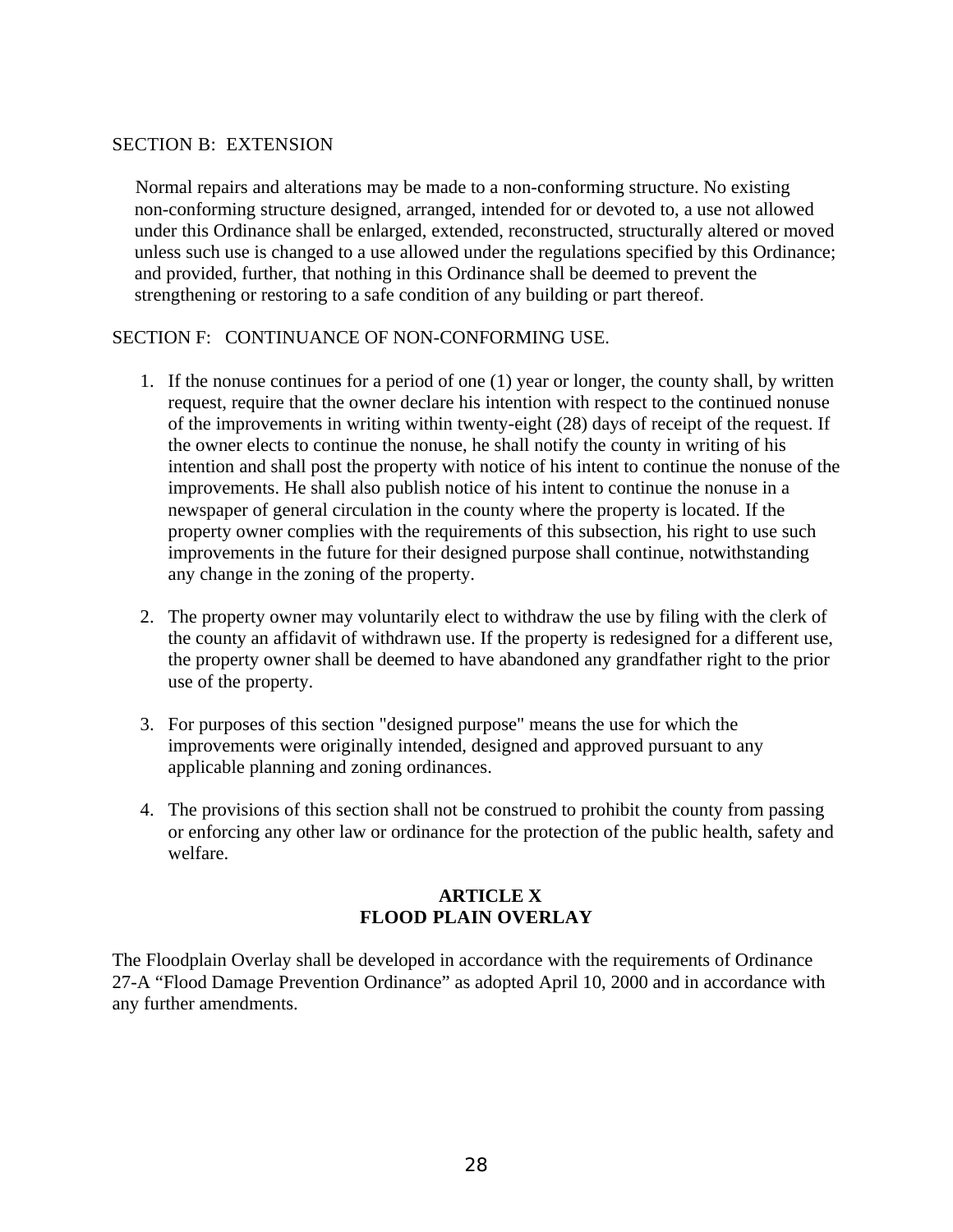#### **ARTICLE XI BUILDING AND ZONING PERMITS CERTIFICATE AND/OR APPLICATION REQUIREMENTS**

Any person seeking to construct or build any structure, driveway, street, road or make substantial improvement to any existing structure shall give notice to the Custer County Assessor Planning and Zoning Department prior to the start of such building or construction in accordance with Ordinance #32, adopted May 1, 2000 and in accordance with any further amendments. In accordance with Ordinance 2008-06, adopted September 24, 2008 and in accordance with any further amendments and/or County Ordinances. (Ordinance 2009-03)

No structure shall be erected, constructed, reconstructed, or altered with respect to its use after the effective date of this Ordinance, until a zoning certificate has been secured from the Planning Director. A zoning certificate is not required for remodeling or repairs of structures, providing said remodeling or repair will not enlarge the structure or use, or lead to a change of use. Nothing herein shall relieve any applicant of the additional responsibility of seeking any permit required by any applicable statute, ordinance, or regulation in compliance with all of the terms of this Ordinance. (Ordinance 2009-03)

### **ARTICLE XII SPECIAL CONDITIONAL USE PERMITS**

# SECTION B: CONTENT OF APPLICATION

An application for a Special Conditional Use Permit shall be filed with the Commission by at least one (1) owner or lessee of property for which such special conditional use is proposed. At a minimum, the application shall contain the following information:

- 1. Name, address, and telephone number of applicant;
- 2. Legal description of property;
- 3. Description of existing use;
- 4. Zoning district;
- 5. Description of proposed special use;
- 6. A plan drawn to scale of the proposed site for the special use showing the location of all buildings, parking, and loading area, traffic access and traffic circulation, open spaces, landscaping, refuse, and service areas, utilities, signs, yards, and such other information as the Commission may require to determine if the proposed special use meets the intent of this Ordinance.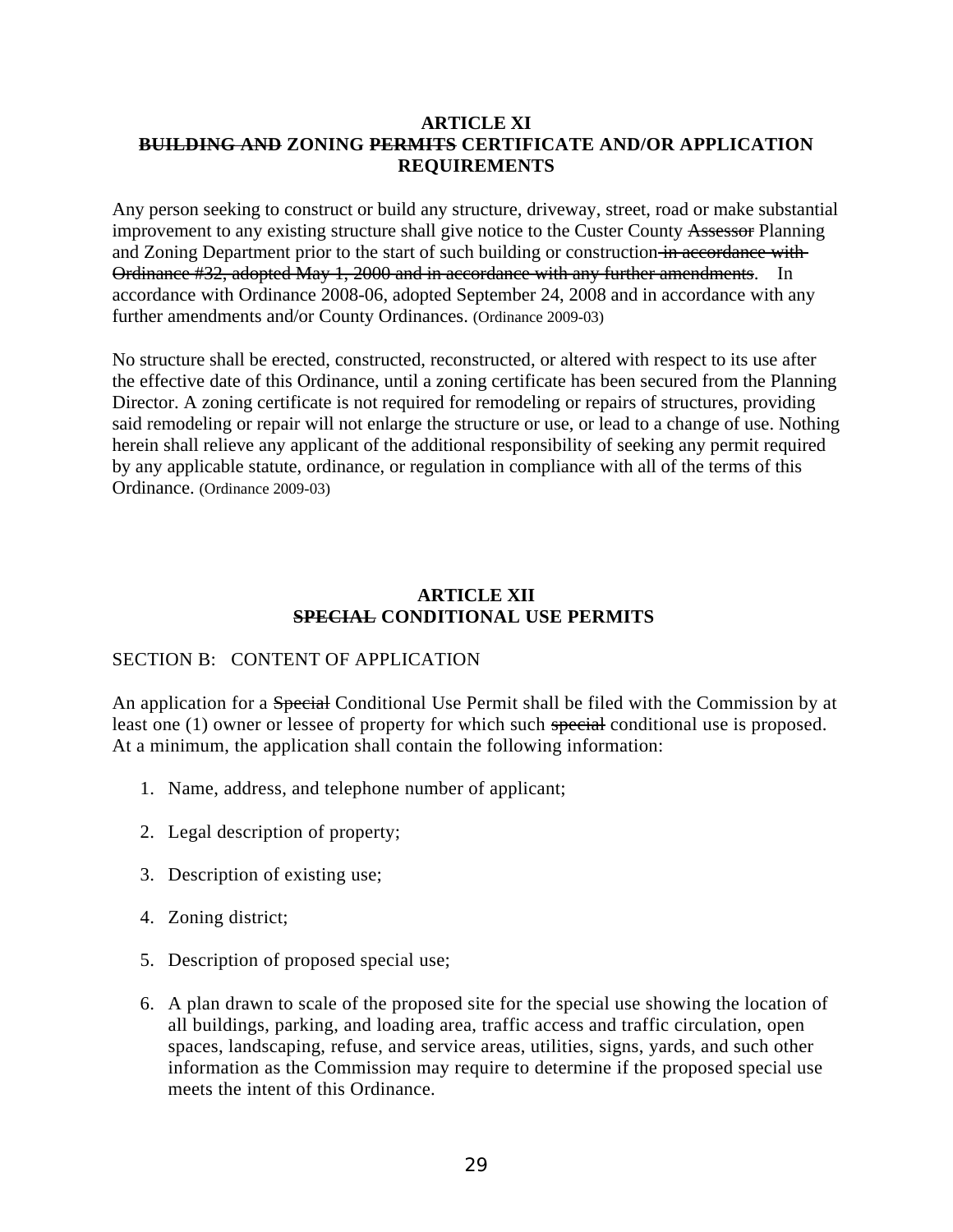- 7. A narrative statement evaluating the effects on adjoining property, the effect of such elements as noise, glare, odor, fumes, and vibration on adjoining property; a discussion of the general compatibility with adjacent and other properties in the district; and the relationship of the proposed use to the Comprehensive Plan.
- 8. A Land Capability Report may be required by the Commission. The Land Capability Report submitted by the applicant shall contain information concerning the environmental and use capacity of the lands within the proposed development and the probable effects of the proposed land uses and land coverage's. *Ordinance 2008-04*
	- a. With respect to environmental and use capacity, the report shall contain detailed information (as prescribed in guides, if any, issued by the county) concerning topography and slopes, geologic conditions and hazards; soil properties; capabilities, and limitations; surface and ground water conditions; vegetation characteristics; and related environmental factors pertinent to the property.
	- a. With respect to the effects of proposed land uses and land coverage's, the report shall contain detailed maps and other information (as prescribed in guides, if any, issued by the county) concerning grading, planting, revegetation, landscaping, drainage, and other means proposed to avoid the environmental problems characteristic of the site; a preliminary site plan showing lot lines, roads, and buildings; a statement as to the impact of the proposed uses on educational facilities, fire and recreational facilities, and other off-site implications of the proposed uses (such as availability of water, power, and sewage treatment).

## SECTION D: PROCEDURE FOR HEARING, NOTICE

Prior to granting a Special Conditional Use Permit, at least one (1) public hearing in which interested persons shall have an opportunity to be heard shall be held. At least fifteen (15) days prior to the hearing notice of the time and place and a summary of the proposal shall be published in the official newspaper or paper of general circulation within the jurisdiction. Notice may also be made available to other newspapers, radio and television stations serving the jurisdiction for use as a public service announcement. Notice shall also be provided to property owners and residents within the land being considered, three hundred (300) feet beyond the external boundaries of the land being considered, and any additional area that may be substantially impacted by the proposed conditional use as determined by the Commission. When notice is required to two hundred (200) or more property owners or residents, in lieu of the mailing notification, three (3) notices in the newspaper or paper of general circulation is sufficient; provided, the third notice appear ten (10) days prior to the public hearing.

## SECTION E: ACTION BY THE COMMISSION

Within a reasonable time period after the public hearing, the Commission shall approve,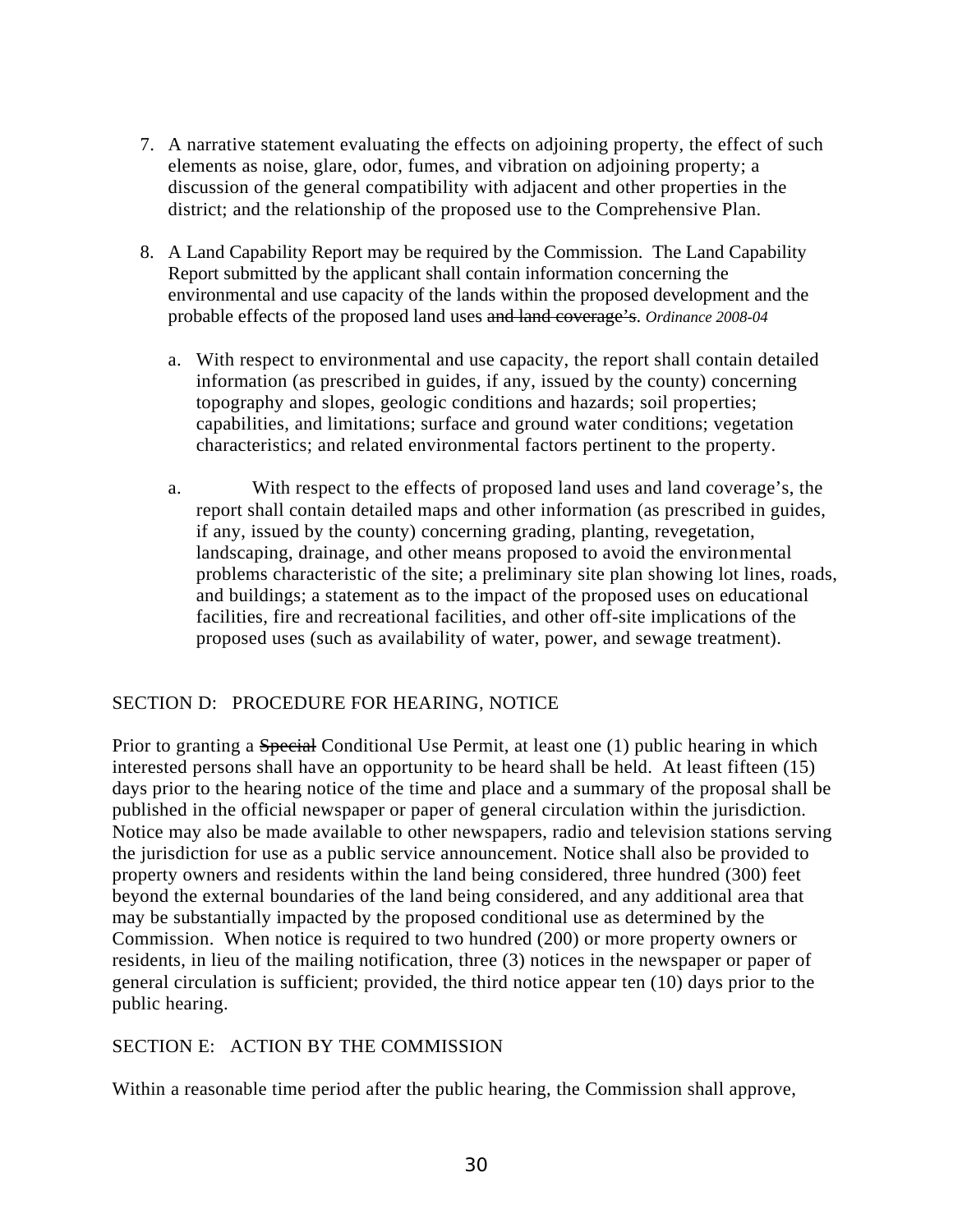disapprove or grant conditional approval.

- 1. **1.** The same of a *Special* Conditional Use Permit, 1. conditions may be attached to a Special Use Permit including, but not limited to, those:
	- a. Minimizing adverse impact on other development;
	- b. Controlling the sequence and time of development;
	- c. Controlling the duration of development;
	- d. Assuring that development is maintained properly;
	- e. Designating the exact location and nature of development;
	- f. Requiring more restrictive standards than those generally required in this Ordinance.

Prior to recommending a Special Conditional Use Permit, the Commission may request studies from the planning staff or public agencies concerning social, economic, fiscal, and environmental effects of the proposed conditional use. A Special Conditional Use Permit shall not be considered as establishing a binding precedent to grant other Special Conditional Use Permits. A Special Conditional Use Permit is not transferable from one (1) parcel of land to another.

- 2. Upon granting or denying an application, the Commission shall specify:
	- a. The Ordinance and standards used in evaluating the application;
	- b. The facts and reasons for approval or denial; and
	- c. The actions, if any, that the applicant could take to obtain a permit.

## SECTION F: APPEAL

If an applicant is not satisfied with the action by the Planning and Zoning Commission they may appeal the action to the Board of County Commissioners within 30 day after they have been notified of the Planning and Zoning Commission's decision.

# SECTION G: LAPSE OF A SPECIAL CONDITIONAL USE PERMIT

A. A special Conditional use permit shall lapse and shall becomes void twelve months following the date on which it was issued, unless prior to its expiration, a zoning certificate is issued and construction is commenced and diligently pursued toward completion.

B. Planning and Zoning Commission may renew a special conditional use permit one time at no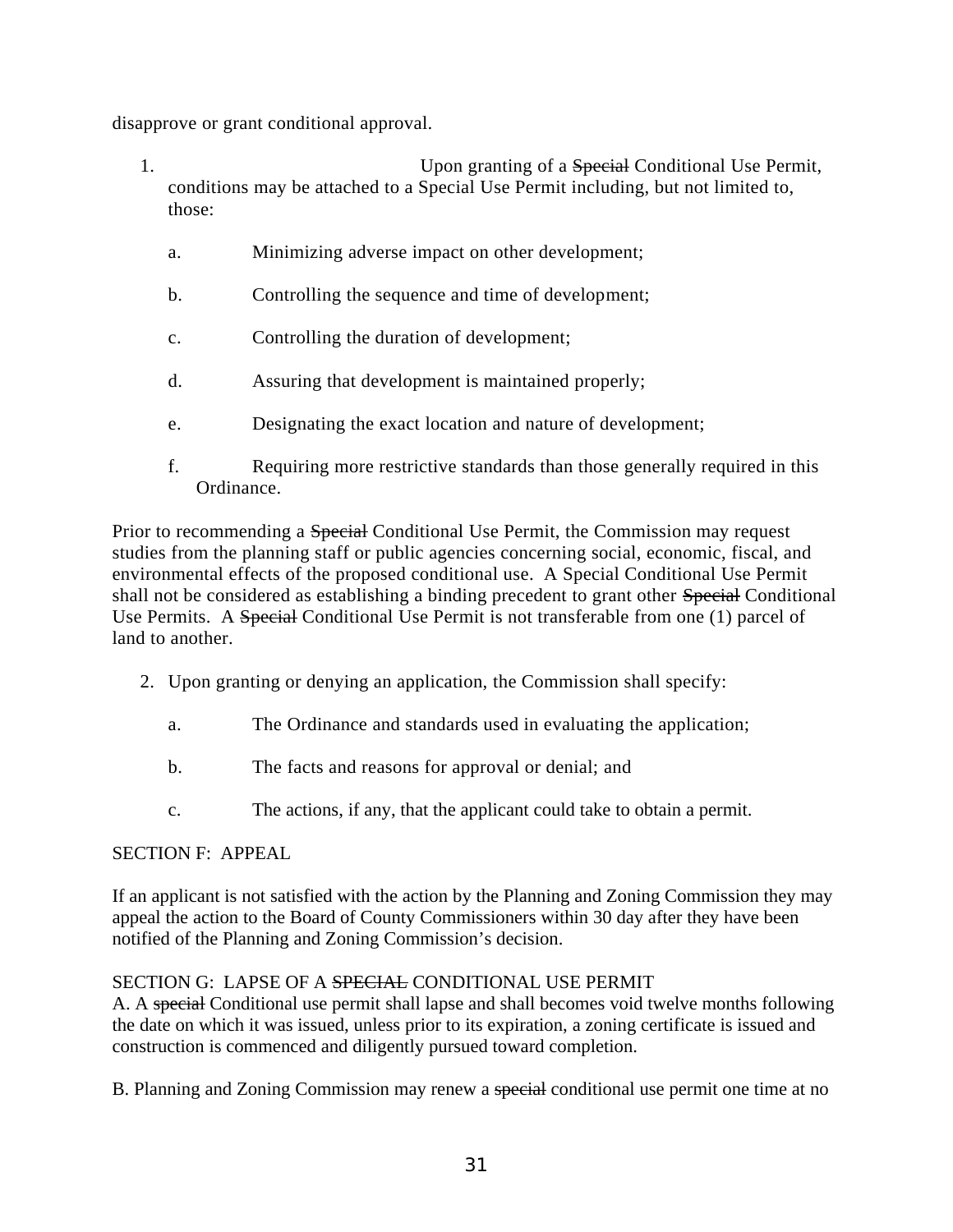additional fee, for an additional period of twelve months provided that prior to the expiration date and a written request for renewal is filed with the Planning Administrator.

C. After one renewal of the special conditional use permit, a new application with associated fees must be submitted. (Ordinance No 2009-03) (Ordinance No 2012-01)

# **ARTICLE XIV VARIANCES**

### SECTION A: VARIANCE

Variance: A variance is a modification of the requirements of the ordinance as to lot size, lot coverage, bulk and placement, width, depth, front yard, rear yard, setbacks, parking space, height of buildings or other ordinance provision affecting the size or shape of a structure or the size of lots. A variance shall not be considered a right or special privilege, but may be granted to an applicant only upon a showing of undue hardship because of characteristics of the site, and that the variance is not in conflict with the public interest in accordance with standards set forth in Article XIV

### SECTION B: APPLICATION AND STANDARDS FOR VARIANCES

A variance from the terms of this Ordinance shall not be granted by the Commission unless and until a written application for a variance is submitted to the Administrator and the Commission containing:

- 1. Name, address, and telephone number of applicant (s);
- 2. Legal description of property;
- 3. Description of nature of variance requested; and
- 4. A narrative statement demonstrating that the requested variance conforms to the following standards;
	- a. That special conditions and circumstances exist which are peculiar to the land, structure, or building involved and which are not applicable to other lands, structures, or buildings in the same district;
	- b. That a literal interpretation of the provisions of this Ordinance would deprive the applicant of rights commonly enjoyed by other properties in the same district under terms of this Ordinance.
	- c. That special conditions and circumstances do not result from the actions of the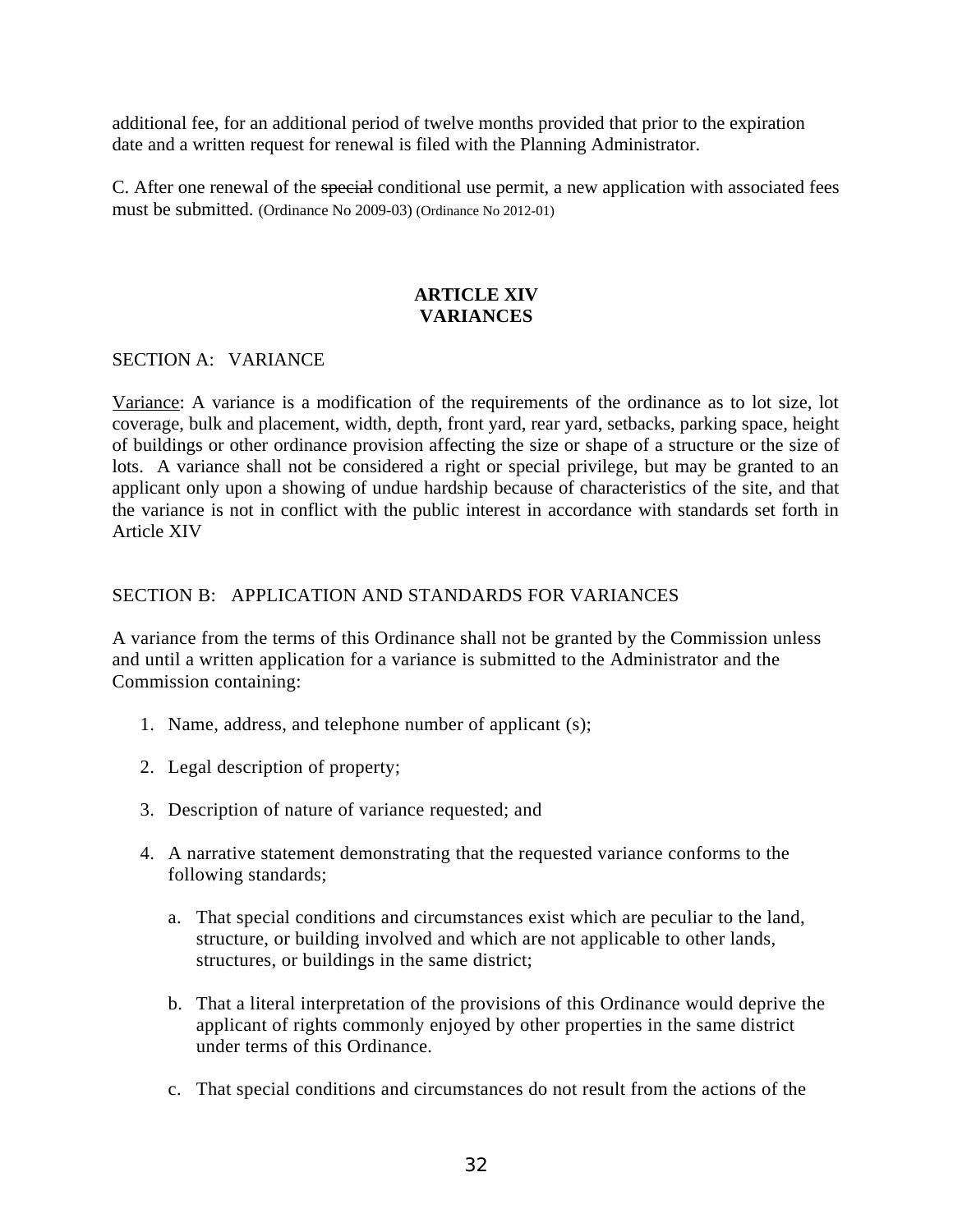applicant; and

d. That granting the variance requested will not confer on the applicant any special privilege that is denied by this Ordinance to other lands, structures, or buildings in the same district.

A variance shall not be granted unless the Commission makes specific findings of fact based directly on the particular evidence presented to it that support conclusions that the above-mentioned standards and conditions have been met by the applicant.

# SECTION C: SUPPLEMENTARY CONDITIONS AND SAFEGUARDS

Under no circumstances shall the Commission grant a variance to allow a use not permissible under the terms of this Ordinance in the district involved, or any use expressly or by implication prohibited by the terms of this Ordinance in said district. In granting any variance, the Commission may prescribe appropriate conditions and safeguards in conformity with this Ordinance. Violation of such conditions and safeguards, when made a part of the terms under which the variance is granted, shall be deemed a violation of this Ordinance.

# SECTION D: PUBLIC HEARING

Upon receipt of the application for a variance, the Commission shall hold a public hearing, public notice in a newspaper, and give written notice to adjoining property owners as required for Special Use Permits. Affected property owners will be notified as required in Article XIII, Section D, and Special Use Permit.

## SECTION H: ACTION BY THE COMMISSION AND BOARD

Within a reasonable time period after the public hearing, the Commission shall recommend to the Board approval, conditional approval, or disapproval of the request for variance. The Board shall approve, disapprove, or conditionally approve within a reasonable time period after receipt thereof.

Upon granting or denying an application the Board shall specify:

- 1. The Ordinance and standards used in evaluating the application;
- 2. The facts and reasons for approval or denial; and

# SECTION I: NOTIFICATION TO APPLICANT

Within a reasonable time after a decision has been rendered, the Board shall provide the applicant with written notice of the action on the request.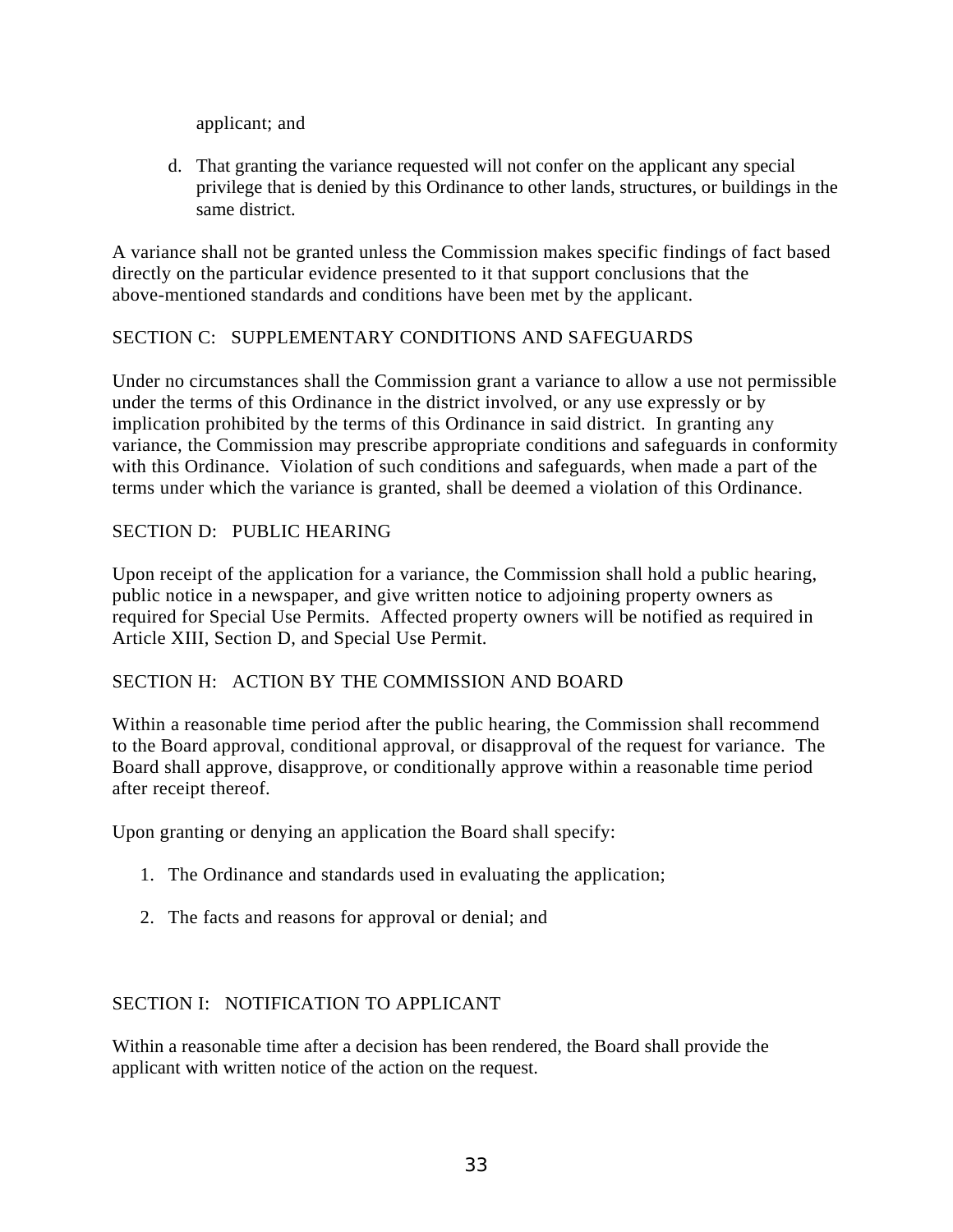## **ARTICLE XV REZONING PROCESS**

#### SECTION A: GENERAL

Whenever the public necessity, convenience, general welfare, or good zoning practices require, the Board may, after receipt of recommendation thereon from the Commission and subject to procedures provided by law, amend, supplement, change or repeal the regulations, restrictions, and boundaries or classification of property.

## SECTION B: INITIATION OF ZONING AMENDMENTS

Amendments to this Ordinance may be initiated in one (1) of the following ways:

- 1. By adoption of a motion by the Commission;
- 2. By adoption of a motion by the Board; and
- 3. By the filing of an application by a property owner or a person who has existing interest in property within the area proposed to be changed or affected by said amendment.

### SECTION C: CONTENTS OF APPLICATION

Applications for amendments to the Official Zoning Map adopted as part of this Ordinance shall contain at least the following information:

- 1. Name, address, and telephone number of applicant;
- 2. Proposed amending ordinance, approved as to form by the Board;
- 3. Present land use;
- 4. Present zoning district;
- 5. Proposed use;
- 6. Proposed zoning district;
- 7. A vicinity map at a scale approved by the Board showing property lines, thoroughfares, existing and proposed zoning and such other items as the Board may require;
- 8. A list of all property owners and their mailing addresses who are within three hundred (300) feet or as determined by the Planning and Zoning Commission of the external boundaries of the land being considered;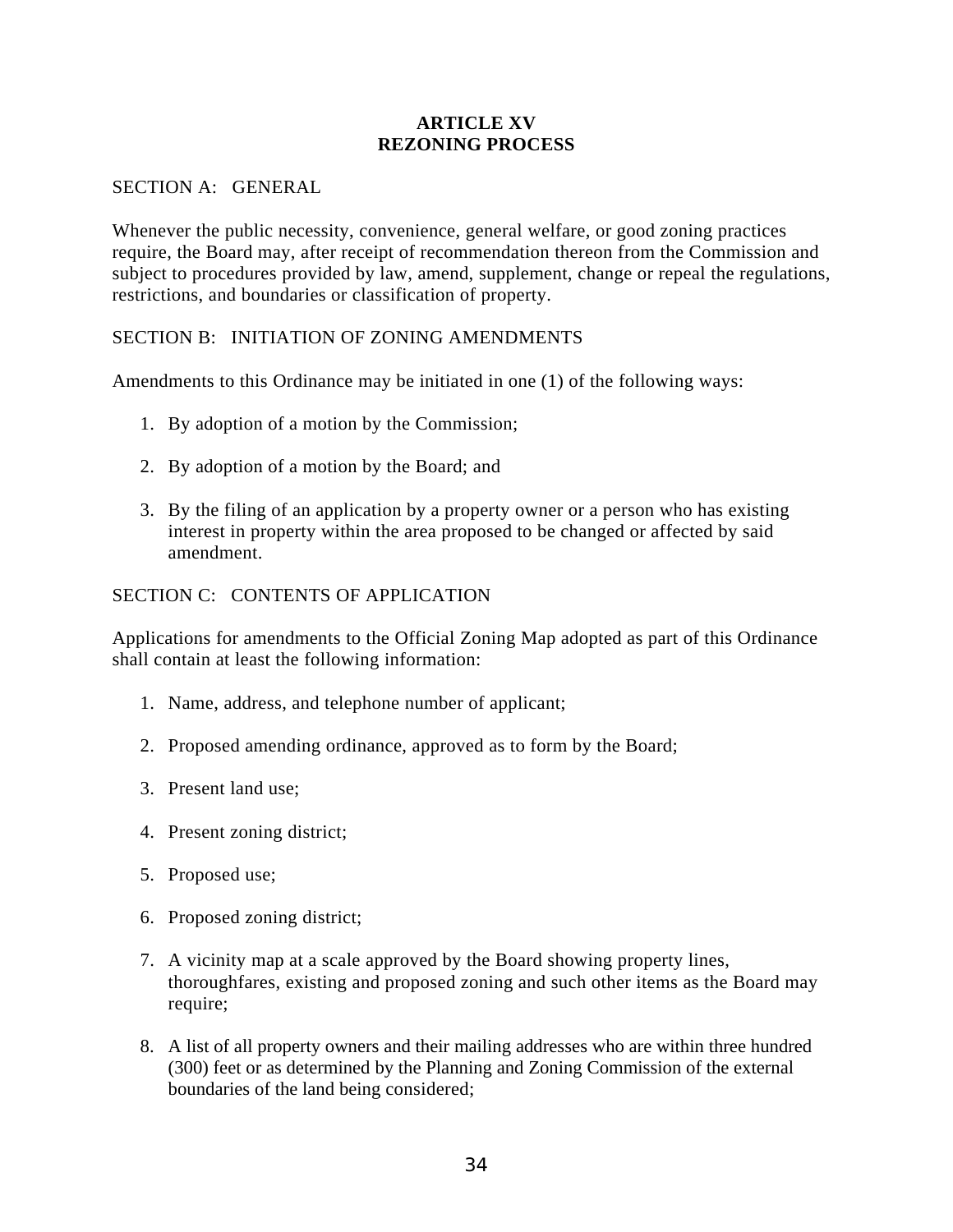- 9. A statement on how the proposed amendment relates to the Comprehensive Plan, availability of public facilities, and compatibility with the surrounding area; and
- 10. A fee according to schedule as established by resolution of the Board.

# SECTION D: TRANSMITTAL TO COMMISSION

Zoning districts shall be amended in the following manner:

- 1. Requests for an amendment to the Zoning Ordinance Text or Zoning Ordinance Map shall be submitted to the Commission who shall evaluate the request to determine the extent and nature of the amendment requested;
- 2. If the request is in accordance with the adopted Comprehensive Plan, the Commission may recommend and the Board may adopt or reject the Ordinance amendment under the notice and hearing procedures as herein provided; and
- 3. If the request is not in accordance with the adopted Comprehensive Plan, the request shall be submitted to the Commission, which shall recommend, and the Board may adopt or reject an amendment to the Comprehensive Plan under the notice and hearing procedures provided in Section 67-6509, Idaho Code. After the Comprehensive Plan has been amended, the Zoning Ordinance may then be amended as hereinafter provided for.

# SECTION E: COMMISSION PUBLIC HEARING

The Commission shall hold a public hearing and make recommendations or proposed zoning amendments. Zoning amendments may consist of text or map revisions.

- 1. Zoning Ordinance Text Amendment: The Commission, prior to recommending a Zoning Ordinance Text Amendment to the Board, shall conduct at least one (1) public hearing in which interested persons shall have an opportunity to be heard. At least fifteen (15) days prior to the hearing, notice of time and place, and the amendment shall be published in the official newspaper or paper of general circulation within the jurisdiction. Following the Commission's hearing, if the Commission makes a material change from what was presented at the public hearing; further notice and hearing shall be provided before the Commission forwards the amendment with its recommendation to the Board.
	- a. Zoning Ordinance Map Amendment: The Commission, prior to recommending a Zoning Ordinance Map Amendment that is in accordance with the Comprehensive Plan to the Board, shall conduct at least one (1) public hearing in which interested persons shall have an opportunity to be heard. At least fifteen (15) days prior to the hearing, notice of time and place and the amendment shall be published in the official newspaper or paper of general circulation within the jurisdiction. Additional notice shall be provided by mail to property owners and residents within the land being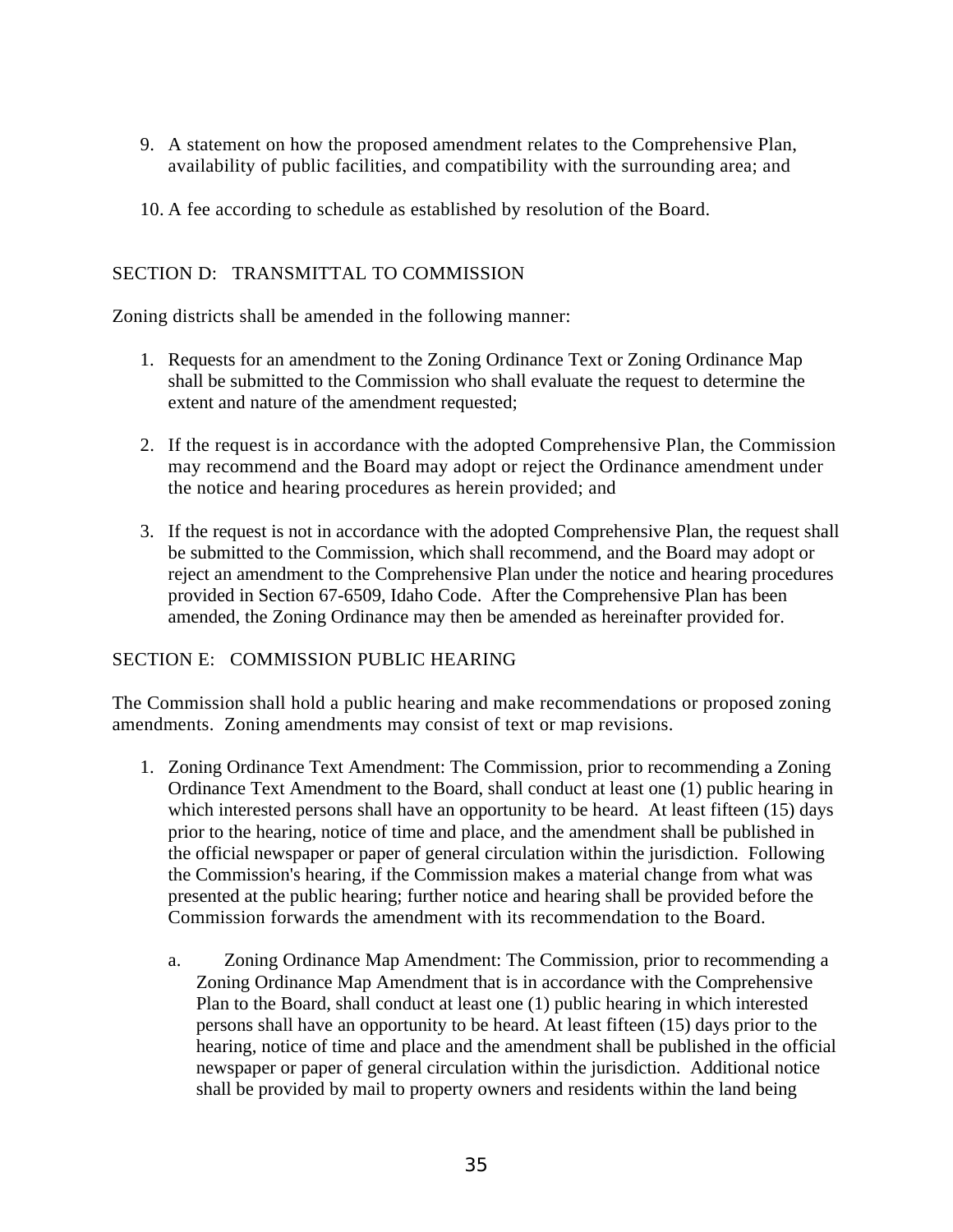considered; three hundred (300) feet of the external boundaries of the land being considered; and any additional area that may be impacted by the proposed change as determined by the Commission. When notice is required to two hundred (200) or more property owners or residents in lieu of the mail notification three (3) notices in the official newspaper or paper of general circulation is sufficient, provided that, the third notice appears not less than ten (10) days prior to the public hearing. Following the Commission's hearing if the Commission makes a material change from what was presented at the public hearing; further notice and hearing shall be provided before the Commission forwards the amendment with its recommendations to the Board.

# SECTION F: RECOMMENDATION BY COMMISSION

Within a reasonable time period after the public hearing of the proposed amendment, the Commission shall transmit its recommendation to the Board. The Commission may recommend that the amendment be granted as requested, or it may recommend that the amendment be denied. The Commission shall insure that any favorable recommendations for amendments are in accordance with the Comprehensive Plan established goals and objectives.

# SECTION G: ACTION BY THE BOARD

b.

The Board, prior to adopting, revising, or rejecting the amendment to the Zoning Ordinance as recommended by the Commission shall conduct at least one (1) public hearing using the same notice and hearing procedures as the Commission. Following the Board hearing, if the Board makes a material change from what was presented at the public hearing; further notice and hearing shall be provided before the Board adopts the amendment.

Within a reasonable time period after the public hearing of the proposed amendment, the Board shall accept the recommendation of the Commission's report unless rejected by a vote of a majority of the members.

Upon granting or denying an application to amend the Zoning Ordinance, the Board shall specify:

- 1. The Ordinance and standards used in evaluating the application;
- 2. The facts and reasons for approval or denial; and

# SECTION H: RESUBMISSION OF APPLICATION

No application for reclassification of any Property which has been denied by the Board shall be resubmitted, in either substantially the same form or with reference to substantially the same premises for the same purposes within a period of one (1) year from the date of such final action; unless there is an amendment in the Comprehensive Plan which resulted from a change in conditions as applying to the specific property under consideration.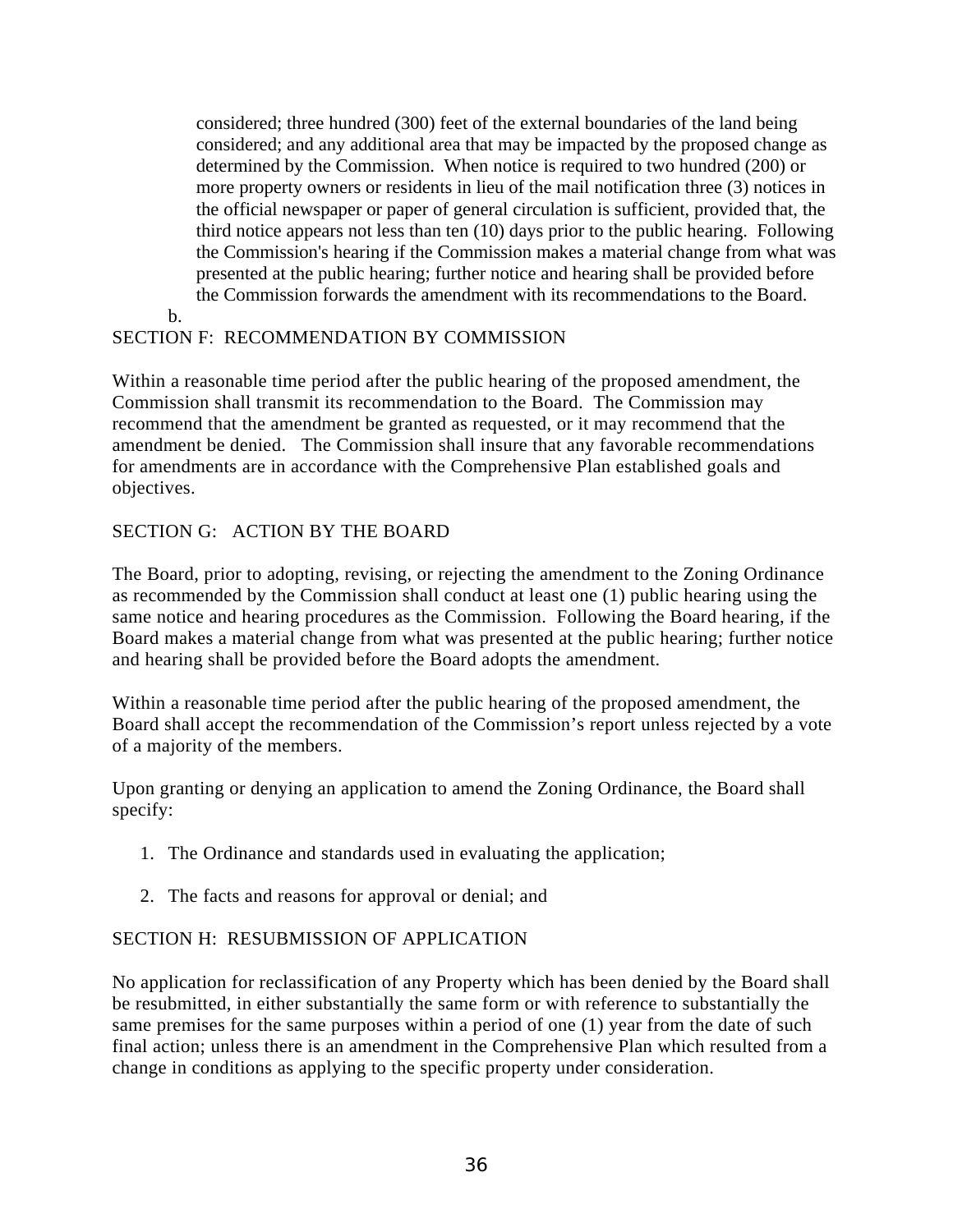# **ARTICLE XVI DEVELOPMENT AGREEMENTS**

### SECTION A: PURPOSE

The purpose of a development agreement is to provide a means to allow the Board to place conditions and/or restrictions on a rezone or other development to mitigate the impact of the rezone or development and to provide a means for delineating the commitments, obligations, and responsibilities of the parties (government agencies, developers, individuals, etc.) involved.

### SECTION B: APPLICABILITY

As a condition of rezoning or development, at any time during any stage of the development permitting process, a development agreement may be requested by the Board, or recommended by the Commission.

### SECTION C: AGREEMENT PROPOSAL

In the event a development agreement is deemed appropriate by the Commission during or after a public hearing, the reasons for proposing the use of a development agreement or a proposed development agreement shall be forwarded to the Board with the Commissioner's findings and recommendation.

#### SECTION D: RECOMMENDATION

In the event the Board makes a finding that a development agreement would be in the best interest of the County, but where no development agreement was recommended by the Commission and presented to the Board, the Board shall remand the matter back to the Commission with instructions that a development agreement be prepared, that it contain such terms as are in the best interest of the County and the developer, that it be made a part of the public hearing process and that it be included in the Commission's recommendations.

#### SECTION E: CONTENT

A request for a development agreement shall be in addition to an application for rezone. A request for a development agreement shall contain the following:

1. An Affidavit by the property owner, if the owner is not the same as the applicant, agreeing that the property subject to the rezone may be subject to a binding development agreement.

Development agreements must be signed by all owners of the property.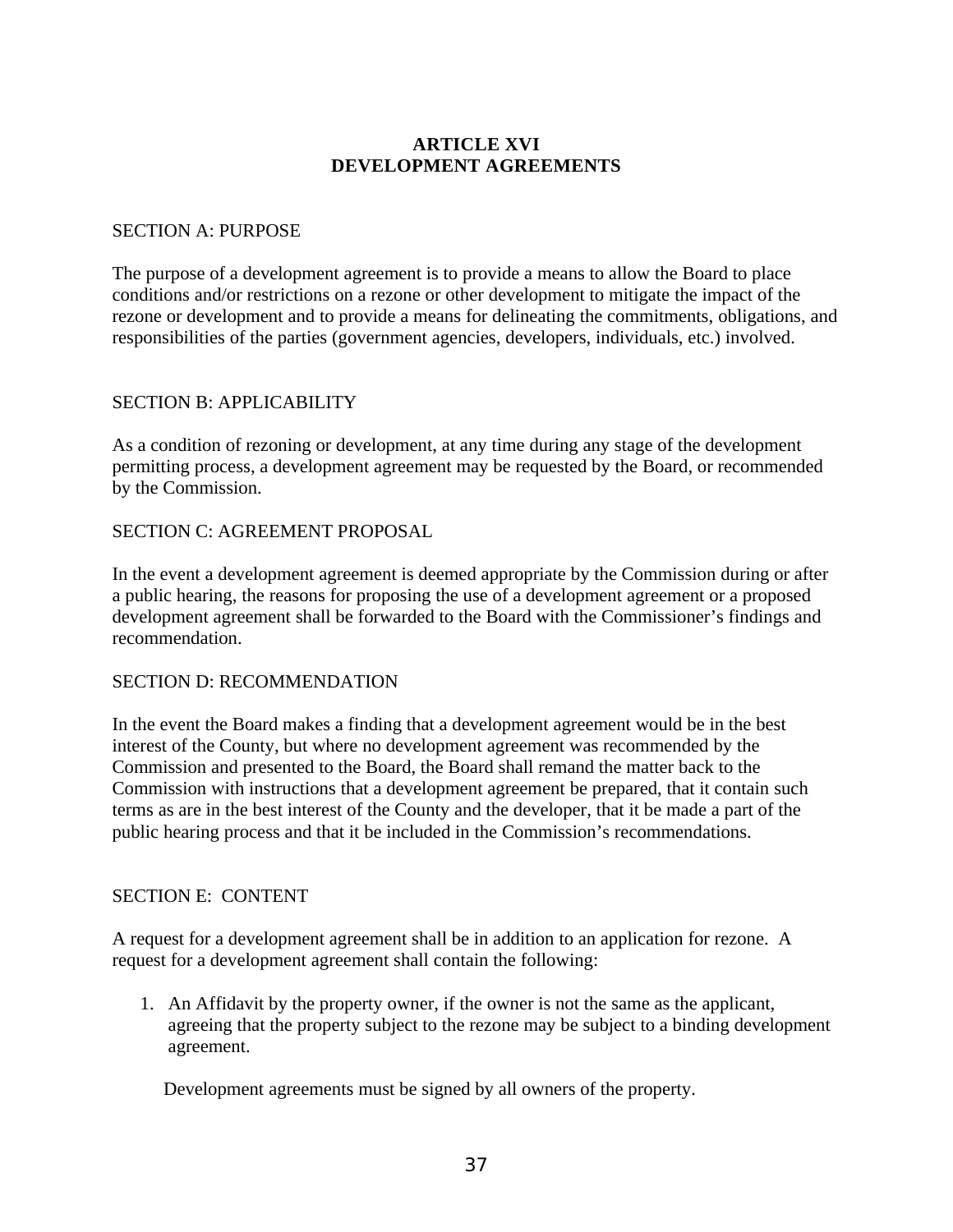- 2. The specific use or uses of the property affected by the development agreement.
- 3. The concept plan, which shall include, but not be limited to three (3) at least 18"x24" site plans and one  $(1)$  8 1/2" $x11$ " drawing showing:
	- a. Existing structure(s) that will remain, labeled as to existing and proposed uses.
	- b. Building footprint(s), height, number of stories, proposed uses (office, retail, restaurant), and square footage of proposed structures. If residential, overall density and number of dwelling units per building.

| c. |                 | North arrow.                                                         |
|----|-----------------|----------------------------------------------------------------------|
| d. |                 | Scale                                                                |
| e. |                 | Property boundaries.                                                 |
| f. | project.        | Names of applicant, owners if different than applicant, preparer and |
| g. |                 | Size of project.                                                     |
| h. |                 | Existing vegetation.                                                 |
| i. |                 | Existing and proposed grades for hillside developments.              |
| j. |                 | Parking areas with total number of parking spaces.                   |
| k. | property lines. | Locations and widths of right of way, easements, canals, ditches and |
| 1. |                 | Drainage features.                                                   |
| m. |                 | Conceptual landscape plan.                                           |
| n. |                 | Interior streets and access streets.                                 |

- 4. The time period for which the agreement is to be valid.
- 5. A statement that failure to comply with all of the commitments in the approved development agreement shall be deemed a consent to rezone the property to its preexisting state or to the preexisting zone.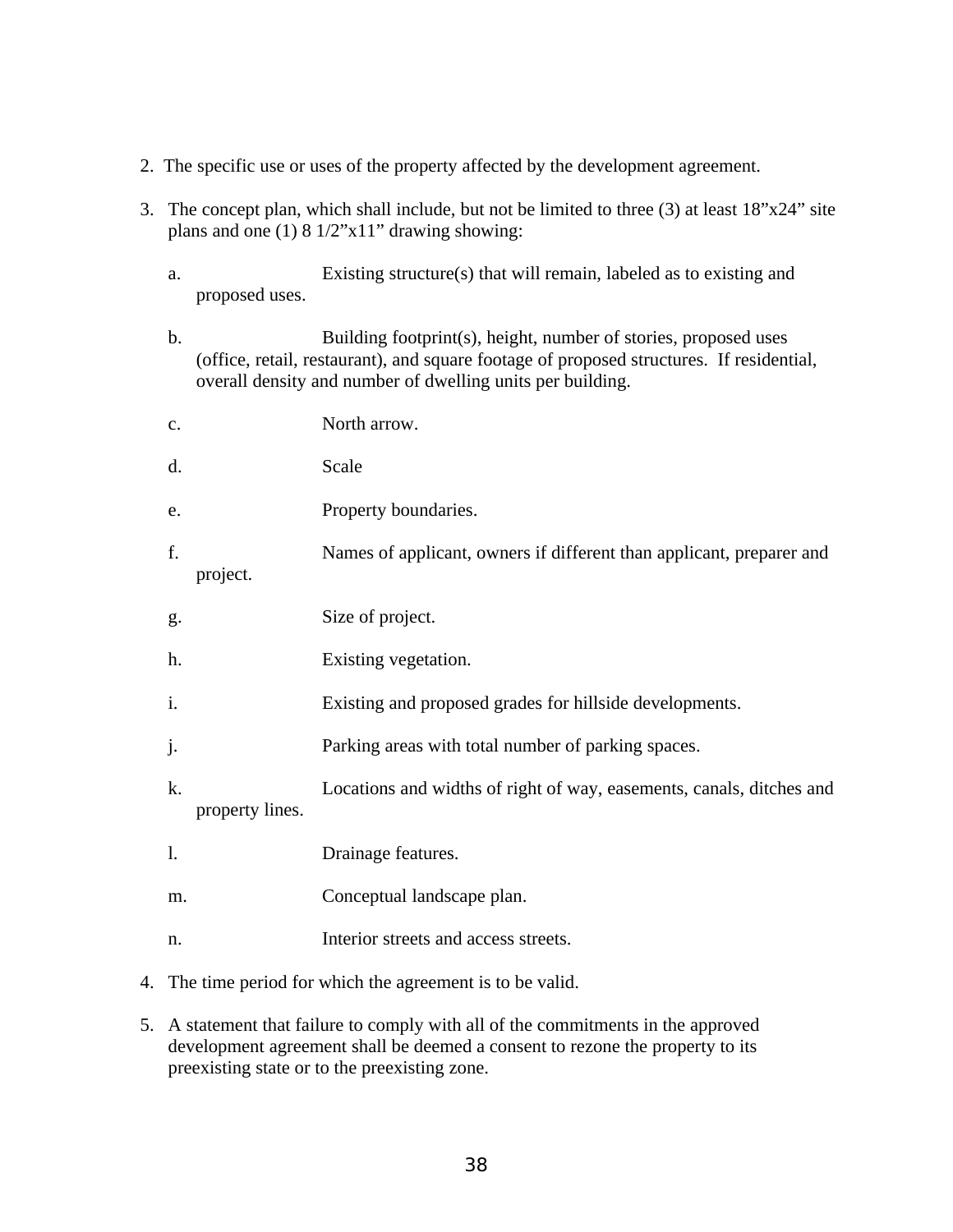- 6. If the development agreement is being requested by the applicant, as opposed to having been required by the Board or by the Commission, a statement must be included wherein the applicant agrees that all time limits set forth by the code are waived.
- 7. Any proposed phasing schedule.

## SECTION F: PROCESS

- 1. Whenever a development agreement is requested or proposed, the Zoning Administrator shall work with the applicant to prepare the agreement. In addition to the information required in Sections E  $(C)$  1a through  $(C)$ 1n of this Chapter, any additional uses may be addressed. Those issues may include, but are not limited to, density, site design, mitigation of impact on surrounding neighborhoods, appearance, provision of utilities, public services or public facilities, and any use restrictions.
- 2. The Commission shall hold a public hearing to consider the proposed development agreement simultaneously with its hearing to consider the requested rezone or other development request. After its hearing the Commission shall make a recommendation to the Board and in its recommendation it may recommend approval or denial of the development agreement or it may recommend additional terms, conditions, duties or obligations which should be covered by the agreement.
- 3. After the Board receives the recommendation from the Commission, the Board shall hold a public hearing on the proposed development agreement. After conducting its public hearing and considering the recommendation of the Commission the Board shall approve, deny or modify the agreement as the Board, in its discretion deems necessary. After approval by the Board, a development agreement may be modified only by the permission of the Board and after complying with the notice requirements as set forth in Idaho Code section 67-6509.

## SECTION G: RECORD

Development agreements shall be recorded in the office of the County Recorder and shall take effect upon adoption of the amendment of the Zoning Ordinance or approval of a subdivision or other development.

## SECTION H: AGREEMENT BINDING

Development agreements shall be binding upon the owner or developer and the Board as set out in Idaho Code section 67-6511A.

#### SECTION I: TERMINATION; REVERSAL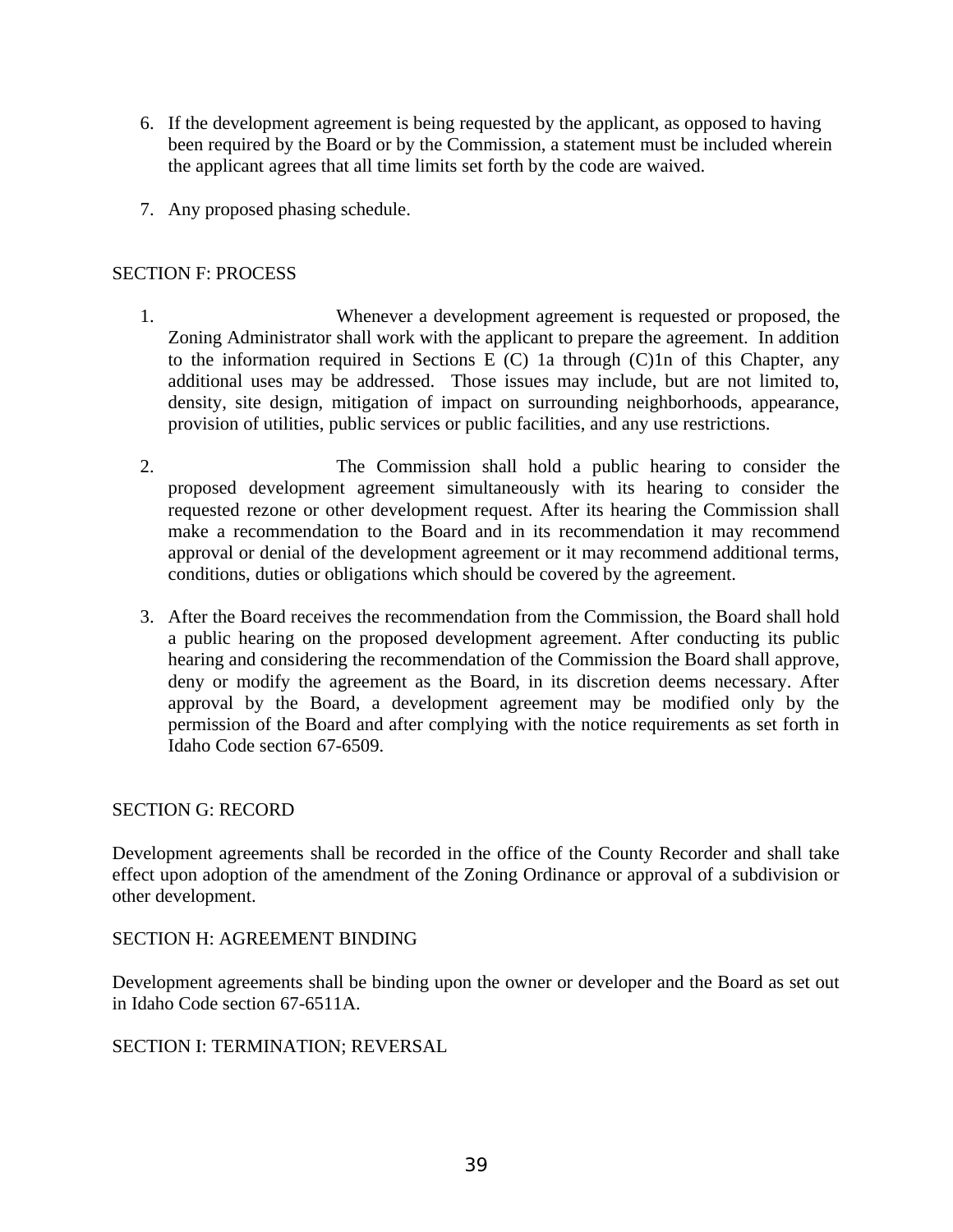A development agreement may be terminated and the zoning designation upon which the use is based reversed, upon the failure of the owner or developer or any successor or assignee thereof to fulfill any of the requirements of the development agreement within a reasonable time, within the time set in the agreement or upon the failure of the owner or developer or their successors or assigns, to act in the manner agreed upon, and after complying with the notice and hearing requirements as set forth in Idaho Code section 67-6509.

## SECTION J: SUBSEQUENT OWNERS

Each subsequent owner, any successor or assignee, or any person who shall thereafter acquire an interest in the property, shall take that interest subject to the terms and conditions which are set out in the development agreement and they shall conform to and abide by the terms and conditions of that agreement.

### SECTION K: BOARD OBLIGATION

By permitting or requesting a development agreement the Board does not obligate itself to adopt any proposed zoning ordinance or approve any development. The Board is obligated once they have signed the agreement.

### SECTION L: WRITTEN CONSENT

A written development agreement shall be deemed written consent to rezone the affected property and the commitment of the owner or developer or any successor or assignee to comply with the conditions imposed by the development agreement.

#### SECTION M: VIOLATION; ENFORCEMENT

Development agreements may be enforced by any person through any means permitted by law. That relief shall include, but no necessarily be limited to, specific performance, injunctive relief, or through the criminal process for violation of any provision of the Zoning or Subdivision Ordinance as outlined in County Code and provided for in Idaho State Code Section 67-6527.

#### SECTION N: DEVELOPER AS APPLICANT

A developer shall be considered the applicant in any development agreement. In the event that a developer consists of more than one person or entity, all persons who will be engaged in the development shall be bound by the agreement.

#### SECTION O: OTHER AGREEMENTS, TERMS AND CONDITIONS

In addition to a development agreement as set forth above, the Board may enter into agreements that require certain terms and conditions to be complied with as a condition of subdivision approval. One of the terms of any agreement may be that in the event a developer does not comply with the agreement, subdivision approval may be withdrawn.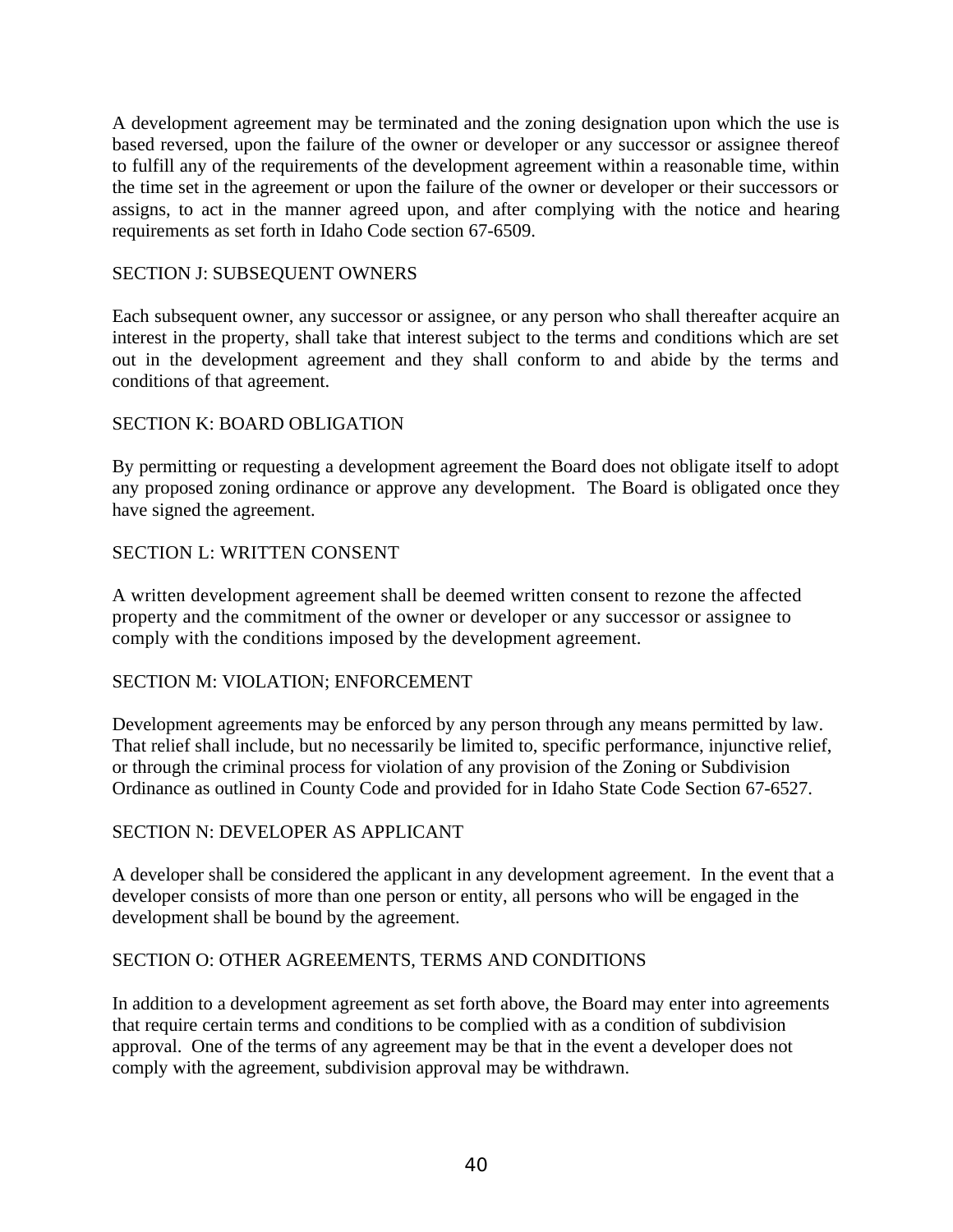# **ARTICLE XVII PARKING**

# SECTION C: OFF STREET PARKING DESIGN AND DIMENSIONAL TABLES

|                            | 4511 | 6011 | 901 | Parallel |
|----------------------------|------|------|-----|----------|
| 1. Width of Parking Space  | -13' | 10'  | ng' | ng'      |
| 2. Length of Parking Space | 15'  | 18'  | 19' | 23'      |
| 3. Width of Driveway Aisle | 13'  |      | 25' |          |

# SECTION D: PARKING SPACE REQUIREMENTS

For the purpose of this Ordinance the following parking space requirements shall apply:

| <b>TYPE OF USE</b>                                                                 | <b>PARKING SPACES REQUIRED</b>                                                                                                           |
|------------------------------------------------------------------------------------|------------------------------------------------------------------------------------------------------------------------------------------|
| <b>Residential</b>                                                                 |                                                                                                                                          |
| Single family or two (2) family dwelling<br>1.                                     | Two (2) for each unit                                                                                                                    |
| 2.<br>Apartments, or multi-family dwelling                                         | One and one-half $(1\frac{1}{2})$ for each unit                                                                                          |
| 3.<br>Boarding houses, rooming houses, dorm                                        | One (1) for each story and fraternity houses<br>which have sleeping room and/or one $(1)$ for<br>each sleeping rooms, permanent occupant |
| Manufactured home park<br>4.                                                       | Two (2) for each unit                                                                                                                    |
| <b>Commercial</b><br>Automobile service garages which also<br>1.<br>provide repair | One $(1)$ for each two $(2)$ gasoline pumps and<br>two (2) for each service bay                                                          |
| Hotels, motels<br>2.                                                               | One (1) per each sleeping room each and (2)<br>employees                                                                                 |
| Funeral parlors, mortuaries and similar<br>3.                                      | One for each four $(4)$ person capacity in the<br>viewing type uses and Chapel areas.                                                    |
| <b>Recreational or Entertainment</b>                                               |                                                                                                                                          |
| 1. Dining rooms, restaurants, taverns                                              | One (1) for each two hundred square feet area<br>in nightclubs, etc., (200 sq ft. of floor area)                                         |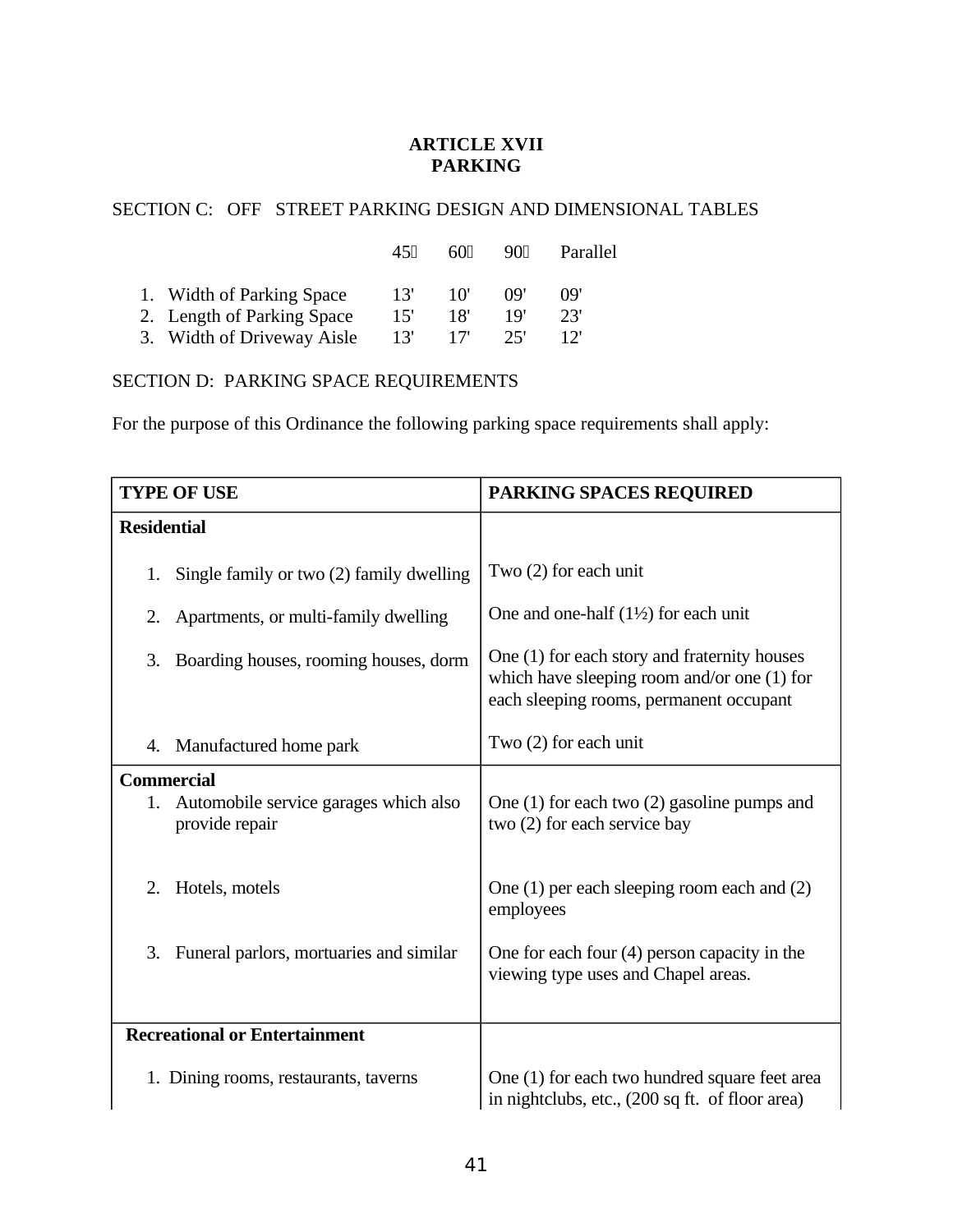| 4. | Medical and dental clinics, office and<br>waiting rooms                             | One (1) for each four hundred (400) sq. ft. of<br>floor area                                                                                                                                      |
|----|-------------------------------------------------------------------------------------|---------------------------------------------------------------------------------------------------------------------------------------------------------------------------------------------------|
|    | homes, children homes, asylums and<br>similar                                       | One (1) for every two hundred (200) sq. ft. of<br>floor area                                                                                                                                      |
| 3. | Sanitariums, homes for the aged, nursing                                            | One $(1)$ for each two $(2)$ beds                                                                                                                                                                 |
| 2. | assembly<br>Hospitals                                                               | One (1) for each bed;                                                                                                                                                                             |
|    | 1. Churches or other places of religious                                            | One $(1)$ for each five $(5)$ seats                                                                                                                                                               |
|    | <b>Institutional</b>                                                                |                                                                                                                                                                                                   |
| 9. | All other types of business or<br>commercial uses permitted in any<br>business zone | One (1) for each three hundred (300) sq. ft. of<br>floor area                                                                                                                                     |
| 8. | Offices, public or professional<br>administration service building                  | One $(1)$ for each four hundred $(400)$ sq. ft. of<br>floor area                                                                                                                                  |
| 7. | Banks, financial institutions                                                       | One (1) for each two hundred (200) sq. ft.<br>similar uses of floor area                                                                                                                          |
| 6. | <b>Retail Stores</b>                                                                | One (1) for each two hundred and fifty (250)<br>sq. ft. of floor area.                                                                                                                            |
| 5. | Auditoriums, sports arenas, theaters and<br>similar uses                            | One $(1)$ for each four $(4)$ seats                                                                                                                                                               |
| 4. | Outdoor swimming pools, public or<br>community or club                              | One (1) for each five (5) persons capacity plus<br>one $(1)$ for each four $(4)$ seats or one $(1)$ for<br>each thirty (30) sq. ft. floor area used for<br>seating purposes which ever is greater |
|    | 3. Dance floors, skating rinks                                                      | One $(1)$ for each one hundred $(100)$ sq. ft. of<br>floor area used for the activity                                                                                                             |
|    | 2. Bowling alleys                                                                   | Four (4) for each alley or for each one hundred<br>(100) sq. ft. of the area used for restaurant,<br>cocktail lounge or similar use                                                               |
|    |                                                                                     |                                                                                                                                                                                                   |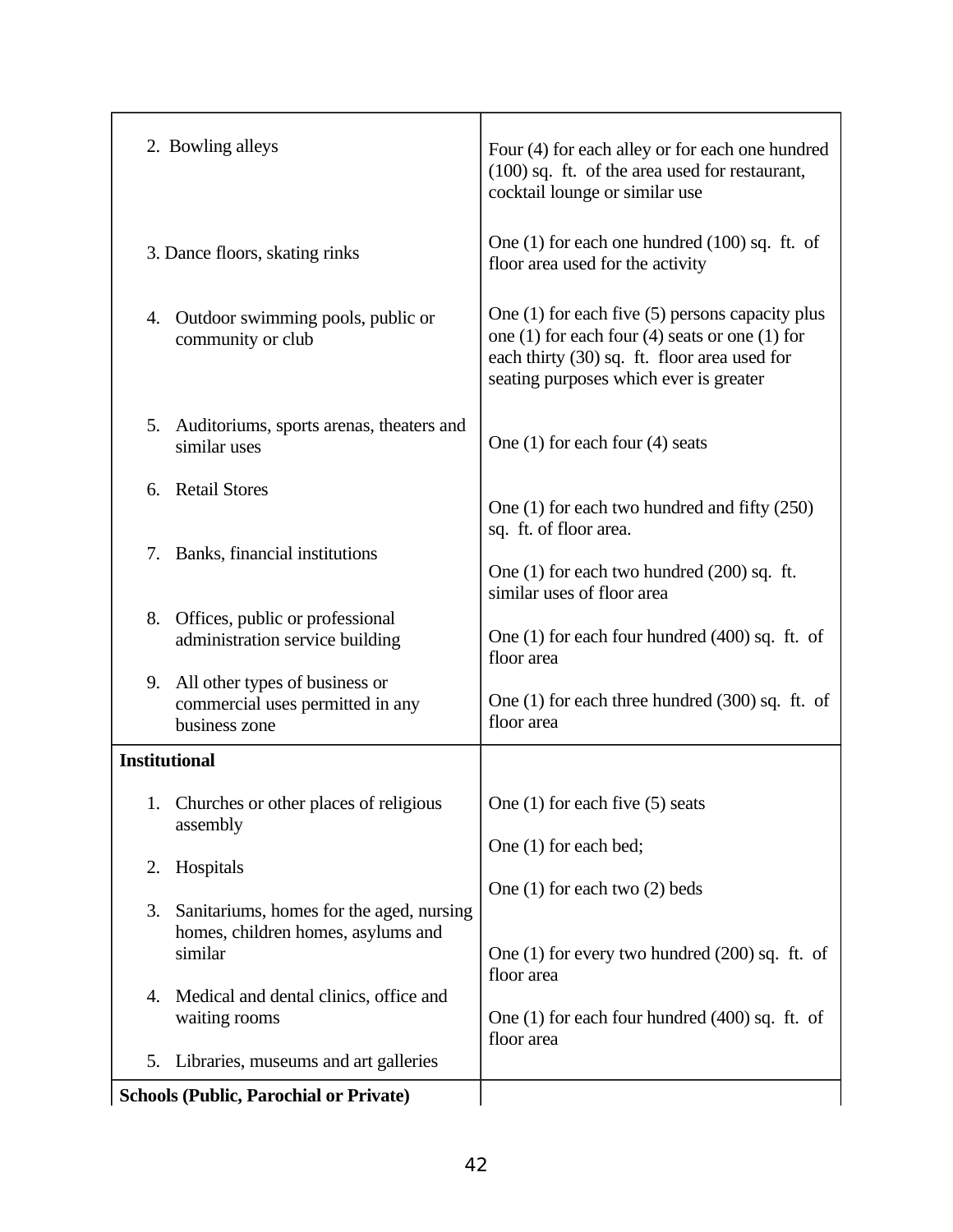| 1.                   | Elementary and Junior High schools    | Two $(2)$ for each classroom and one $(1)$ for<br>every eight (8) seats in auditorium or assembly<br>halls                                                                              |
|----------------------|---------------------------------------|-----------------------------------------------------------------------------------------------------------------------------------------------------------------------------------------|
| 2.                   | <b>High Schools</b>                   | One $(1)$ for every five $(5)$ students and one $(1)$<br>for each teacher and employee                                                                                                  |
|                      |                                       | One $(1)$ for each two $(2)$ students                                                                                                                                                   |
| 3.                   | Business, technical and trade schools |                                                                                                                                                                                         |
|                      |                                       | One for each four (4) students                                                                                                                                                          |
| 4.                   | College, universities                 |                                                                                                                                                                                         |
| 5.                   | Kindergartens, child care center      | Two (2) for each classroom but not less than<br>$six(6)$ for the building                                                                                                               |
| <b>Manufacturing</b> |                                       |                                                                                                                                                                                         |
|                      | All types of manufacturing storage    | One (1) for every two (2) employees (Except,<br>parcel delivery and freight for which the<br>building is terminal designed) plus one (1) for<br>each motor vehicle used in the business |

# **ARTICLE XVIII SIGNS**

# (Ordinance No 2012-01)

#### **Sign Definitions**

Animated Sign: A moving sign or display or a sign depicting action or motion, through electrical or mechanical means.

Banner: A sign or display on a lightweight fabric or similar material.

Electronic Message Centers: A variable message sign using computer generated messages or some other electronic mean of changing copy.

Flashing light or Flashing Sign: A sign or light with lighting or messages. Generally, the flashing is the primary attention.

Monument Sign: A sign with low overall height, supported by a foot in the ground, the sole purpose of which is to support the sign, and where the base of the sign is in contact with the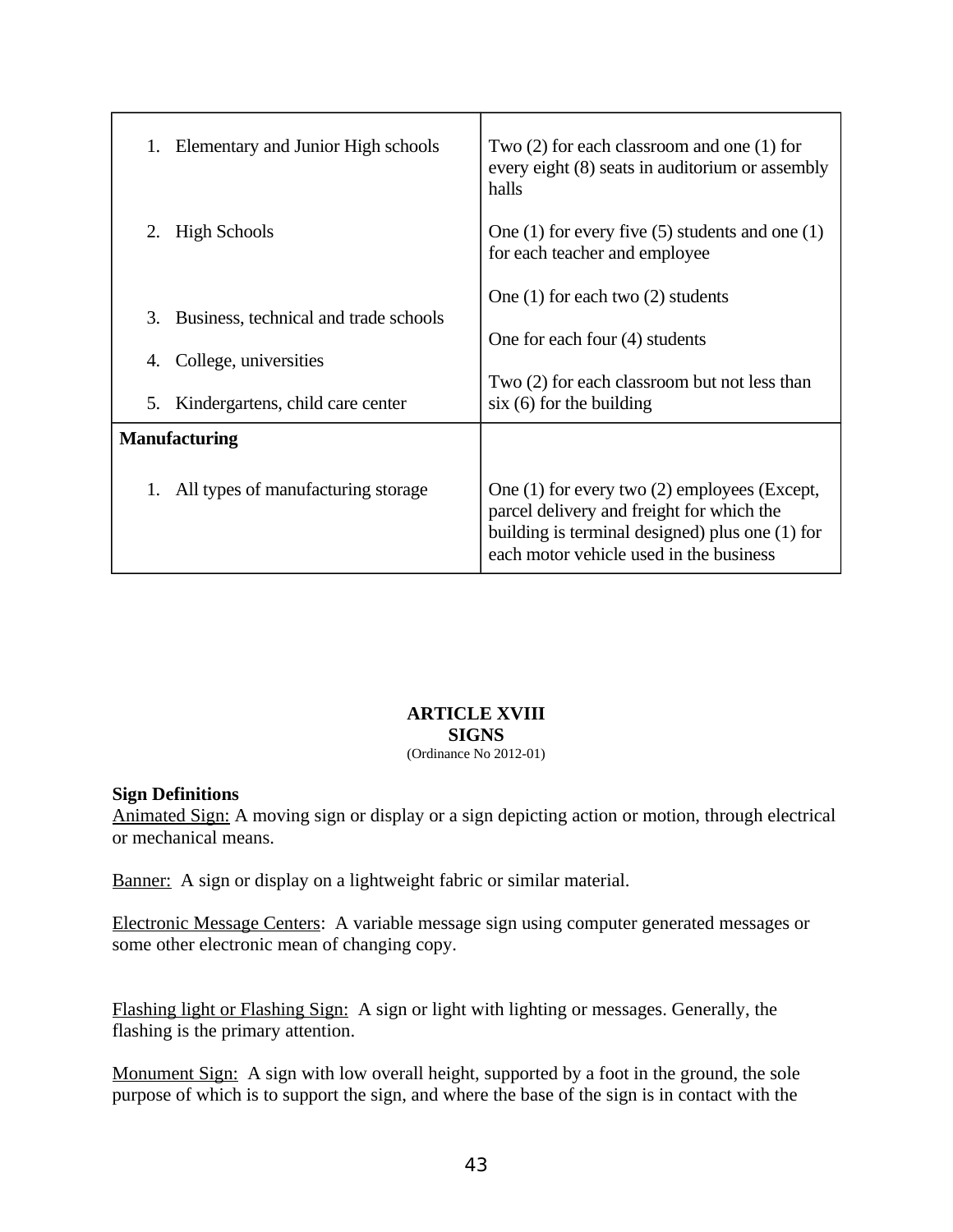ground.

Off-Premise Sign: A sign that is not accessory to or associated with a permitted structure or is on a parcel of land, such as a sign that directs attention to a business, product, service, entertainment, event or other activity that is conducted, produced, furnished, sold, or offered at another location.

On-Premise Sign: A sign that is located on the same parcel of land as the owner or lessee's business, organization, product, service, event, activity, or residence, and that is accessory to or associated with an allowed structure or use.

Pole Sign: A sign supported by a footing in the ground, the sole purpose of which is to support the sign.

Portable Sign: A sign capable of being carried or easily moved.

Projecting Sign: A sign, other than a wall sign, that projects from and is supported by the wall of a building or structure, with the face of the sign perpendicular to the building.

Roof Sign: A sign erected upon the roof of a building or the top of a structure.

Sign: Any device, structure, fixture, display, painting or visual image using words, graphics, symbols, numbers, or letters to convey information or attract attention. Signs include their structure and component parts, and typically identify a residence or place of business, provide information, or direct attention to a subject matter, product, service, event, place, activity, institution, or organization.

Sign Face: The surface of a sign on which an advertising message is displayed.

Sign: Temporary: An easily removable sign, constructed of plywood or other non-durable material, displayed for a short period of time.

- A. General Requirements
	- 1. Property Line Setbacks. Signs may be installed up to, but not over, property lines. Signs may not be installed in easements.
	- 2. Sign Area. The size of a sign face, in square feet, shall be measured so as to include the entire area within a continuous perimeter enclosing the extreme limits of the sign, including background on which the lettering is placed. Such perimeter shall not include any structural elements which lie outside the limits of the size and which do not from an integral part of the display. When a sign is painted on a building, the size of the sign shall be determined by the perimeter within which the lettering and/or artwork of the sign is inscribed.
	- 3. Sign Height. The height of a sign shall be measured from the finished ground level adjacent to the sign, to the top of the sign, or to the highest point of the sign structure or frame,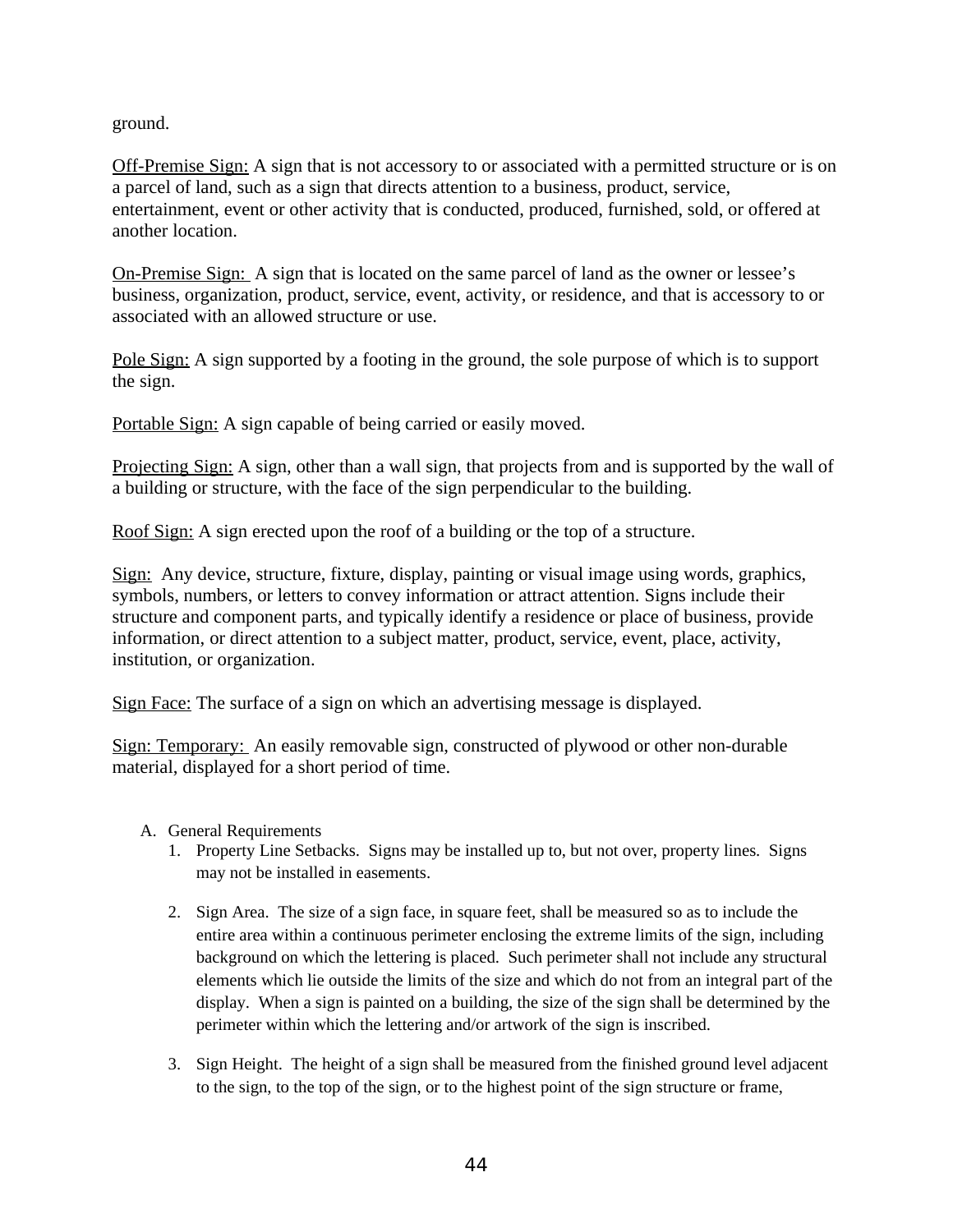whichever is greater. On slopes, the height of the sign is measured at the mid-point of the sign.

4. Corner Visibility. No sign or display shall be permitted at the intersection of a road, alley, or driveway in a manner that obstructs the clear vision of any part of the road. If a sign is placed at the intersection of two roads, the sign must not interfere with the 5- foot corner visibility triangle.

For signs located near a driveway entrance onto a road, a sight triangle based on the speed of traffic is used. At a point of fifteen feet back from the edge of the road surface or curb, no sign may block the line of vision to a point equal to the speed limit times ten. For example, if the speed limit is 35 miles per hour, the exiting driver must be able to see the road and vehicles up to 350 feet away.

- 5. Sign Maintenance. All sign supports, braces, guys, anchors and other components shall be kept in good repair, and the faces of signs shall be neatly painted or posted at all times.
- B. The following signs are permitted in all zoning districts.
	- 1. Official notices required by a Court or other governmental authority.
	- 2. Directional, warning, location, information, or traffic signs, located on public property and authorized by governmental authority.
	- 3. Signs that are oriented internally to a site and that are not directed toward other properties or roads. Examples include sponsorship signs at race tracks and sporting facilities.
	- 4. Other signs authorized or required by law (for example no trespassing or handicap parking signs)
- C. Signs that include only the name of a location, owner or occupant (for example signs depicting the name of a subdivision, ranch or property owner) The name of a business or other information may not be included on this sign.
- D. Off-Premise Signs. With the following exception for temporary event signs, off- premise signs require a special use permit in any zoning district.

With the permission of the property owner, off-premise, temporary event signs or banners are permitted in all zoning districts, for up to 14 days during one calendar year, in connection with a single event which is not repeated during the year.

E. Prohibited Signs

The following signs are prohibited in all zoning districts:

- 1. Signs that create a hazard or dangerous distraction to vehicular traffic; that may be confused with or interfere with authority railroad or traffic signs, signals or devices; that impair the vision of drivers or pedestrians; or that otherwise interfere with traffic visibility.
- 2. Signs that are not structurally sound, that may pose a hazard to people or property.
- 3. Lighted signs.
- 4. Revolving signs or signs with moving parts.
- 5. Animated signs (both mechanically and electronically animated).
- 6. Signs with audible devices.
- 7. Flashing signs or flashing lights.
- 8. Signs not specifically permitted by this title.
- F. In Commercial, Light Industrial and Industrial zoning districts, each legally created parcel of land may have the following on-premise signs and displays: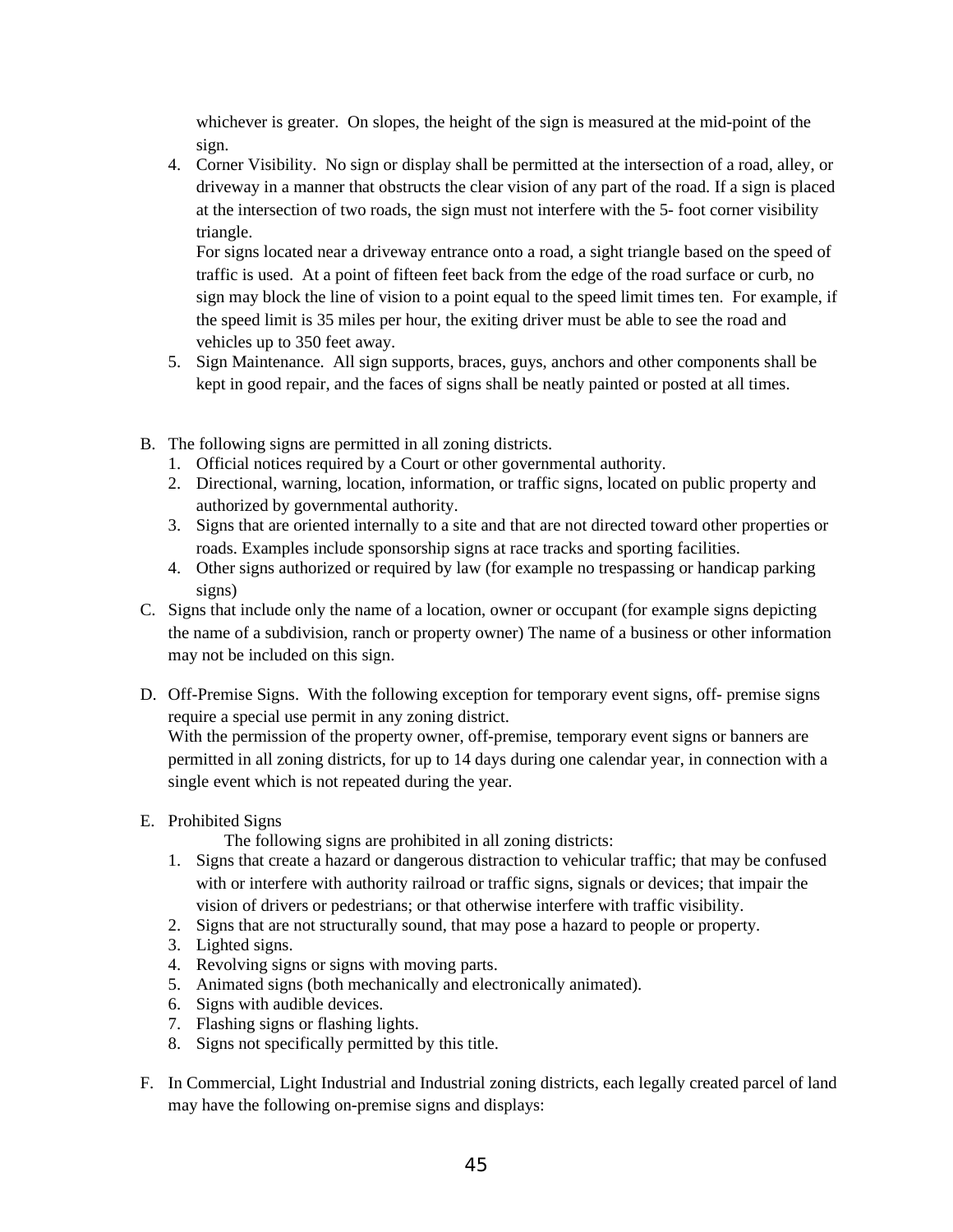- 1. One pole sign, projecting sign, or banner sign, with the size of the sign not to exceed thirty-two (32) square feet.
- 2. Real property for sale or under construction. On-premise, unlighted signs may be installed as necessary to advertise the sale of, or construction on real property. These signs shall not exceed thirty-two (32) square feet in size, and a height of twelve (12) feet.
- G. In Agricultural, Transitional-Agricultural, and Residential zoning districts, each legally created parcel of land may have the following on-premise signs:
	- 1. One pole or monument sign, with the size and height of the sign not to exceed thirty-two (32) square feet.
	- 2. Real property for sale or under construction. On-premise, unlighted signs may be installed as necessary to advertise the sale of, or construction on real property. These signs shall not exceed twelve (12) square feet in size, and a height of eight (8) feet.
	- 3. The following are prohibited in Agricultural, Transitional –Agricultural and Residential zoning districts (in addition to the general prohibition of this section):
		- a. Internal lighting of signs.
		- b. Electronic message centers.
		- c. Banner signs.
		- d. Pennants and similar displays, individually or strung together.
		- e. Floating or blow up signs.
		- f. Search lights.

### **ARTICLE XIX LIGHTING**

## SECTION A: PURPOSE.

The general purpose of this Chapter is to protect and promote the public health, safety and welfare, the quality of life, by establishing regulations and a process of review for exterior lighting. This Chapter establishes standards for exterior lighting in order to accomplish the following:

- 1. To protect against direct glare of excessive lighting;
- 2. To provide safe roadways for motorists, cyclists and pedestrians;
- 3. To prevent light trespass in all areas of the county;
- 4. To provide lighting guidelines;

#### SECTION B. SCOPE.

All exterior lighting installed after the effective date of the ordinance in any and all zoning districts in the County shall be in conformance with the requirements established by this Title and any other applicable ordinances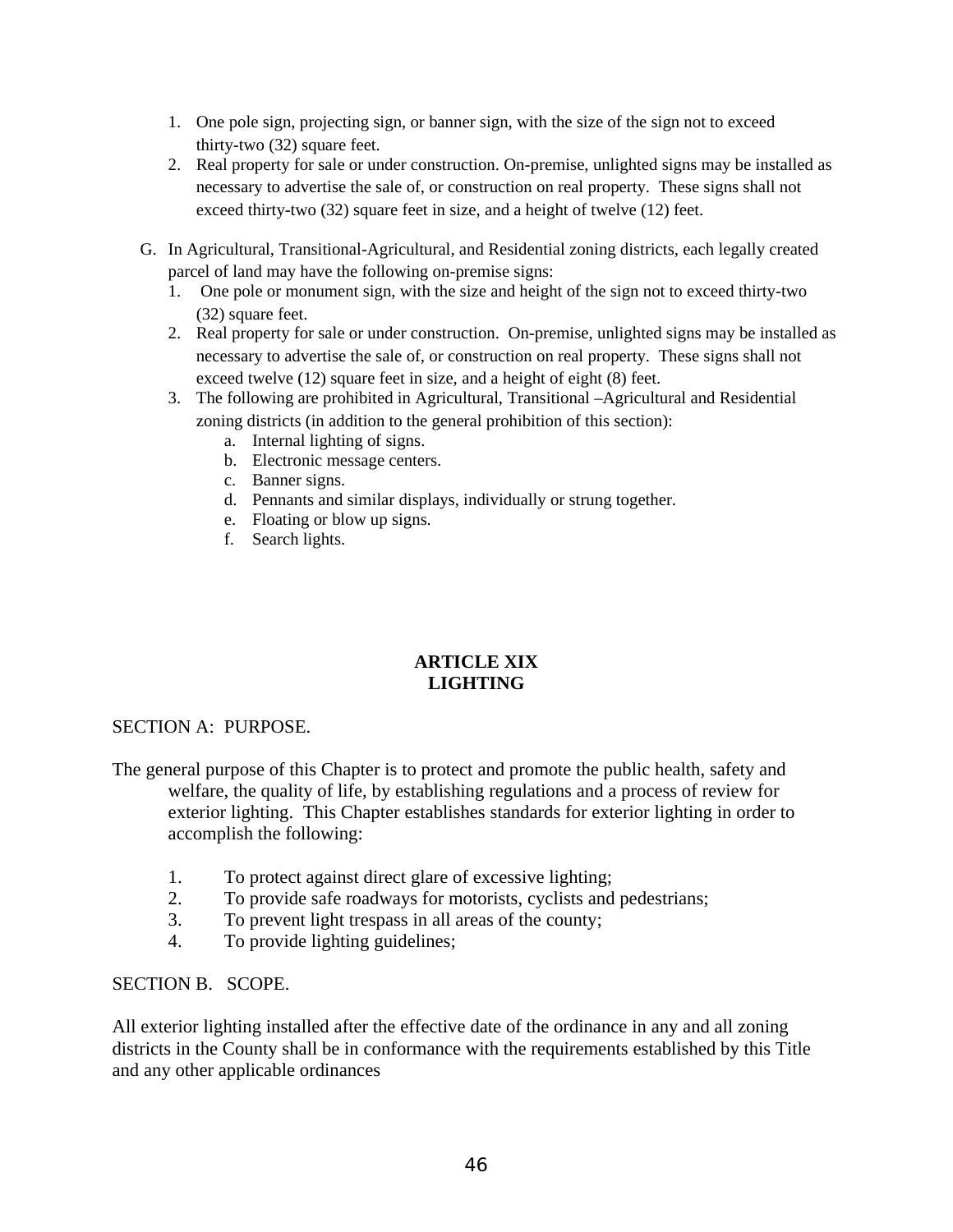### SECTION C. DEFINITIONS

Unless specifically defined below, words or phrases used in this Chapter shall be interpreted so as to give them the meaning they have in common usage and to give this Section it's most reasonable application:

 "Existing lighting" means any and all lighting installed prior to the effective date of the ordinance.

"Exterior lighting" means temporary or permanent lighting that is installed, located or used in such a manner to cause light rays to shine outside and includes all yard (100 HPS) and street (250 HPS) lamps*. (Ordinance 2010-4)*

"Light pollution" means any adverse effect of manmade light including, but no limited to, light trespass, up lighting, the uncomfortable distraction to the eye, or any manmade light that diminishes the ability to view the night sky; often used to denote urban sky glow.

#### SECTION C : CRITERIA.

The Commission, the Building Official and/or the Planning and Zoning Administrator shall have the authority to require any new lighting to meet the recommendations and guidelines, in addition to the requirements of this Chapter.

Any new outdoor lighting installed or any existing lighting being replaced shall meet the requirements of the local electric company for be High Pressure Sodium lamps including a full cut-off shade. *(Ordinance 2010-4)*

## SECTION D: VIOLATIONS AND LEGAL ACTIONS.

If after investigation, the Planning and Zoning Administrator finds that any provision of this Chapter is being violated, the Administrator shall given notice by hand delivery or by certified mail, return receipt requested, of such violation to the owner and/or to the occupant of such premises, demanding that the violation be abated within thirty (30) days of the date of mailing the notice. The Planning Department shall be available to assist in working with the violator to correct said violation. If the violation is not abated within the thirty (30) day period, the Administrator may institute actions and proceedings, either legal or equitable, to enjoin, restrain or abate any violations of this Chapter and to collect the penalties for such violations.

### **ARTICLE XX CONFINED ANIMAL FEEDING OPERATIONS (CAFO'S)**

CAFO's within the County are regulated under Idaho Statute Title 67 chapter 65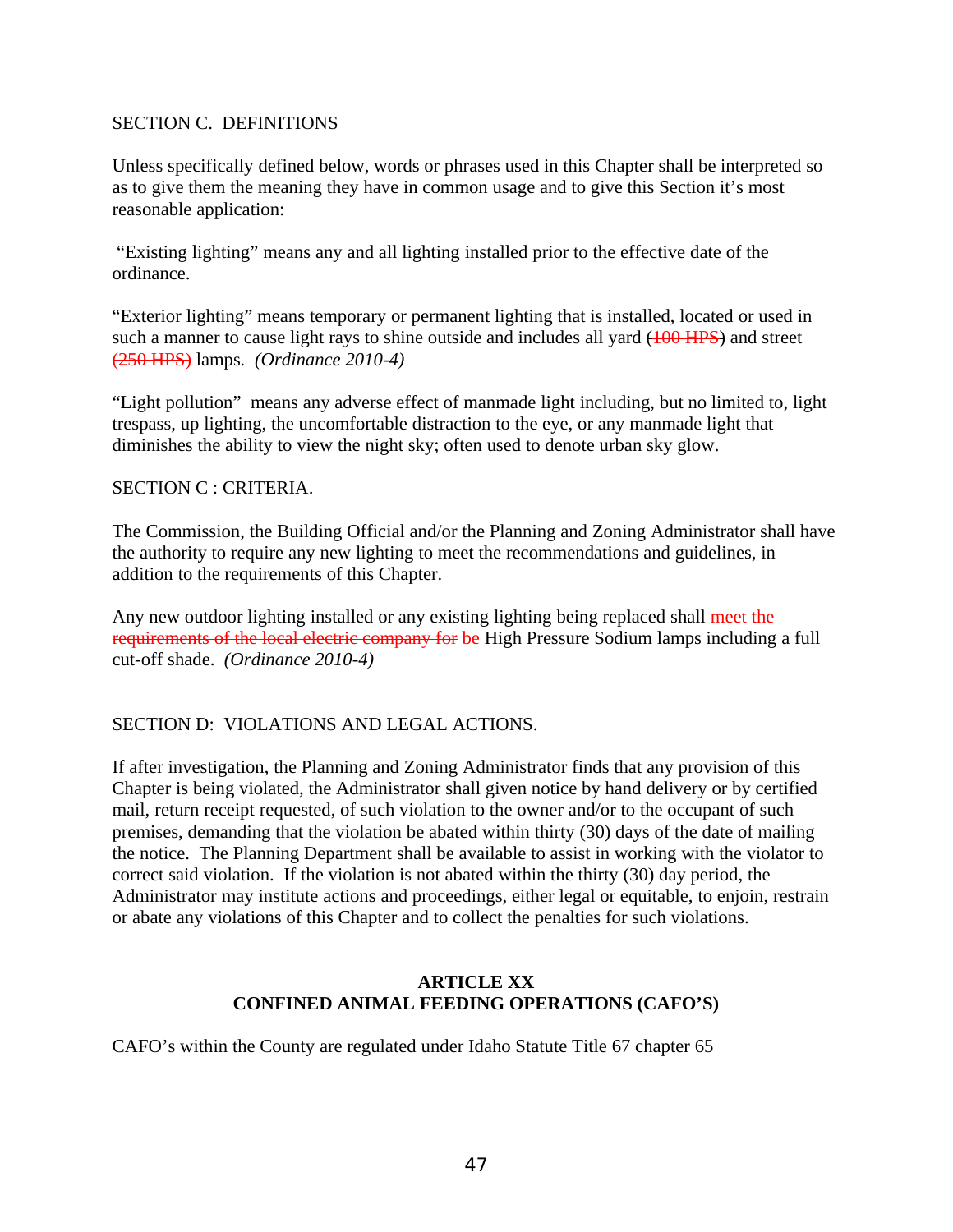## **ARTICLE XXI RECREATIONAL VEHICLES**

Temporary or Intermittent recreational use of a Recreational Vehicle provided the following conditions are met:

- 1. The Recreational Vehicle (RV) shall have current registration and shall be in serviceable condition so it can be operated in a safe and lawful manner upon the roads and highways in the State of Idaho as set forth in the Idaho Motor Vehicle Laws of the State of Idaho. The RV shall not be set on blocks with the tires or running gear removed.
- 2. No decks or additions shall be attached to the RV<del>, nor shall the RV be skirted</del>.
- 3. The RV shall not be used as a dwelling. The owners must have a primary residence other than the RV. There shall be no mail service to this type of use. An RV may be used as a dwelling for the owners of the property during construction of a dwelling on the same property as the RV site. Upon completion of the residence or expiration of the Zoning Certificate for the residence, the use of the RV shall revert to the temporary or intermittent use as allowed under this provision.
- 4. The RV must be hooked into a sewage disposal system which meets the requirements of the East Idaho Public Health District, or shall be totally self-contained and removed from the site to empty holding tanks at an approved location.
- 5. The RV shall not be used as a rental property.
- 6. RV's located in floodplains must comply with the Flood Damage Prevention Ordinance. (Ordinance No 2012-01)

### **ARTICLE XXII ADMINISTRATION**

## SECTION A: VIOLATION AND CRIMINAL PENALTIES

Violation of any of the provisions of this Ordinance or failure to comply with any of its requirements shall constitute a misdemeanor and any such person, firm or corporation may be punished by a fine of not more than \$300.00 or by incarceration in the county jail for a period not to exceed 180 days, or both such fine and imprisonment.

#### SECTION B: CIVIL ENFORCEMENT ACTIONS

The Prosecuting Attorney may take whatever steps he determines appropriate to civilly enjoin any violation of this Ordinance whether or not criminal action is taken.

Nothing herein contained shall prevent the Board or any other public official or private citizen from takin<sub>g</sub> such lawful action as is necessary to restrain or prevent any violation of this Ordinance or of the Idaho Code.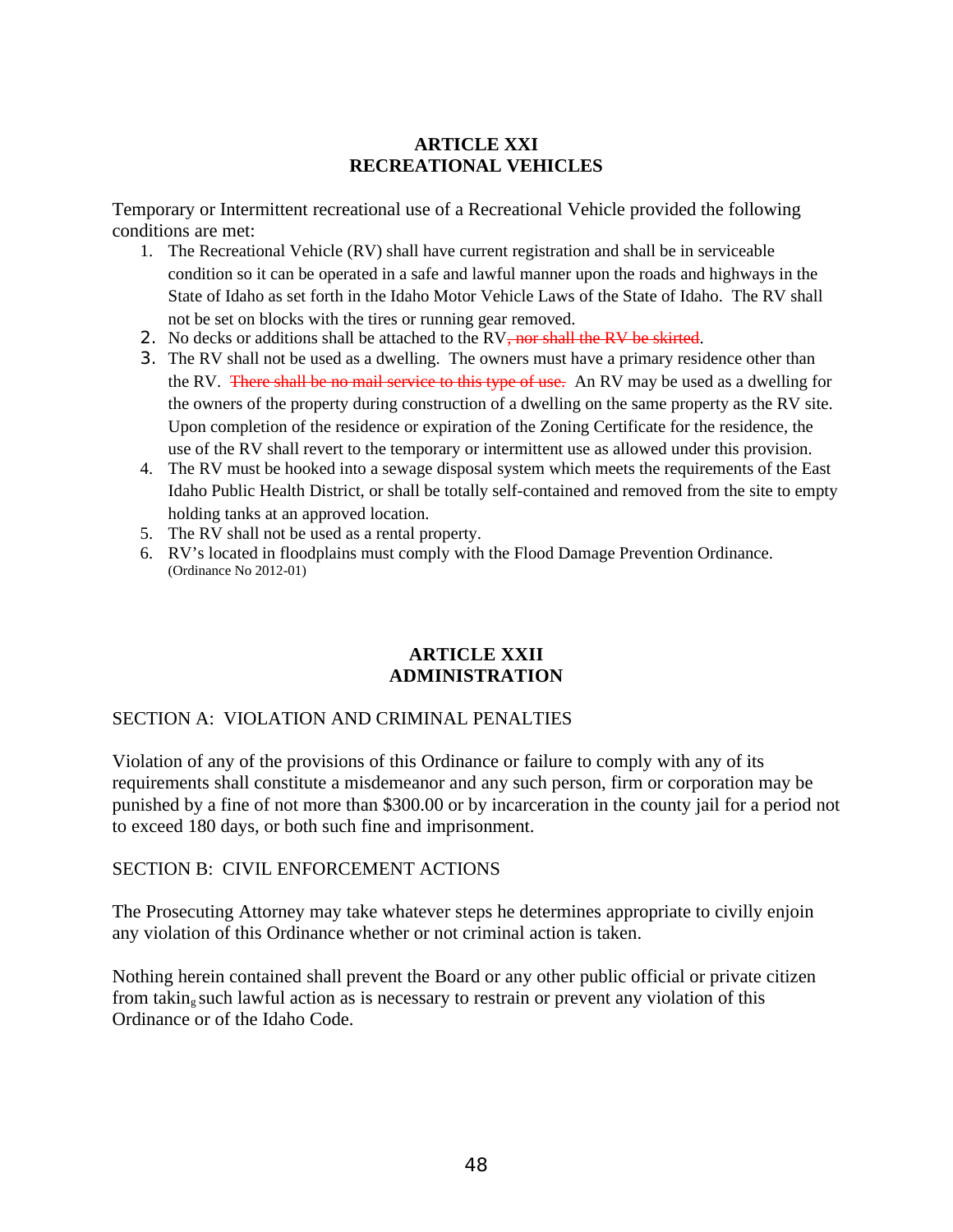### SECTION C: MEDIATION

Mediation of planning and zoning issues may be provided in accordance with Idaho Code 67-6510 and any revisions.

SECTION D: PRIVATE PROPERTY RIGHTS

In considering any development application under this code the Planning and Zoning Commission shall consider the following questions to ensure the protection of private property rights under Idaho Code.

- 1. Does the regulation or action result in the permanent or temporary physical occupation of the property?
- 2. Does the regulation or action require a property owner to dedicate a portion of property or grant an easement?
- 3. Does the regulation deprive the owner of all economically viable uses of the property?
- 4. Does the regulation have a significant impact on the landowner's economic interest?
- 5. Does the regulation deny a fundamental attribute of ownership?
- 6. Does the regulation serve the same purpose that would be served by directly prohibiting the use or action; and does the condition imposed substantially advance that purpose?

#### SECTION E: DESIGNATED FEE.

All applications for amendment, reclassification, special use, or variances, shall be accompanied by a filing fee set by resolution causing the applicant to reimburse the County for all costs incurred in publication and/or mailing.

### **ARTICLE XXIII REPEAL OF CONFLICTING ORDINANCES**

All ordinances or parts of ordinances in conflict herewith, including, but not limited to the existing Zoning Ordinance of Custer County, Idaho adopted on the 15th day of May, 2007, as amended, are hereby repealed.